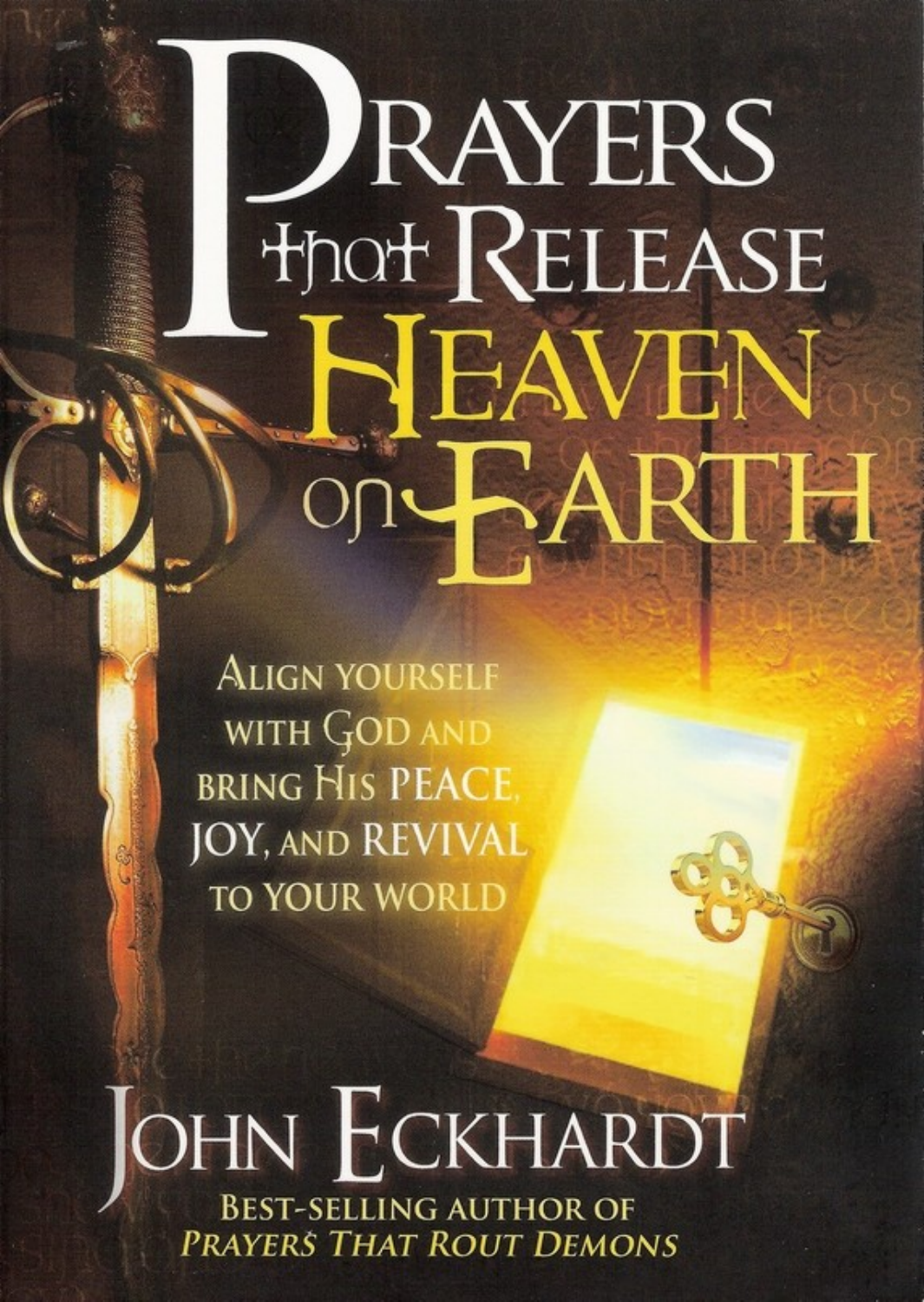

## JOHN ECKHARDT

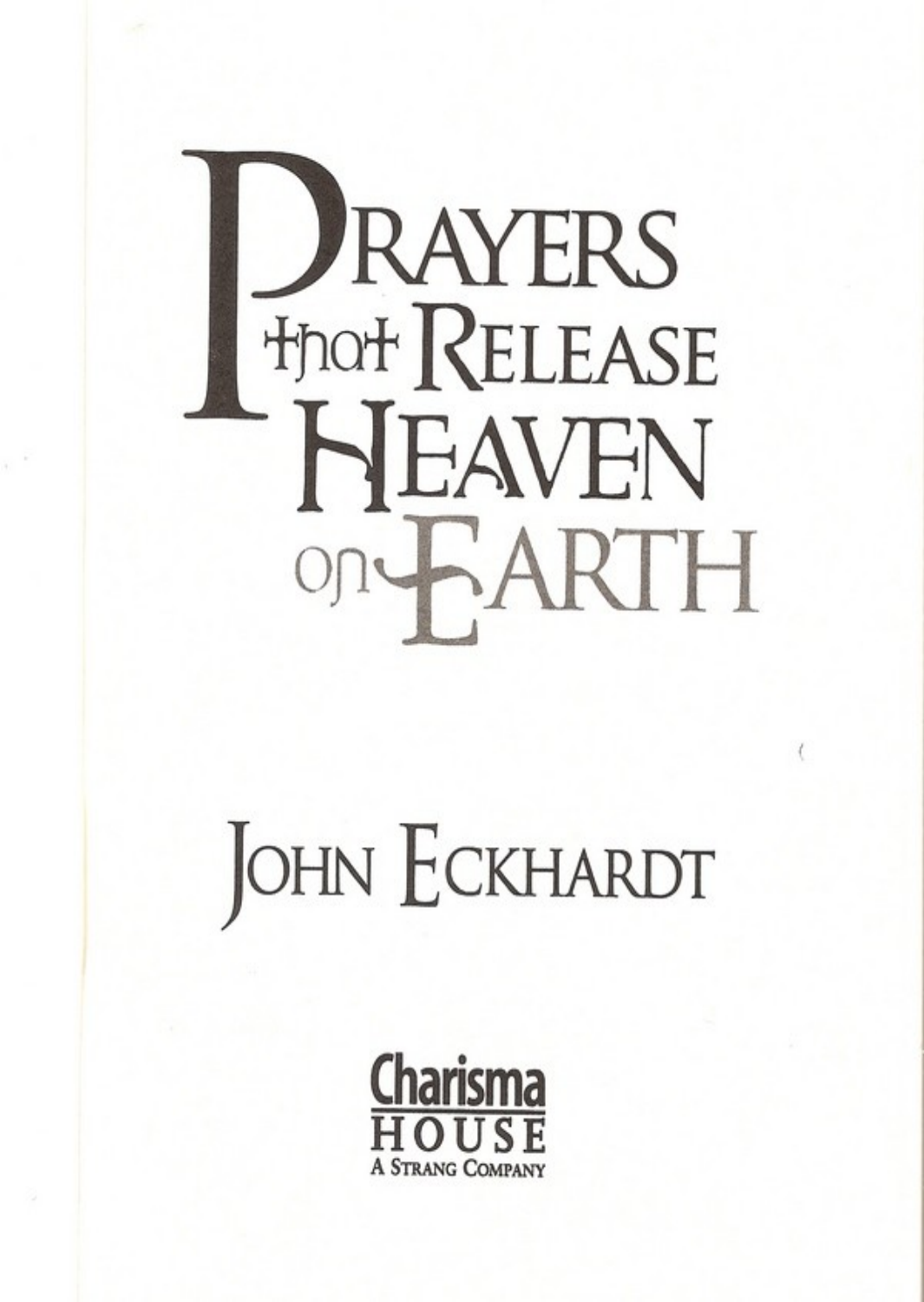### <span id="page-2-0"></span>HAIL TO THE LORD'S ANOINTED

1. Hail to the Lord's Anointed, Great David's greater Son! Hail, in the time appointed, His reign on Earth begun! He comes to break oppression, To set the captive free, To take away transgression, And rule in equity.

2. He comes with succor speedy To those who suffer wrong; To help the poor and needy, And bid the weak be strong; To give them songs for sighing; Their darkness turn to light, Whose souls, condemned and dying, Were precious in His sight.

3. He shall come down like showers Upon the fruitful earth; And love, joy, hope, like flowers, Spring in His path to birth. Before Him on the mountains Shall peace, the herald, go; And righteousness, in fountains, From hill to valley flow.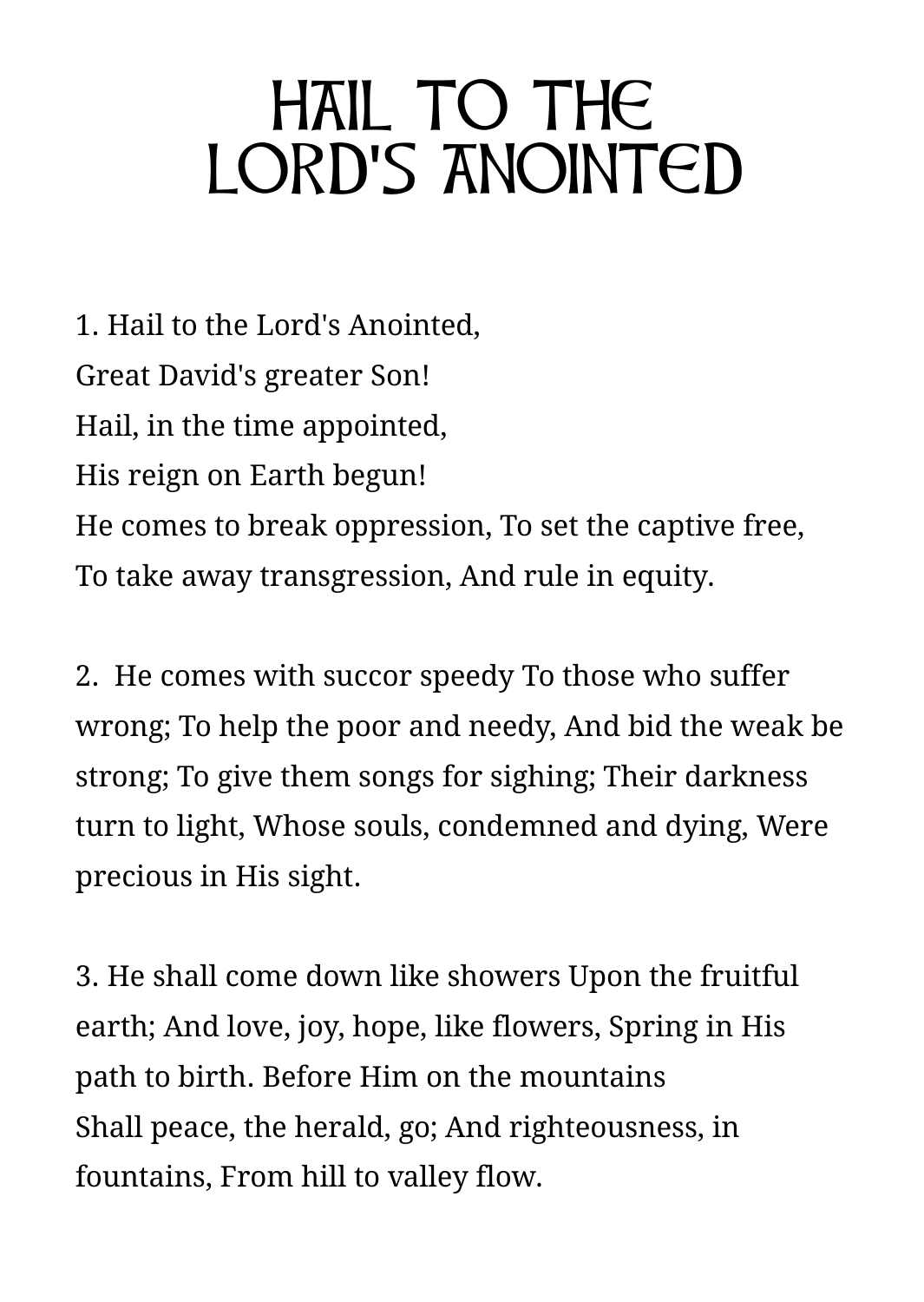4. Arabia's desert ranger To Him shall bow the knee; The Ethiopian stranger His glory come to see; With offerings of devotion Ships from the isles shall meet, To pour the wealth of ocean In tribute at His feet.

5. For Him shall prayer unceasing And daily vows ascend; His kingdom still increasing, A kingdom without end. The tide of time shall never His covenant remove; His name shall stand forever; That name to us is Love.

6. The heav'ns which now conceal Him, In counsels deep and wise, In glory shall reveal Him To our rejoicing eyes; He who, with hands uplifted, When from the earth below, Shall come again all gifted, His blessings to bestow.

7. Kings shall fall down before Him, And gold and incense bring, All nations shall adore Him, His praise the people sing.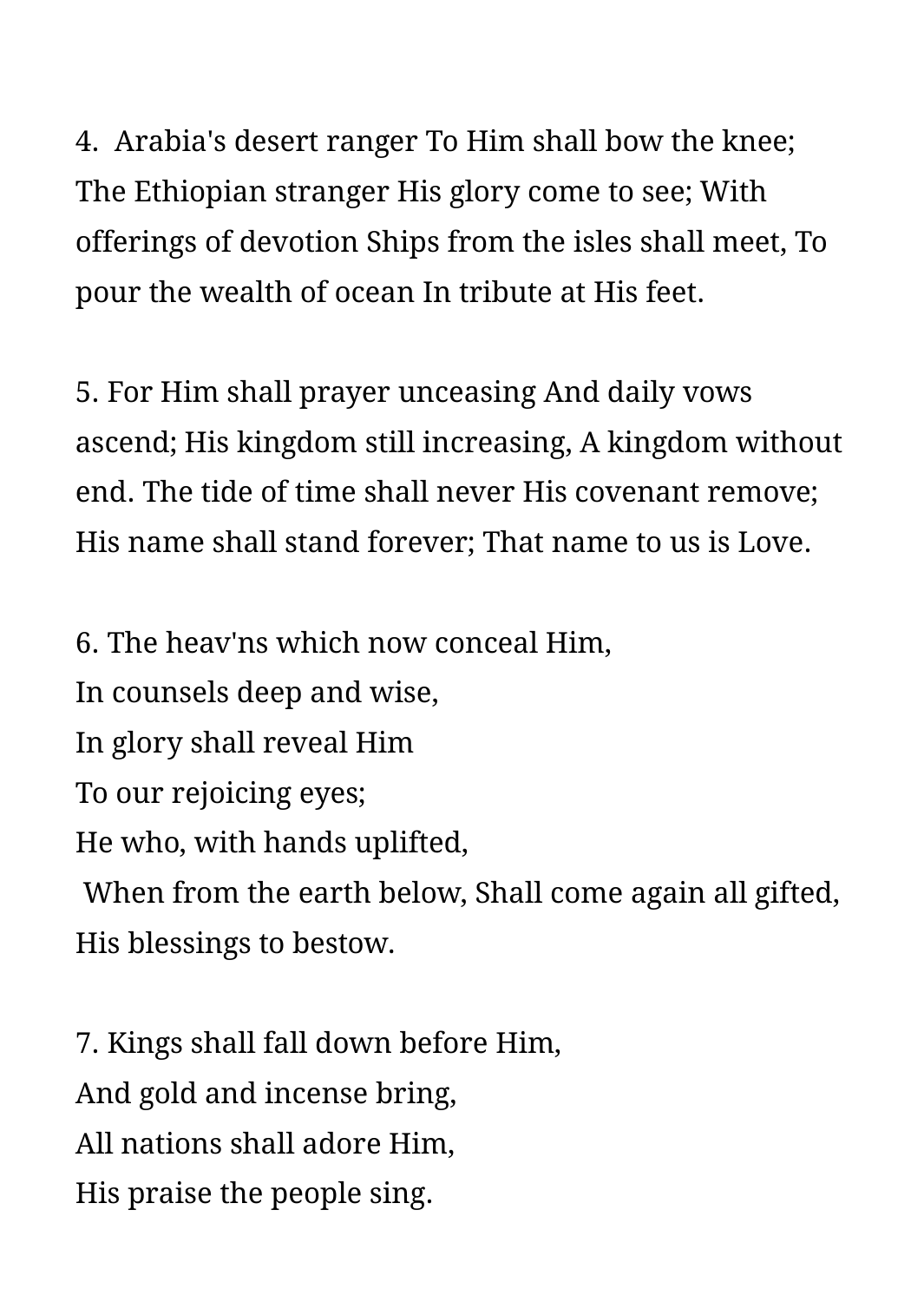Outstretched His wide dominion, O'er river, sea and shore, Far as eagle's pinion, Or dove's light wing can soar.

8. O'er every foe victorious, He on His throne shall rest; From age to age more glorious, All-blessing and all-blest. The tide of time shall never His covenant remove; His name shall stand for ever, His changeless name of Love.

—James Montgomery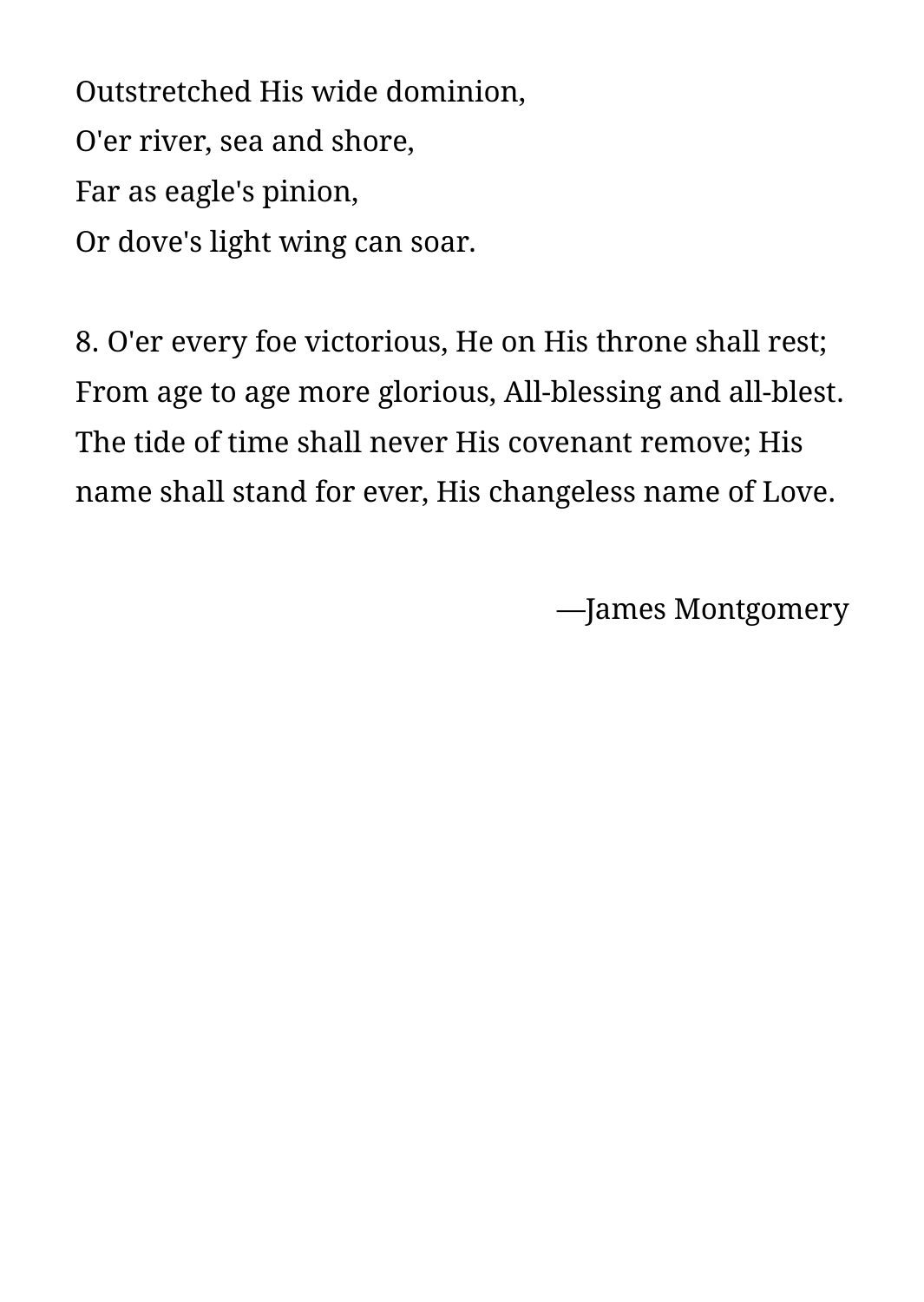### CONTENTS

["Hail to the Lord's Anointed"](#page-2-0)

**Introduction** 

**SECTION 1 - Understanding God's Plan**

- [1. God's Plan for a Kingdom](#page-8-0)
- [2. God's Plan Will Release Heaven on Earth](#page-11-0)
- [3. God's Plan Is Revealed Through the Gospel](#page-18-0)

[4. God's Plan for the Gentiles](#page-22-0)

**SECTION 2 – Prayers And Decrees**

[Prayers and Decrees for God's Plan to be Fulfilled](#page-30-0)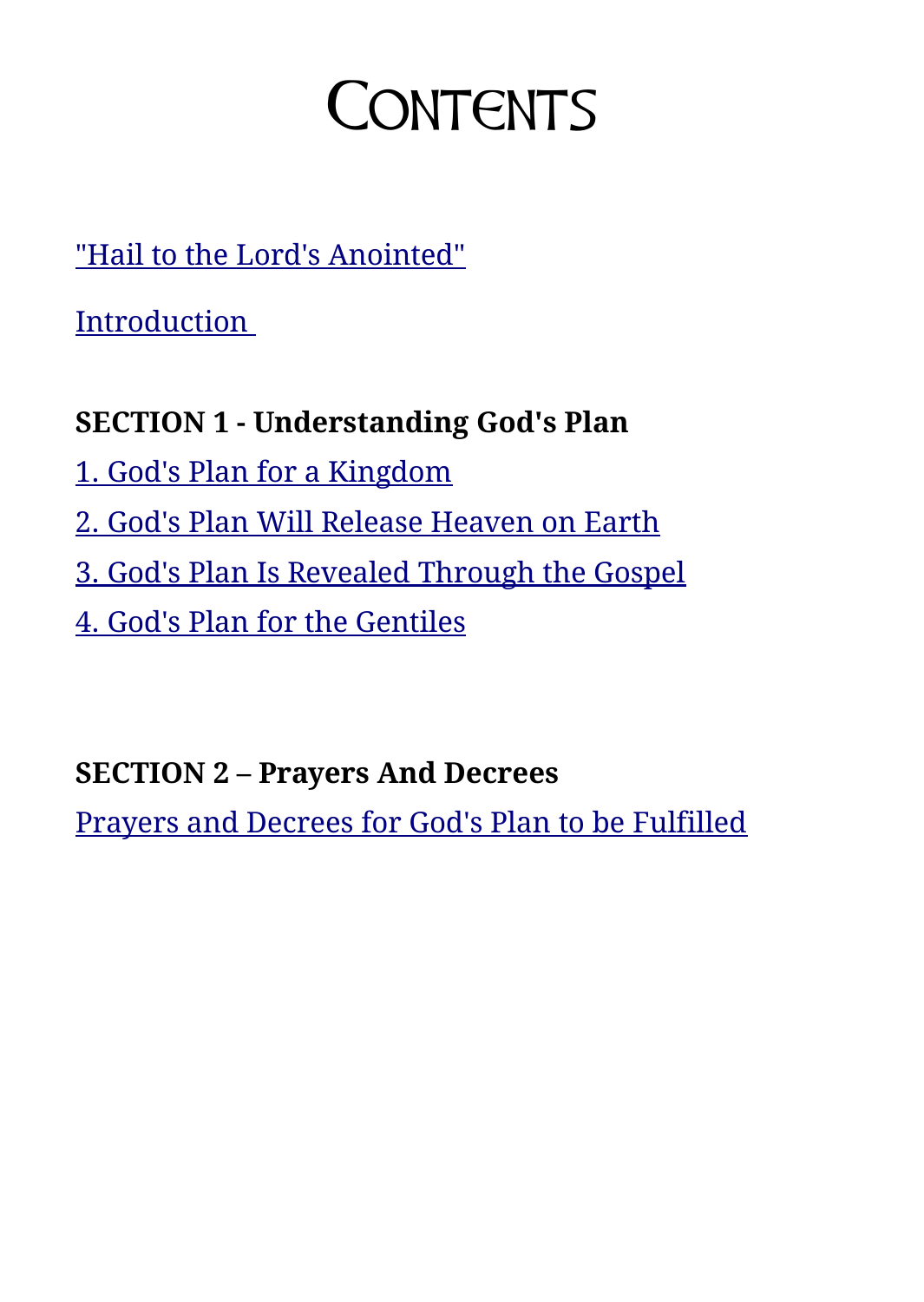#### <span id="page-6-0"></span>**INTRODUCTION**

GOD HAS A marvelous plan for His church, a plan that will help release heaven on the earth. The prophets predicted a time when salvation, righteousness, peace, joy, rejoicing, and redemption will come to Israel and the world. Jerusalem (Zion) will be restored and once again become the dwelling place of God. The heathen (nations) will come to the God of Israel and worship. It will be a time of the establishing of an everlasting covenant (new covenant). God's plans are for a time when old things (former things) pass away and new things spring forth. There will be an outpouring of the Holy Spirit and the release of living waters from Jerusalem, which will flow to the nations.

It is time for God's people to get on board with God's plan and to diligently pray—and work—to see the fulfillment of God's plan for His church.

God has given us a clear mandate for what we should be doing. He says:

**If My people who are called by My name will humble themselves, and pray and seek My face, and turn from their wicked ways, then I will hear from heaven, and will forgive their sin and heal their land.**

**—2 Chronicles 7:14**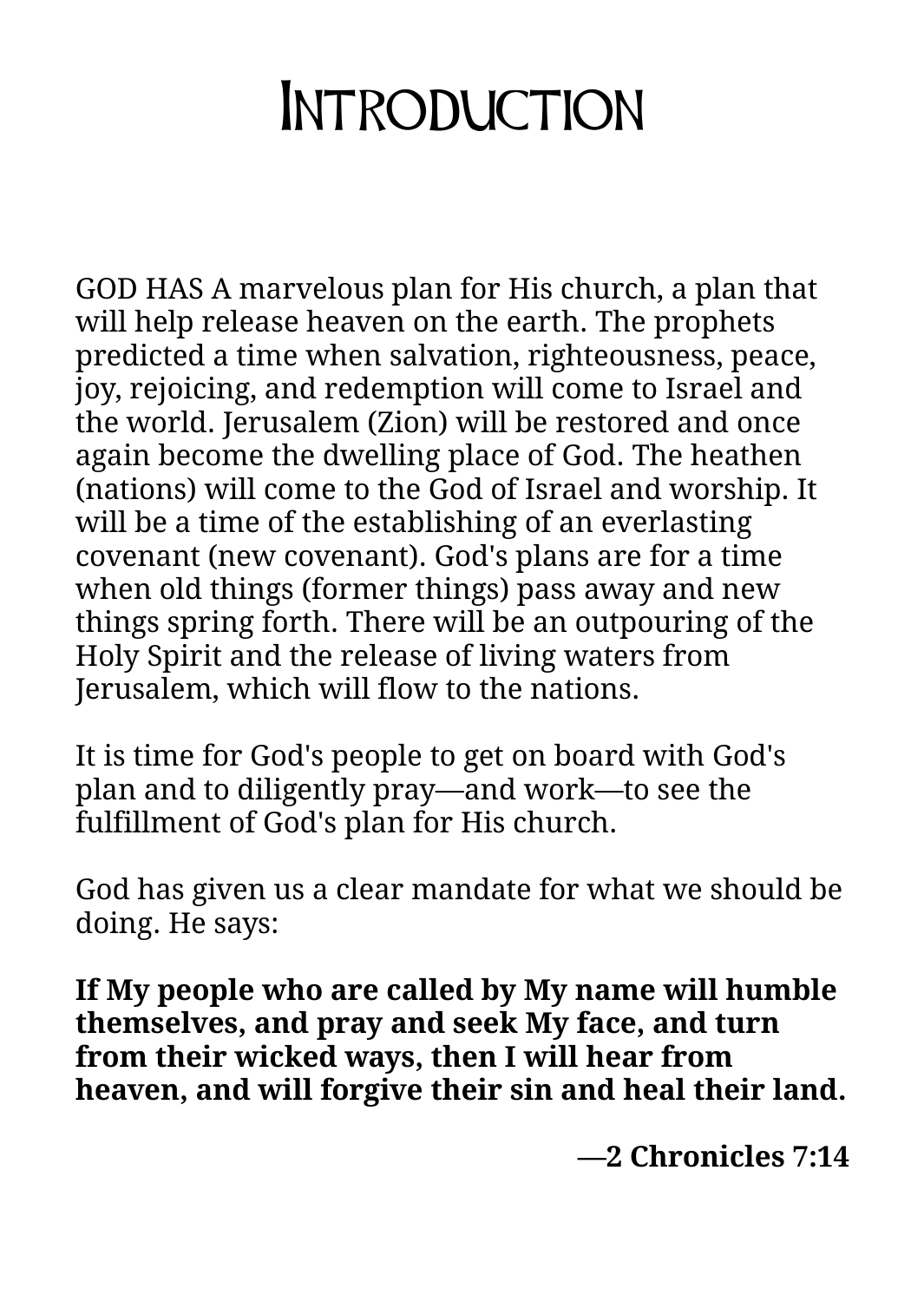I have written this book for you to understand thoroughly that God's plan is to establish and advance His kingdom. As you read, may your heart be stirred with a longing for the fulfillment of God's plan to release heaven on the earth. Be filled with hope for an earth filled with His righteousness. See how God's plan is unveiled in the pages of the Gospels. Get excited to challenge yourself to diligently pray for God's plan— God's kingdom, heaven—to be released on Earth now.

In Section II of this book you will find hundreds of prayers and decrees that will help you to keep your mind and heart focused on the plan of God.

Use the words of Isaiah as your call to others: "Of the increase of His government and peace there will be no end, upon the throne of David and over His kingdom, to order it and establish it with judgment and justice from that time forward, even forever. The zeal of the LORD of hosts will perform this" (Isa. 9:7).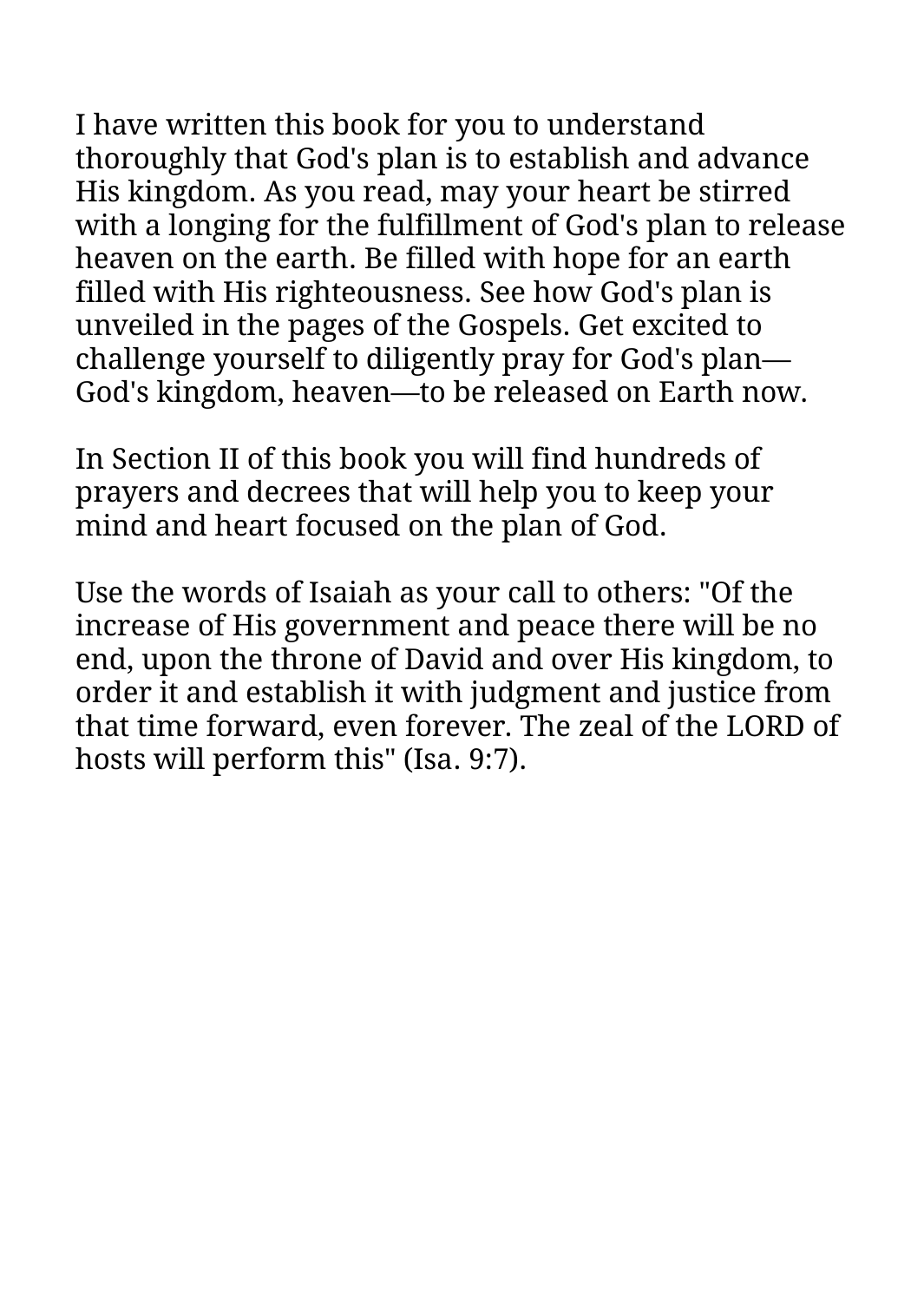### <span id="page-8-0"></span>CHAPTER 1

#### GOD'S PLAN FOR A Kingdom

THE ESTABLISHMENT OF the kingdom of God included the restoration of the tabernacle of David (Acts 15) with the coming of the Gentiles into the church. The righteous will flourish, and the earth will be filled with the knowledge of the Lord. God plans to accomplish all of this through the Messiah-King, His Son, Jesus Christ.

During Bible times, the prophets saw the coming kingdom as a time of great joy and rejoicing. They prophesied that everlasting joy would be upon the head of the righteous, and they would obtain gladness and joy (Isa. 35:10; 51:11). Zion would be the joy of many generations (Isa. 60:15). Those who believe the gospel would receive the oil of joy (Isa. 61:1-3), and they would receive everlasting joy (v. 7).

The Lord would cause rejoicing to fill Jerusalem and to fill her people with joy (Isa. 65:19). This indicates newcovenant Jerusalem, the church (Heb. 12:22). The nations would be glad and sing for joy because of the rule of Messiah (Ps. 67:4). Mount Zion (the church) rejoices (Ps. 48:11).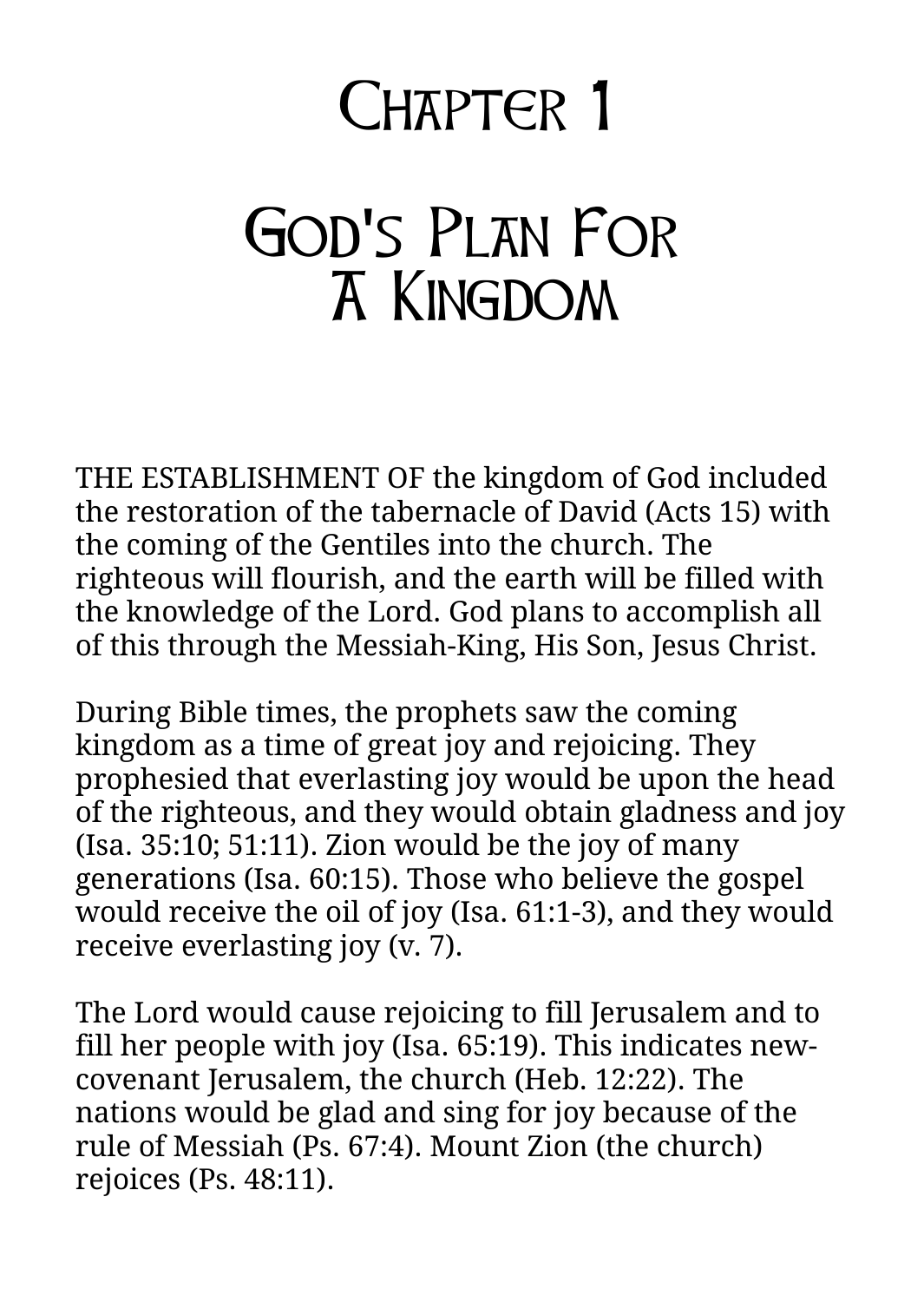Israel had never experienced earthly peace for any extended period of time. The peace they desire would come only through Messiah, and it would be spiritual. The peace they needed was hidden from their eyes, and it was prophesied that they would experience a Roman invasion (Luke 19:41-44). They were looking for an earthly peace and missed the spiritual peace that comes through Christ. Peace is the Hebrew word shalom, meaning "prosperity, health, wholeness."

Jesus is the Prince of Peace (Isa. 9:6). The increase of His government and peace will have no end (v. 7). The gospel is called the gospel of peace (Rom. 10:15). Fulfillment of the kingdom of God began to come to the nations because of the preaching of the gospel. Today the preaching of the gospel is still taking place, and as believers we can usher in God's kingdom plan through our prayers. Those who preach the gospel publish peace, which is part of the plan of God for His kingdom (Isa. 52:7; Nah. 1:15). The new covenant is the covenant of peace (Isa. 54:10; Ezek. 34:25; 37:26), and the prayers of believers fulfill the plan of God and expand the peace of God.

The prophets spoke of the coming kingdom in terms of peace. The King would bring peace to the people (Ps. 72:3), and the righteous would have an abundance of peace (v. 7). The Lord would ordain peace for His people (Isa. 26:12). The work of righteousness would be peace (Isa. 32:17). The kingdom of peace would come through the suffering of the Messiah. The chastisement of our peace was upon Him (Isa. 53:5). We are led forth with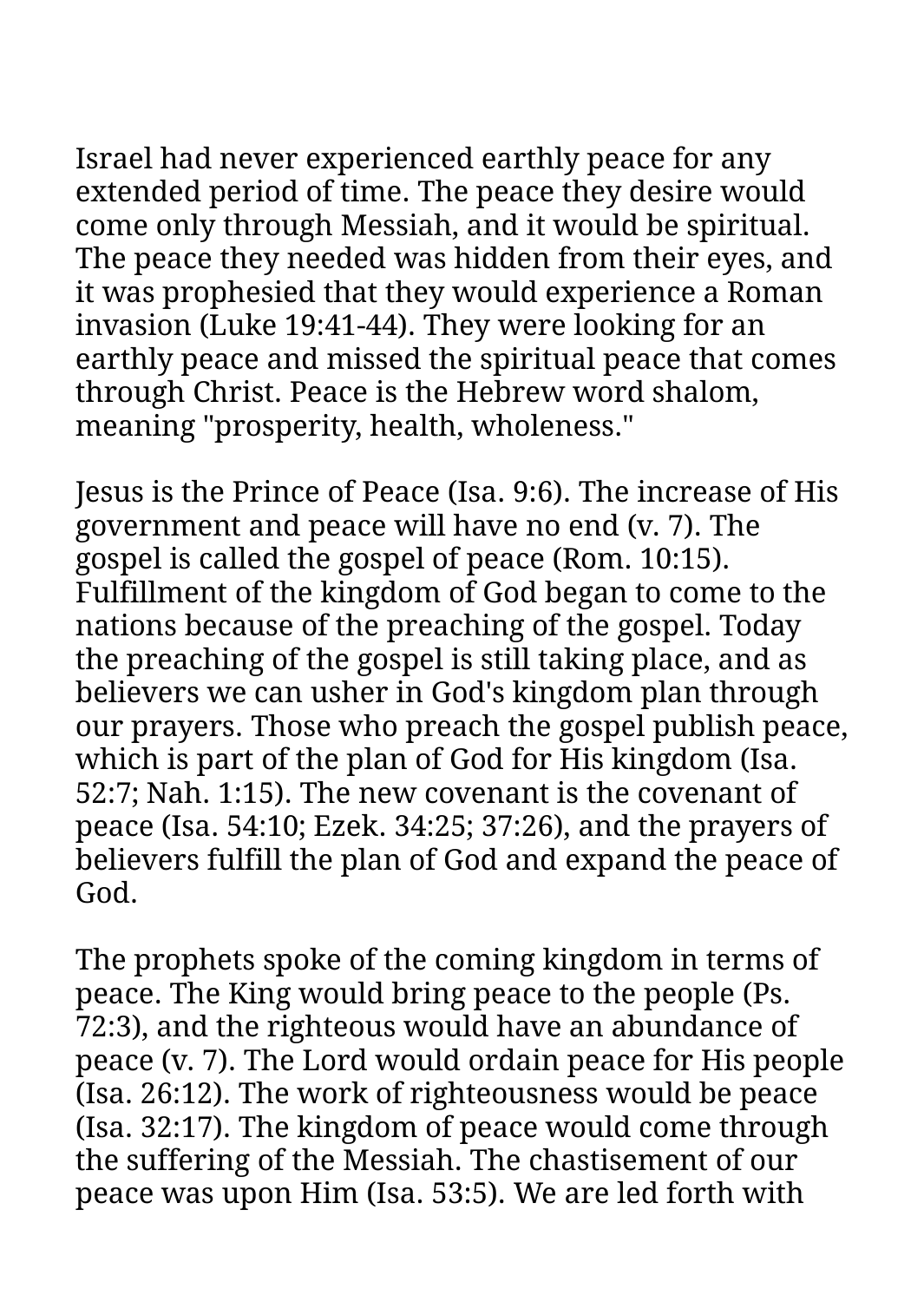peace (Isa. 55:12). God would extend peace like a river (Isa. 66:12). He would speak peace to the heathen (Zech. 9:10).

It is God's plan that righteousness would reign in His kingdom. The Old Testament is filled with references to the righteousness of the kingdom. In the New Testament, we learn that we are made the righteousness of God in Christ (2 Cor. 5:21). He is our righteousness (1 Cor. 1:30). Israel could not attain righteousness through the Law. Righteousness comes through faith and the new covenant. Today, as believers in Christ and His righteousness, we are living in the kingdom. The Christian—the new man—is created in righteousness and true holiness (Eph. 4:24). Yet we have not yet experienced a world filled with peace and righteousness. As we pray these prayers, we can expect righteousness, peace, and joy to increase from generation to generation.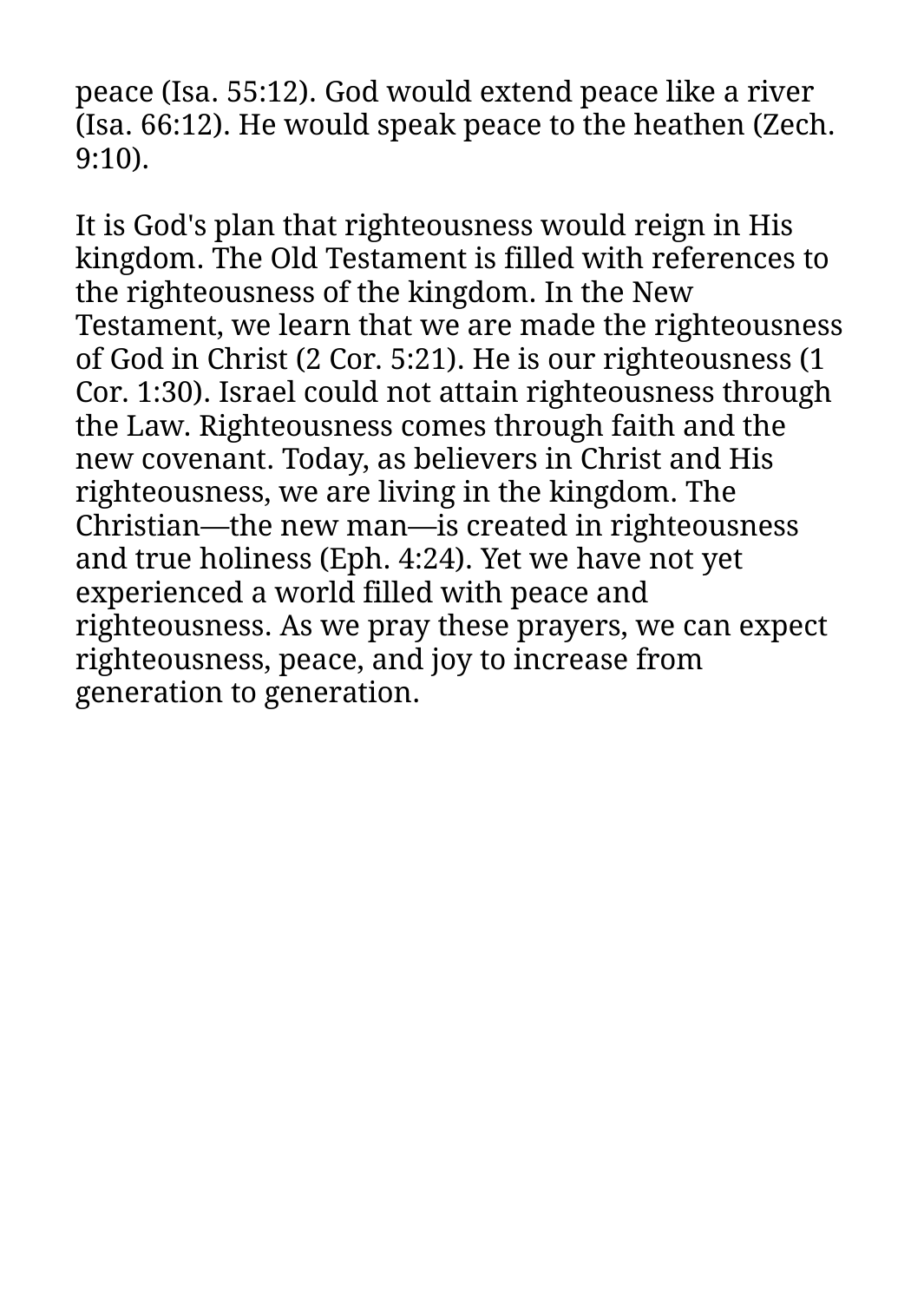### <span id="page-11-0"></span>CHAPTER 2

#### **GOD'S PLAN WILL** RELEASE HEAVEN ON EARTH

THE ANNOUNCEMENT OF the nearness of the kingdom was an announcement of the coming righteousness of the kingdom. This righteousness would come through the gospel (Rom. 1:17). The righteousness of the kingdom could not come by the Law, but through faith in the Messiah. God's plan will not take place through worldly things (meat and drink). His plan is for a spiritual kingdom, one that is filled with His righteousness.

The Jews were looking for an earthly kingdom and missed the righteousness that comes by faith. Many missed the kingdom and the righteousness that comes through faith in the gospel. Today, many people including Christians—are still not seeing God's plan fulfilled because they are looking at earthly solutions for God's spiritual kingdom. We must strengthen our faith in God's power to usher in His kingdom and pray diligently for His plan to be unfolded.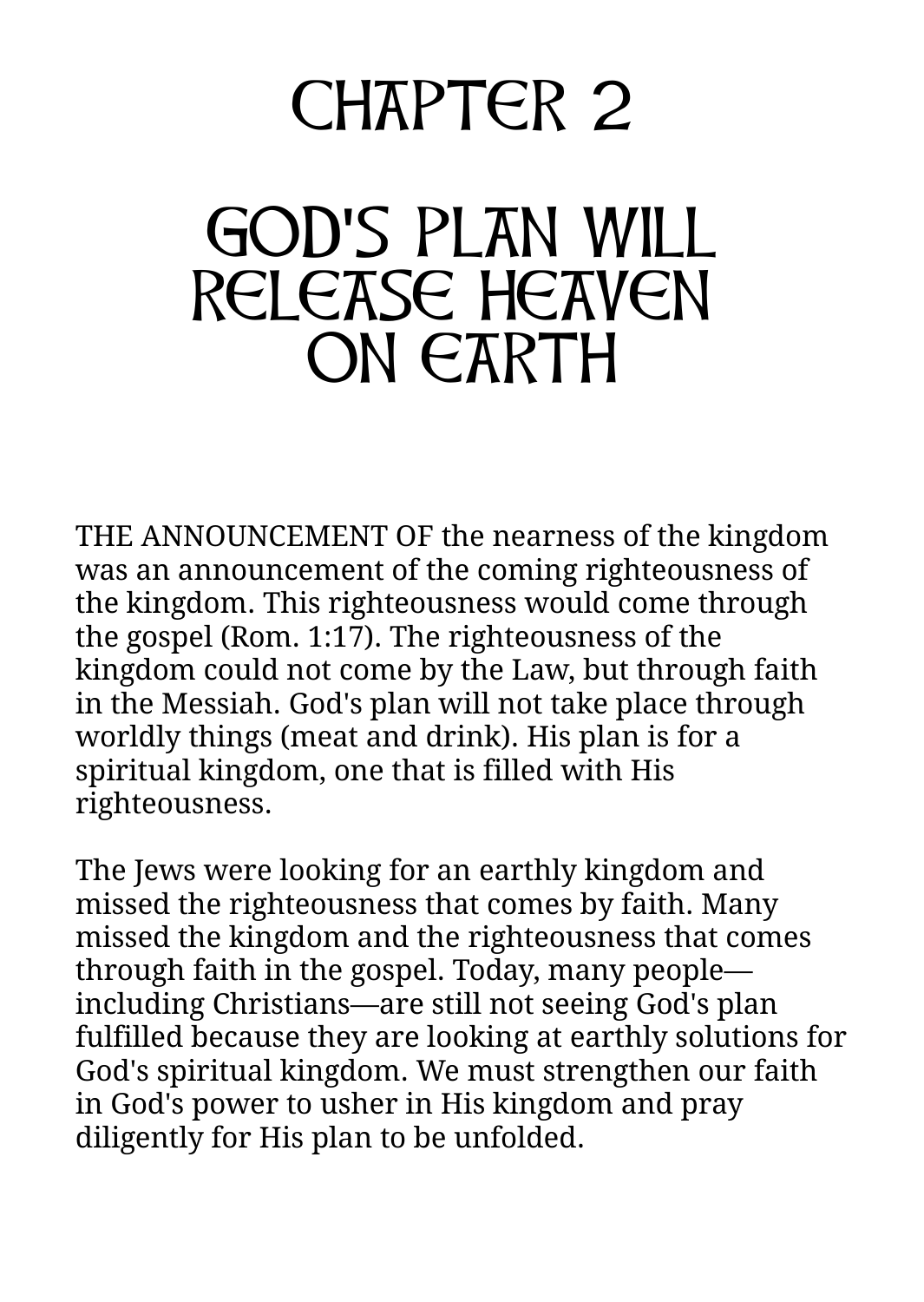The prophets spoke of the coming righteousness of the kingdom. The kingdom is connected to the gospel (Isa. 52:7). The righteousness of God would come to Israel and the nations through the gospel. Many in Israel missed the kingdom because they did not obey the gospel (Rom. 10:15-16). They did not submit to the gospel. They did not submit to the righteousness of God (v. 3). They became enemies of the gospel and therefore enemies of the kingdom (Rom. 11:28; 1 Thess. 2:14-16).

Today we must pray earnestly for righteousness to come to our homes, our communities, our nation, and our world. We must pray that the world's rampant disobedience to the plans and will of God will cease. We must pray for people to turn in obedience to God! Pray that the righteousness of God will come to the nations of the world and to the homes of people throughout our world.

We learn in Isaiah 32:17 that the work of righteousness will be demonstrated in peace (shalom), and that the work of righteousness will demonstrate quietness and confidence. As we pray in quietness and confidence for this to happen today, our prayers will include these characteristics of God's plan:

- Righteousness will be revealed (Isa. 56:1).
- The saints will be called trees of righteousness (Isa. 61:3).
- Righteousness and praise will spring forth among the nations (Isa. 61:11).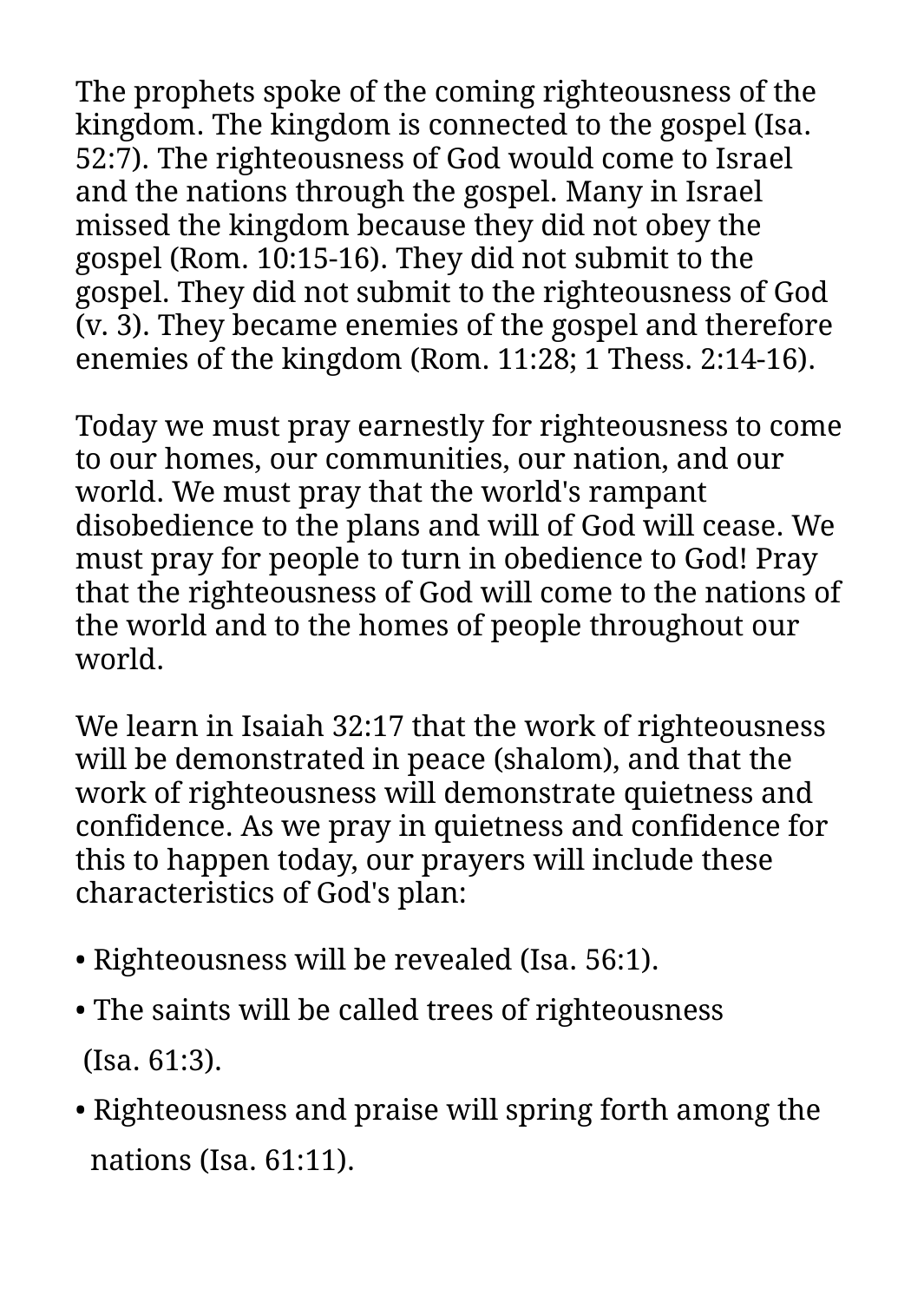- •The Messiah will bring in everlasting righteousness (Dan. 9:24).
- The new man—new believers—will be created in righteousness (Eph. 4:24).
- The new covenant will administrate righteousness (2 Cor. 3:9).
- The scepter of the kingdom will be righteousness (Heb. 1:8).
- The righteous will flourish in the days of the Messiah (the kingdom—Ps. 72:7).

How marvelous it will be when the plans of God for His kingdom can permeate every corner of this world. The Bible tells us that "the righteous will be planted in the land" (Isa. 60:21). Can you imagine the time when America has so many righteous believers "planted" throughout its regions that our entire nation is known in today's world as a righteous land?

Unfortunately, today America is recognized throughout the world as a nation that is straying away from its righteous foundations. Instead of righteousness filling our streets, we have rebellion against God, and wickedness and sin that are terrifying the people of America. If the people of America—and of the nations are to be recognized as the planting of the Lord, we must pray for God to have mercy on our rebelliousness and sinfulness and to call us to repentance. America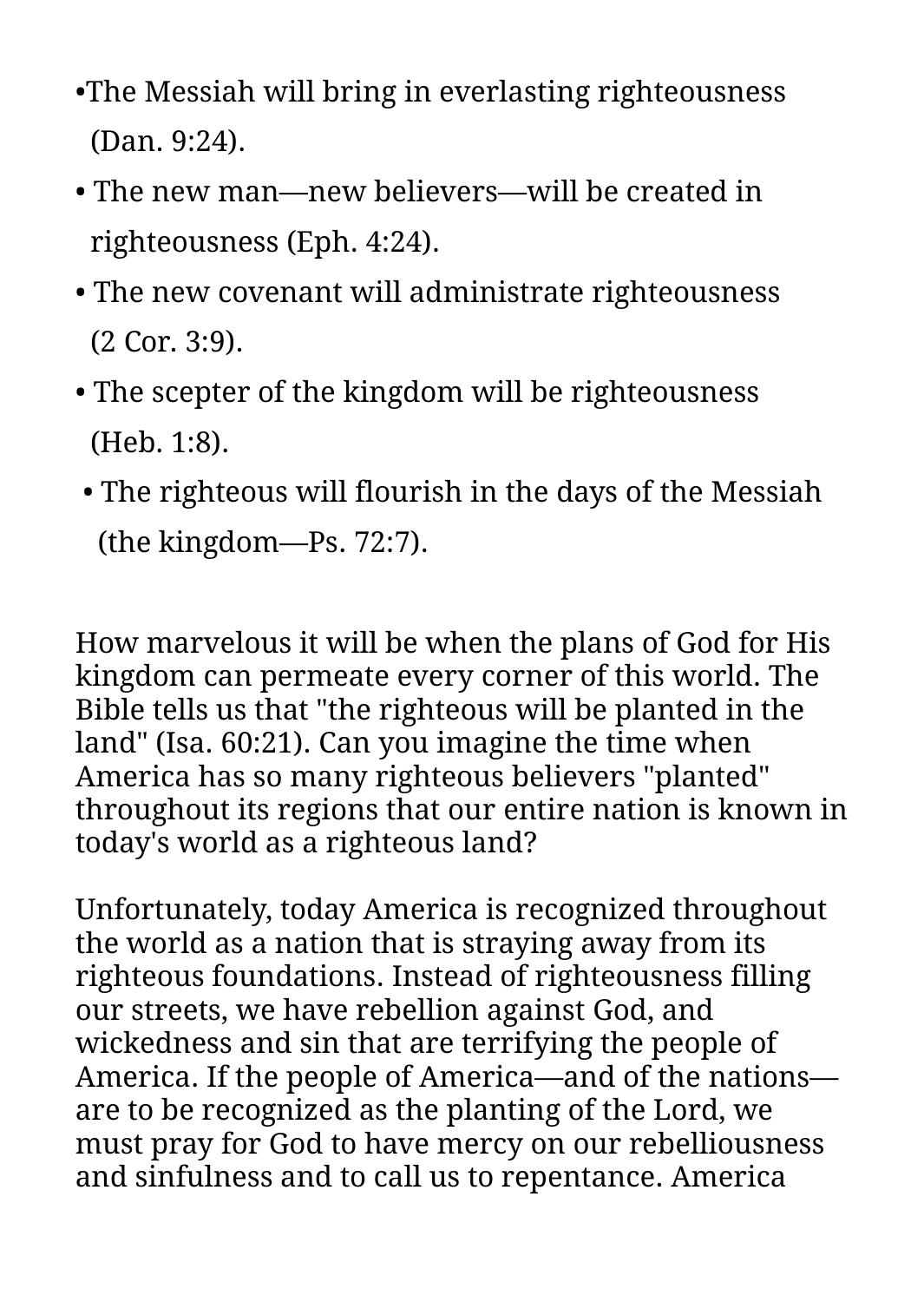must turn back to the godly foundations upon which it was birthed. As you read these pages, commit to praying diligently for the plans of God to be fulfilled in America and throughout the world so that the plan of God and the kingdom of God can be established.

We will become the planting of the Lord only as we place our faith and trust in the gospel (Isa. 61:1-3). An earthly kingdom requires an earthly land, but a spiritual kingdom does not. We must recognize that we are praying for a spiritual kingdom. The Bible tells us that Abraham was not looking for an earthly land but a heavenly country (Heb. 11:14-16). We must be seeking a heavenly America today.

It is God's plan to fill the world with righteousness. The Old Testament is filled with references to the righteousness of the kingdom. We are made the righteousness of God in Christ (2 Cor. 5:21). Christ is our righteousness (1 Cor. 1:30). Israel could not attain righteousness through the Law. Righteousness comes through faith and the new covenant. We are now living in the kingdom and the new covenant.

As you pray, thank God that He has fulfilled His plan through Christ, His Son. Include the following promises in your prayers.

#### PRAYERS

Lord, we pray that "all the mighty ones upon earth...shall come and shall declare His righteousness to a people yet to be born—that He has done it [that it is finished]!" (Ps. 22:29, 31, AMP).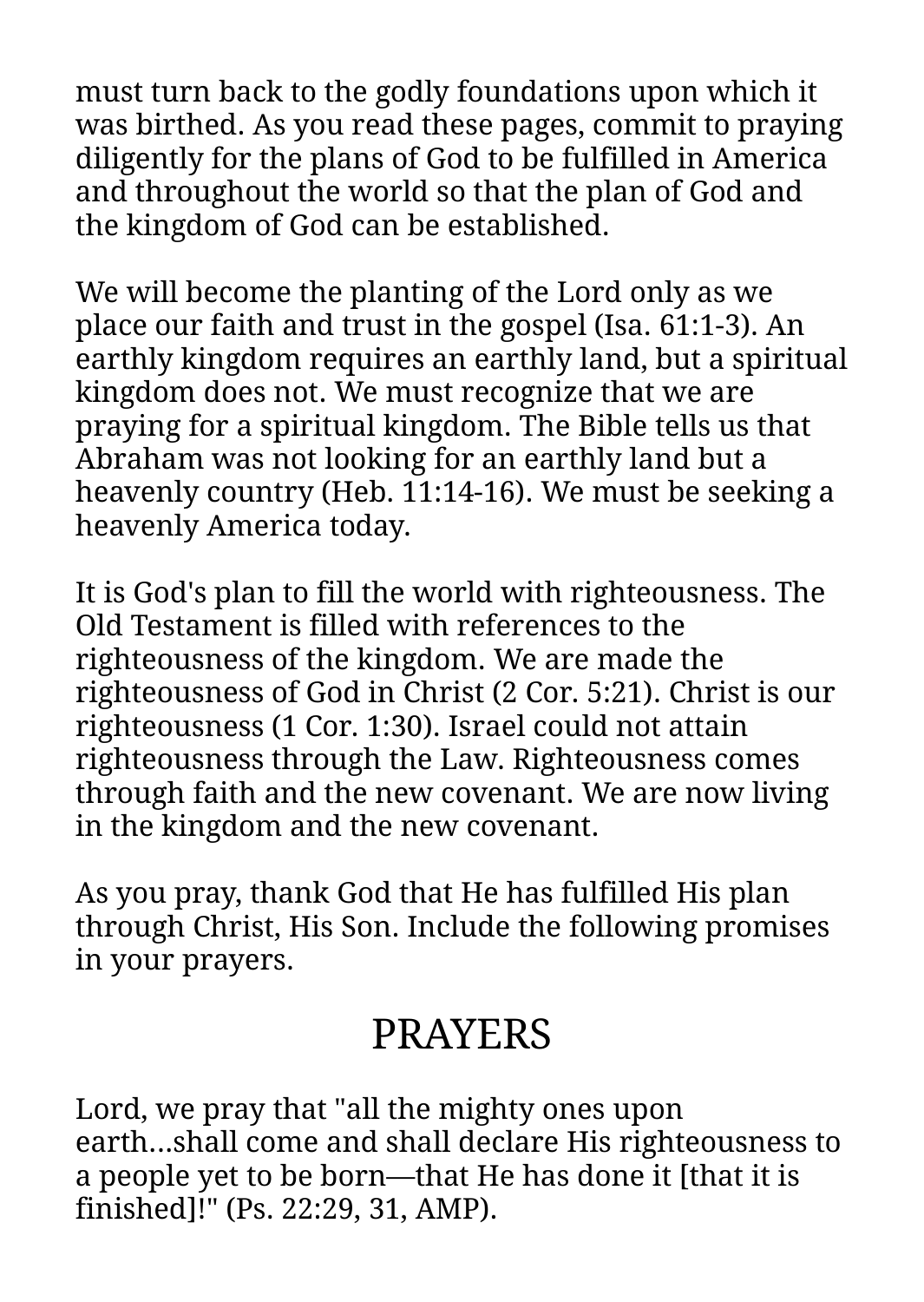Lord, may I be able to say, "I have proclaimed glad tidings of righteousness in the great congregation; behold, I will not restrain my lips, O LORD, You know. I have not hidden Your righteousness within my heart; I have spoken of Your faithfulness and Your salvation; I have not concealed Your lovingkindness and Your truth from the great congregation" (Ps. 40:9-10, NAS).

Lord, "let the heavens declare His righteousness, for God Himself is Judge" (Ps. 50:6).

Lord, "my adversaries are all before You [fully known to You].... Let one [unforgiven] perverseness and iniquity accumulate upon another for them [in Your book], and let them not come into Your righteousness or be justified and acquitted by You. Let them be blotted out of the book of the living and the book of life and not be enrolled among the [uncompromisingly] righteous (those upright and in right standing with God)" (Ps. 69:19, 27-28, AMP).

Father, "my mouth shall tell of Your righteousness and Your salvation all the day, for I do not know their limits. I will go in the strength of the Lord GOD; I will make mention of Your righteousness, of Yours only" (Ps. 71:15- 16).

"Your righteousness reaches to the skies, O God, you who have done great things. Who, O God, is like you?" (Ps. 71:19, NIV).

Father, I pray that the prayer of Solomon will be true in the nations today: "Give the gift of wise rule to the king,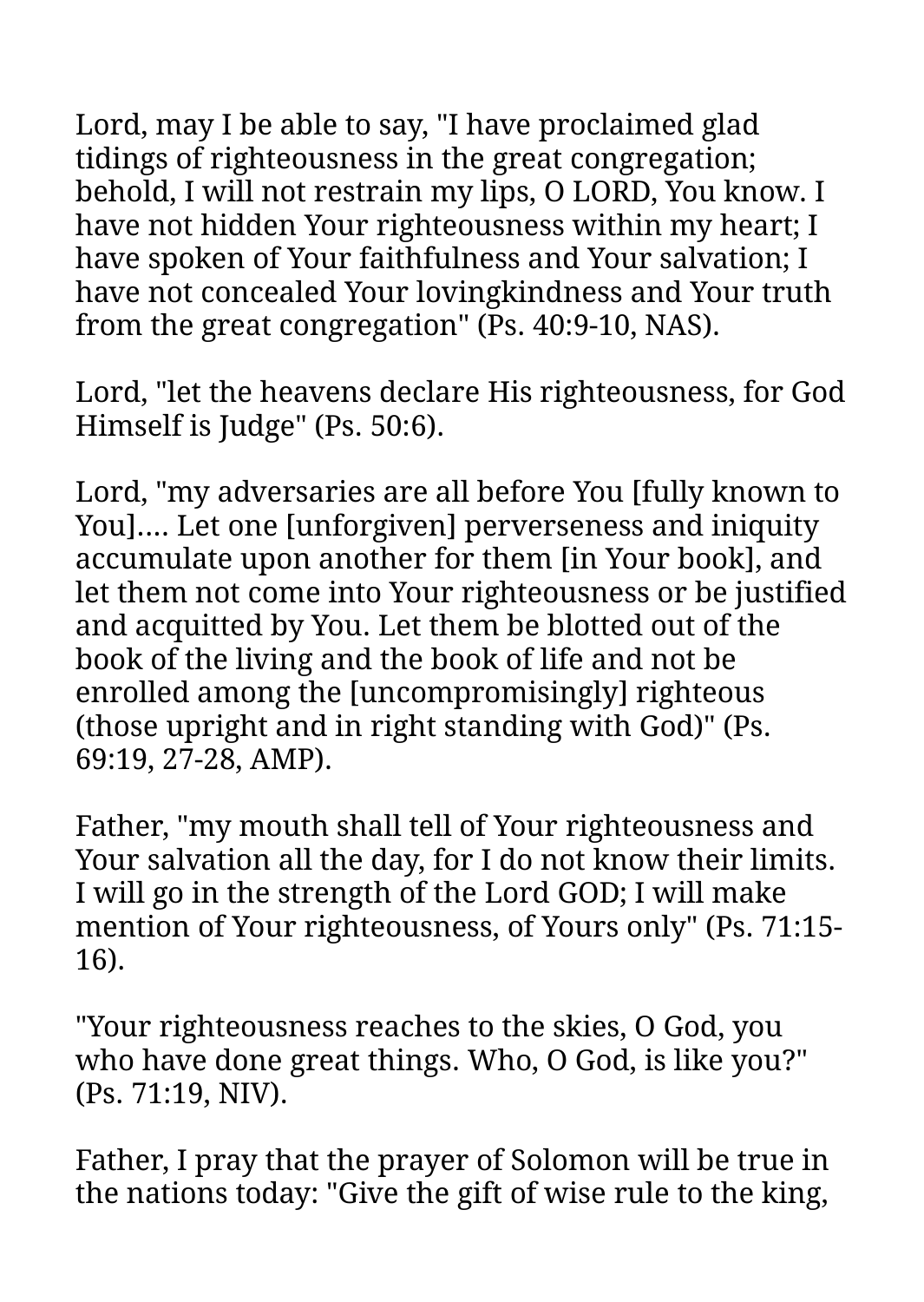O God, the gift of just rule to the crown prince. May he judge your people rightly, be honorable to your meek and lowly.... Please stand up for the poor, help the children of the needy, come down hard on the cruel tyrants.... Let righteousness burst into blossom and peace abound until the moon fades to nothing. Rule from sea to sea" (Ps. 72:1-8, THE MESSAGE).

Lord, my prayer will continually rise to You until our nation reflects Your Word, which promises: "Love and faithfulness meet together; righteousness and peace kiss each other. Faithfulness springs forth from the earth, and righteousness looks down from heaven. Righteousness goes before him and prepares the way for his steps" (Ps. 85:10-11, 13, NIV).

Father, "blessed are those who have learned to acclaim you, who walk in the light of your presence, O LORD. They rejoice in your name all day long; they exult in your righteousness. For you are their glory and strength" (Ps. 89:15-17, Niv).

Father, hear our prayers for the nations, that "the LORD will not reject his people; he will never forsake his inheritance. Judgment will again be founded on righteousness, and all the upright in heart will follow it" (Ps. 94:14-15, NIV).

"The LORD reigns, let the earth be glad; let the distant shores rejoice.... The heavens proclaim his righteousness, and all the peoples see his glory" (Ps. 97:1, 6, NIV).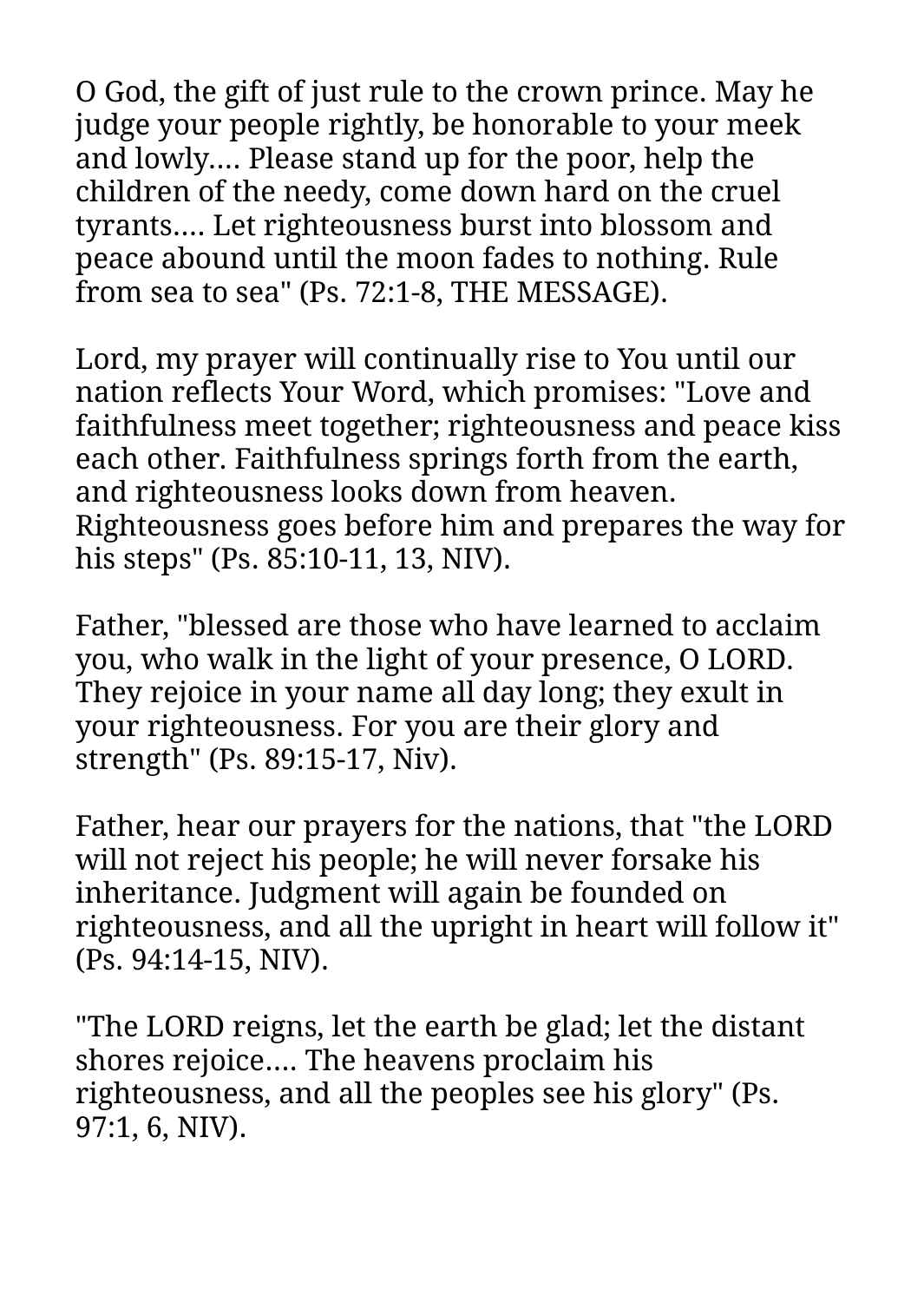Lord, I praise You because Your Word has promised: "The LORD has made his salvation known and revealed his righteousness to the nations. He has remembered his love and his faithfulness to the house of Israel; all the ends of the earth have seen the salvation of our God" (Ps. 98:2-3, NIV).

Father, I praise You because "from everlasting to everlasting the LORD'S love is with those who fear him, and his righteousness with their children's children" (Ps. 103:17, NIV).

Lord, with the psalmist, I will declare, "Praise the LORD. I will extol the LORD with all my heart in the council of the upright and in the assembly. Great are the works of the LORD; they are pondered by all who delight in them. Glorious and majestic are his deeds, and his righteousness endures forever" (Ps. 111:1-3, NIV).

Father, this is the prayer of my heart: "Open for me the gates of righteousness; I will enter and give thanks to the LORD. This is the gate of the LORD through which the righteous may enter. I will give you thanks, for you answered me; you have become my salvation" (Ps. 118:19-21, NIV).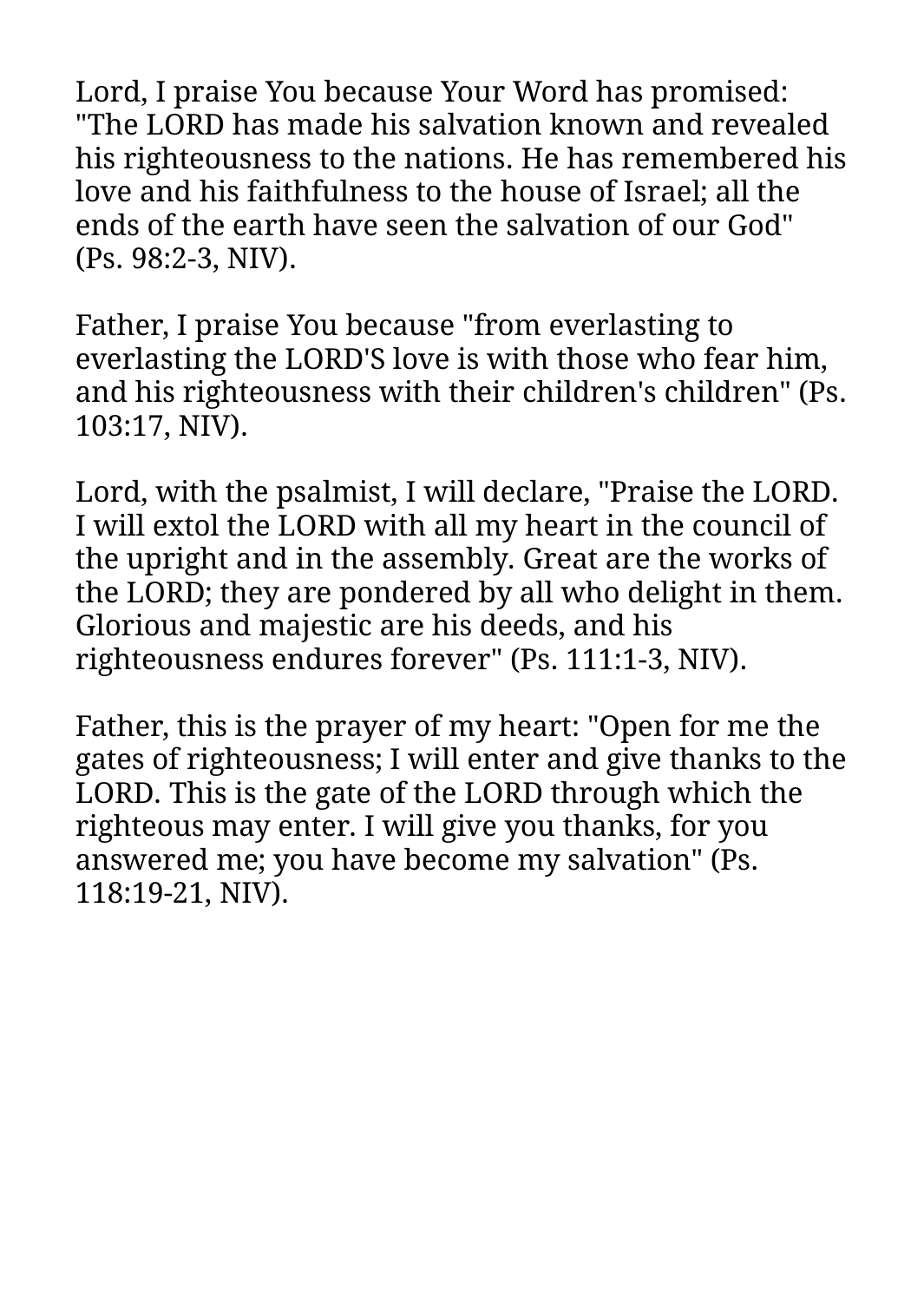### <span id="page-18-0"></span>CHAPTER 3

### GOD'S PLAN IS REVEALED THROUGH THE GOSPEL

THE KINGDOM is a mystery. The joining of Jew and Gentile in the church is a mystery (Eph. 3:1-6). It has been given unto us to know the mysteries of the kingdom (Mark 4:11). The plan of God was to establish His kingdom through the church; when this is done, heaven will be released on the earth. The church made known to the principalities and powers the manifold wisdom of God (Eph. 3:10). The kingdom was the eternal purpose of God in Christ (v. 11).

Jesus Christ (the Anointed One) is the key to the fulfillment of these kingdom promises. Jesus was anointed to bring the message of the kingdom and to establish the kingdom. We are now living in the days of the Messiah-King. We can enjoy the blessings of the kingdom and pray for the kingdom to advance. Of the increase of His government (kingdom) and peace (shalom) there will be no end. The kingdom is from generation to generation. Our prayers and decrees help advance the kingdom in our generation and prepare the way for generations to come.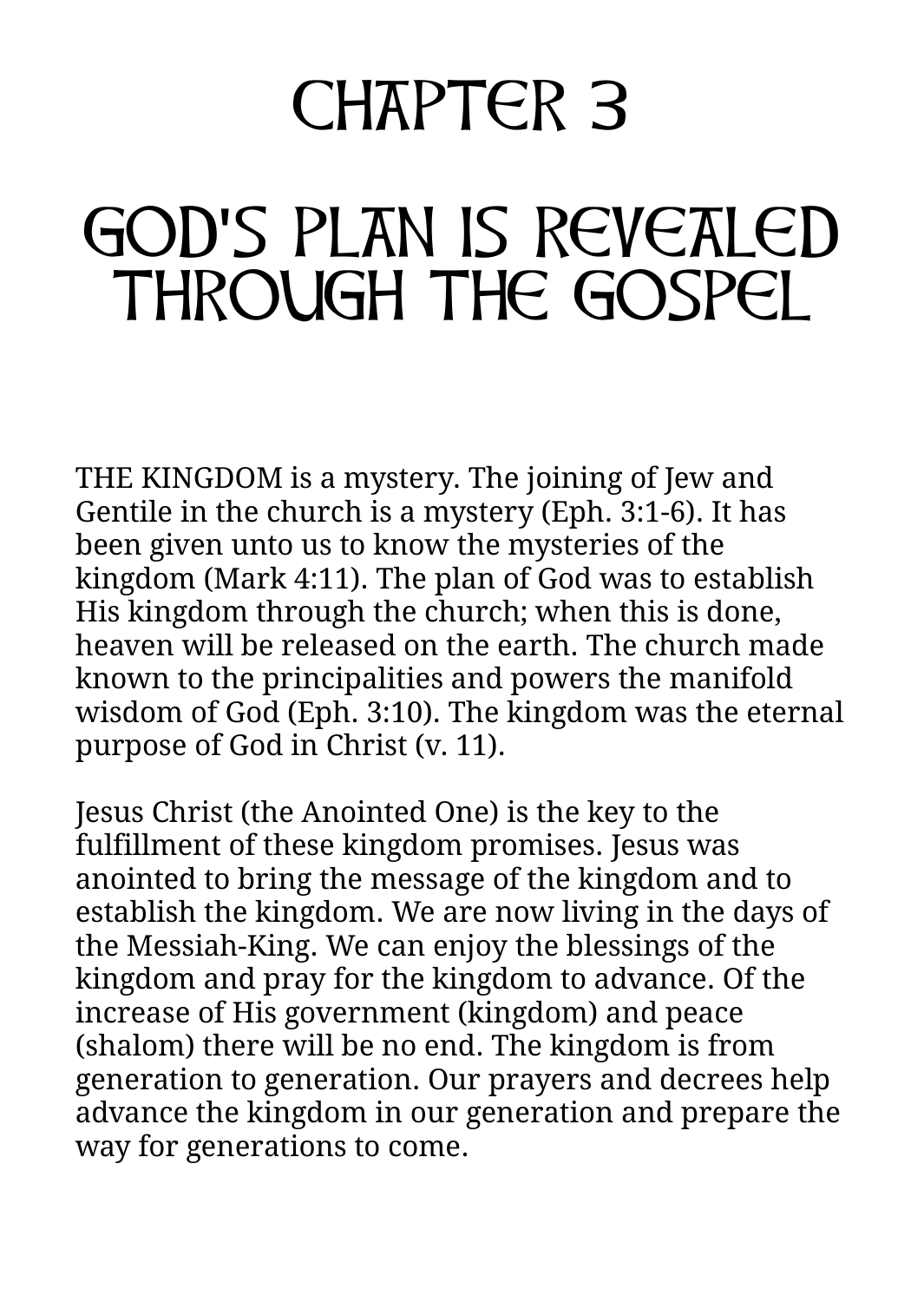The kingdom of God is connected to the gospel. To preach the gospel is to preach the kingdom. When Jesus walked on earth, He proclaimed: "The time is fulfilled, and the kingdom of God is at hand. Repent, and believe in the gospel" (Mark 1:15). The gospel is a declaration of the reign of God.

**How beautiful upon the mountains Are the feet of him who brings good news, Who proclaims peace, Who brings glad tidings of good things, Who proclaims salvation, Who says to Zion, "Your God reigns!"**

#### **—Isaiah 52:7**

It is God's plan to reign over the heathen through the preaching of the gospel. "God reigns over the nations; God sits on His holy throne" (Ps. 47:8). The reign of God is a heavenly, spiritual reign over the nations. It is not a physical or geographical reign. There is no substitute for the preaching of the gospel.

The gospel of the kingdom is the gospel of peace. The enemies of the gospel are the enemies of the kingdom. They are also the enemies of peace. But God has proclaimed, "How beautiful are the feet of those who bring glad tidings! [How welcome is the coming of those who preach the good news of His good things!]" (Rom. 10:15, AMP).

The gospel of the kingdom is also the gospel of Christ. To preach Christ is to preach the kingdom. To submit to Christ is to submit to the kingdom. The gospel was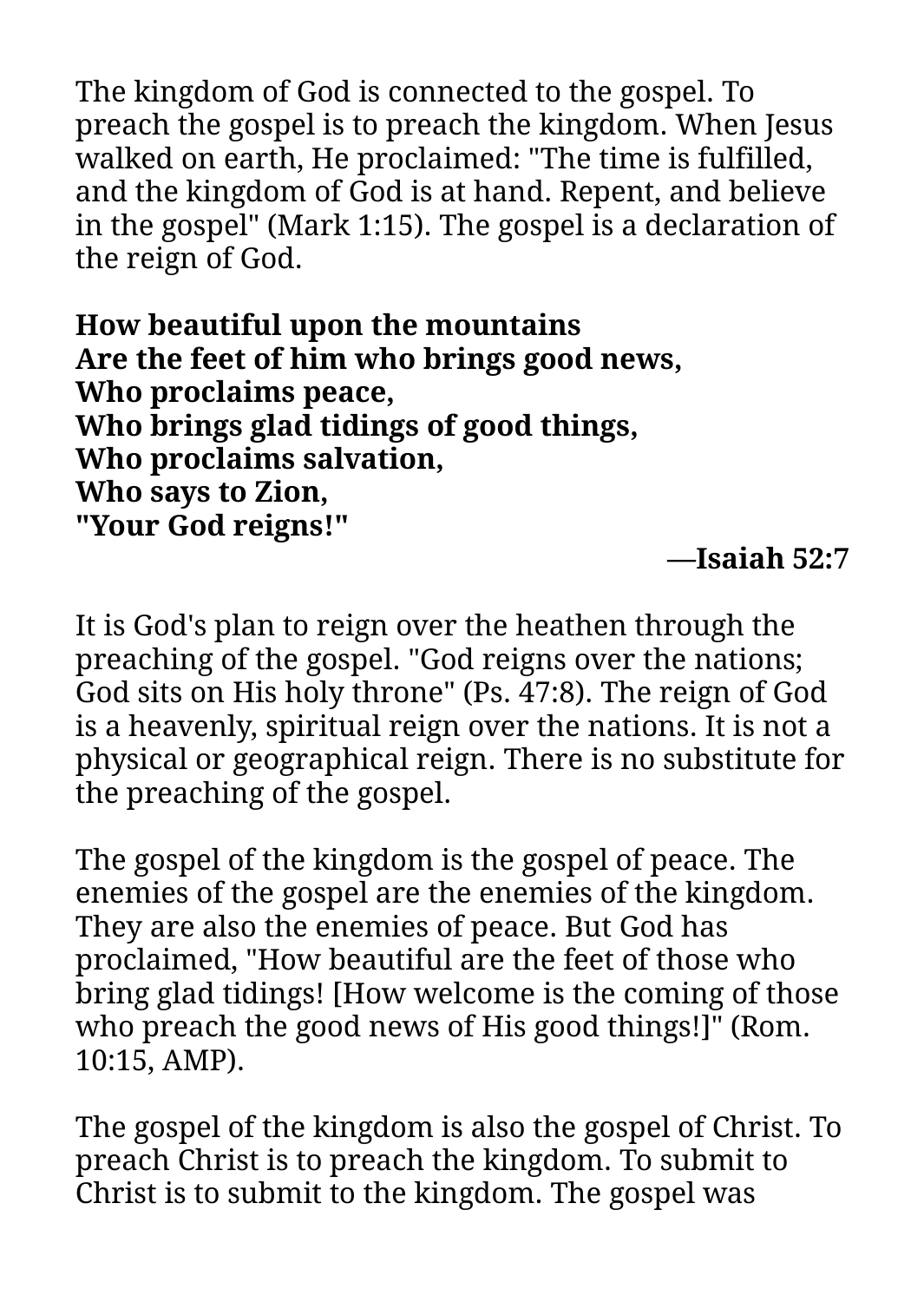preached to Abraham. Through his seed would all the families of the earth be blessed. This is fulfilled through Christ and the gospel. And today, the plan of God is that the nations will be justified through faith in Jesus Christ.

**The Scripture foresaw that God would justify the Gentiles by faith, and announced the gospel in advance to Abraham: "All nations will be blessed through you."**

**—Galatians 3:8, NIV**

The kingdom is a mystery, and so is the gospel. When we pray for the mysteries of God to be revealed, we are praying for the mystery of the kingdom to be revealed. The apostle Paul prayed:

**Pray also for me, that whenever I open my mouth, words may be given me so that I will fearlessly make known the mystery of the gospel.**

**—Ephesians 6:19, NIV**

God's plan—God's kingdom, the release of heaven on earth—is revealed through the gospel:

**Now to him who is able to establish you by my gospel and the proclamation of Jesus Christ, according to the revelation of the mystery hidden for long ages past, but now revealed and made known through the prophetic writings by the command of the eternal God, so that all nations might believe and obey him. —Romans 16:25-26, NIV**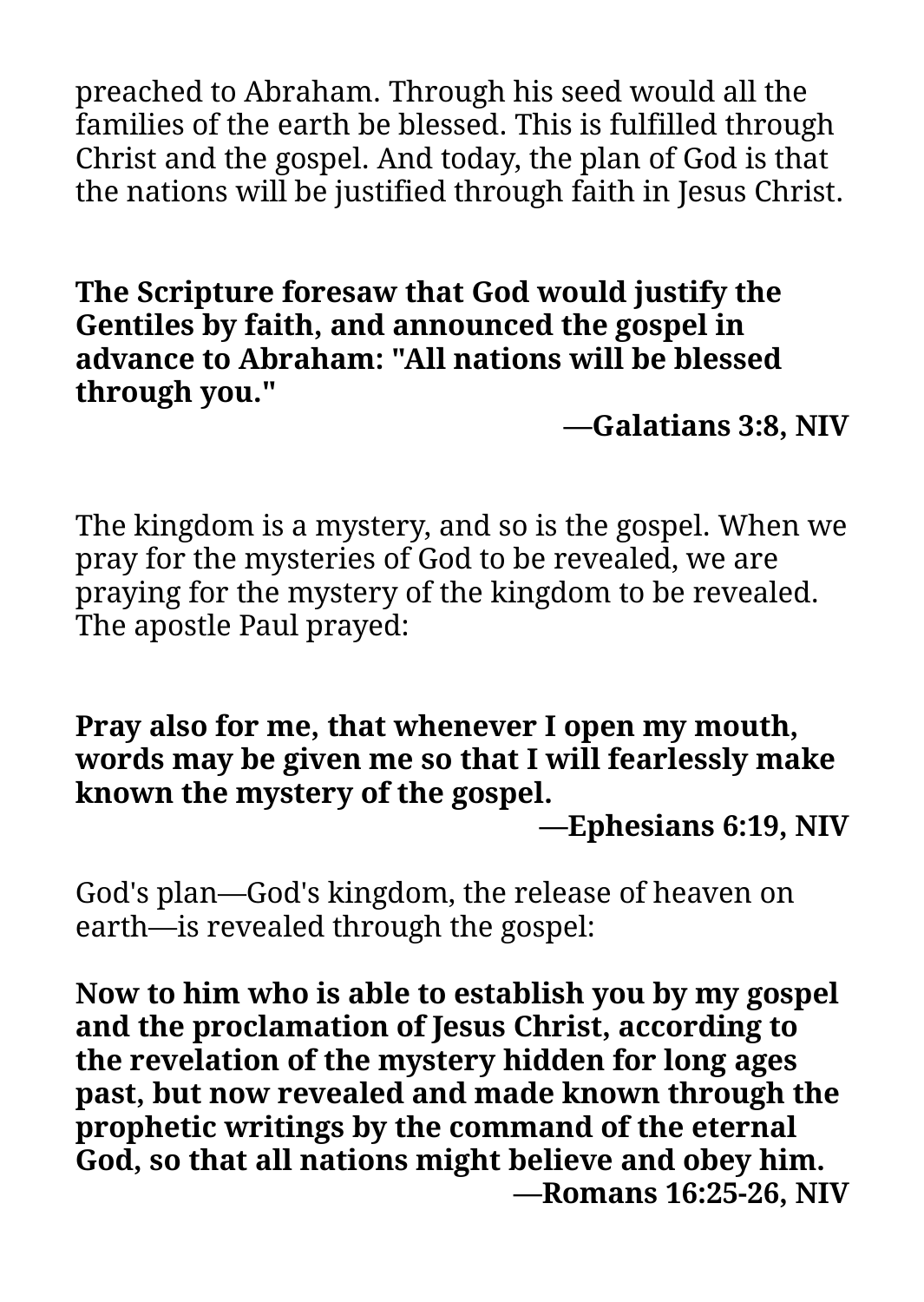We pray that the word of the Lord would have free course. This is praying for the kingdom to advance.

**Finally, brothers, pray for us that the message of the Lord may spread rapidly and be honored, just as it was with you.**

**—2 Thessalonians 3:1, NIV**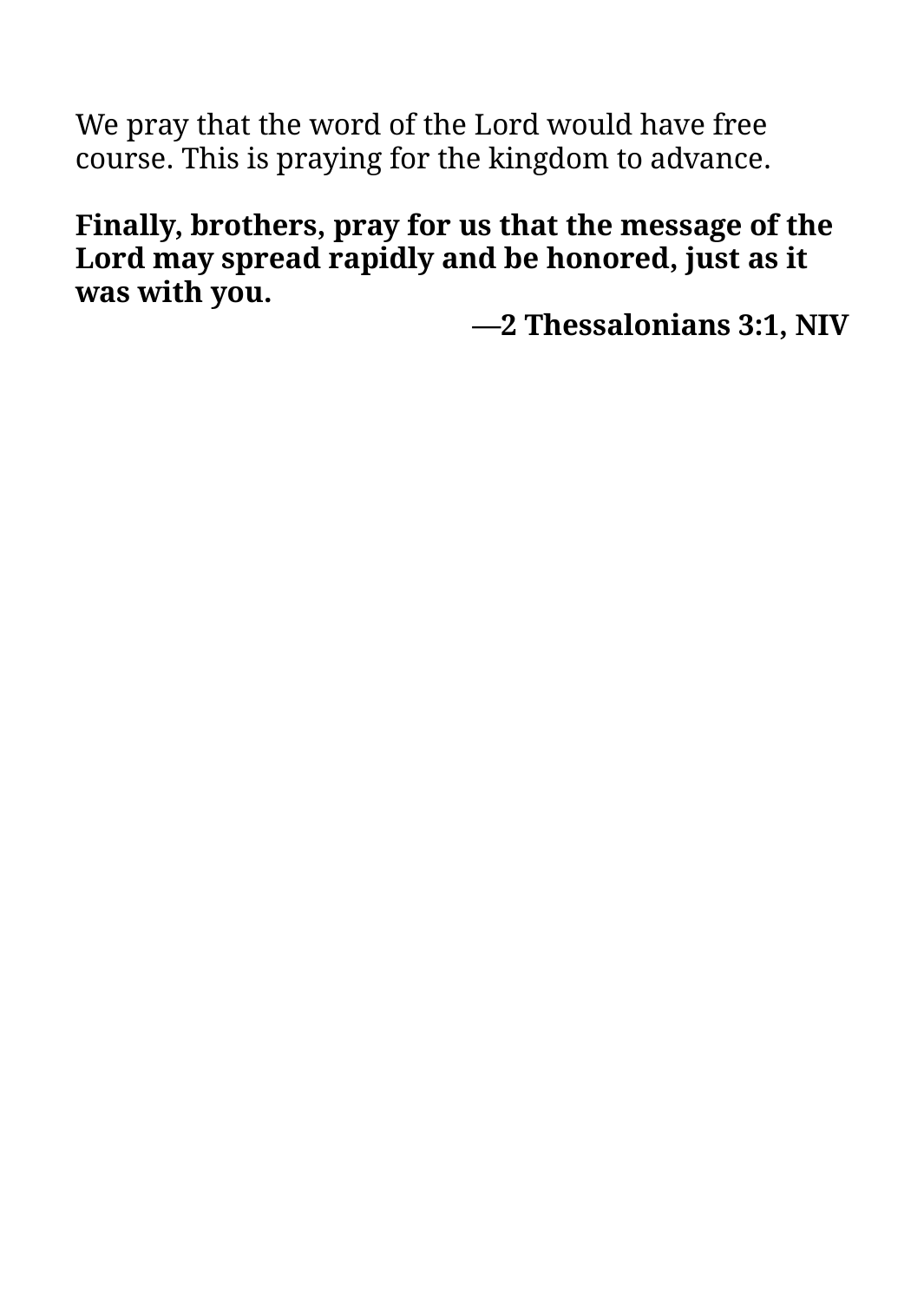### <span id="page-22-0"></span>CHAPTER 4

### GOD'S PLAN FOR THE GENTILES

IT IS THE plan of God that the kingdom of God have dominion over the Gentiles. "He shall have dominion also from sea to sea, and from the River to the ends of the earth" (Ps. 72:8).

Israel had the promise of the nations being subdued under them. "For the LORD Most High is awesome; He is a great King over all the earth. He will subdue the peoples under us, and the nations under our feet" (Ps. 47:2-3).

This plan would come to pass through Messiah. Many in Israel viewed this promise as a physical dominion over the Gentiles. The rule over the Gentiles through Christ was being fulfilled in the first century (Rom. 15:8-12). It is fulfilled through Christ and the church. The Gentiles were coming into the tabernacle of David (Acts 15:15- 17). The tabernacle of David was the rule of Christ, the son of David. There is, however, no physical dominion of Israel over the Gentiles. The kingdom is not physical, but spiritual.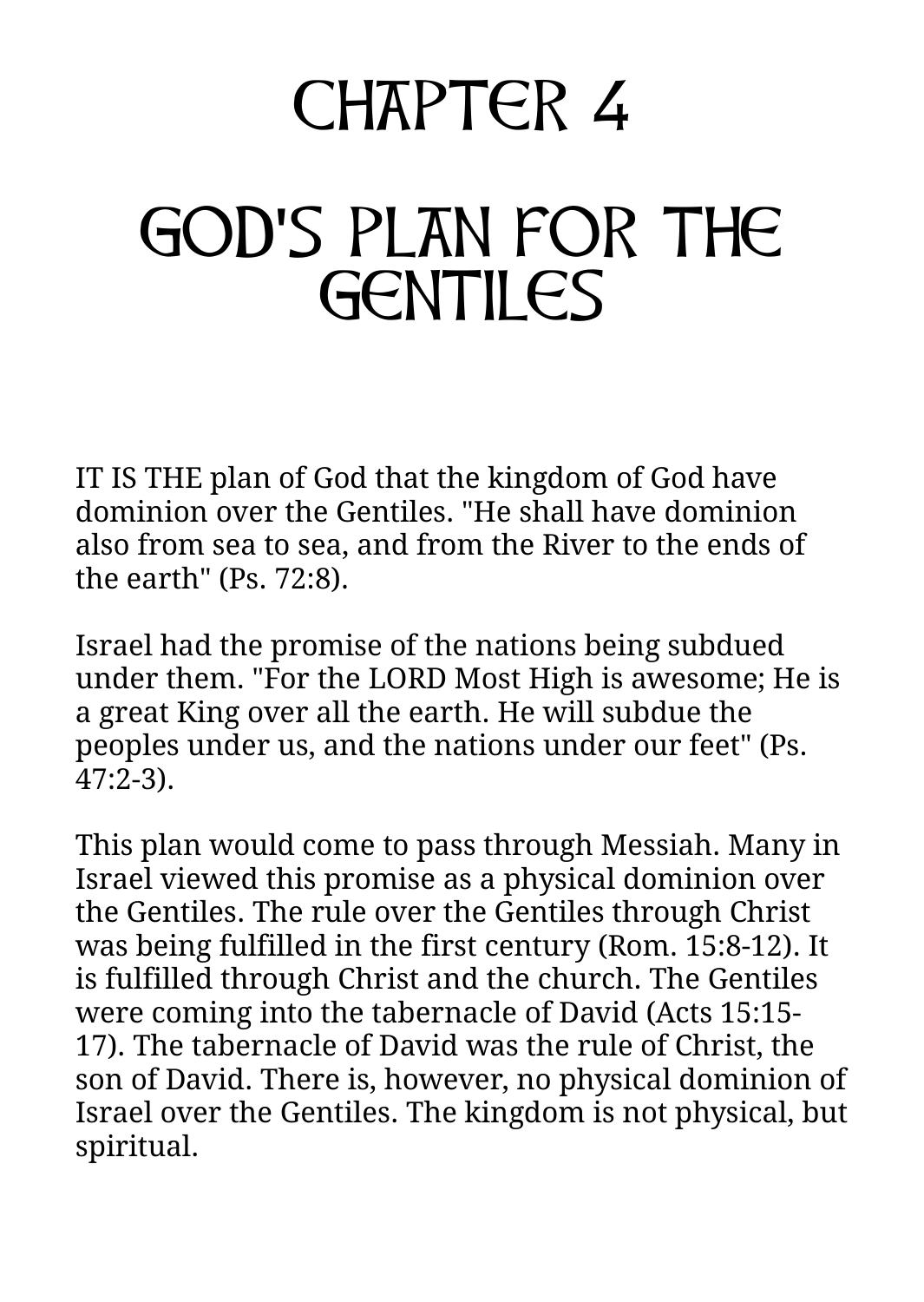The nations were being subdued through the gospel. The gospel was to the Jew first. The nations were being saved through the Jewish Messiah. The dominion was spiritual. The nations were coming under the reign of Christ in fulfillment of Isaiah 11:10. Israel's glory would be the salvation of the Gentiles (Isa. 60).

Many in Israel missed this glory because they were expecting a worldly kingdom instead of a heavenly kingdom. Instead of rejoicing in the salvation of the nations, many in Israel opposed the gospel. The nations were being subdued to Israel through their Messiah, yet many missed it because they were looking for a kingdom with observation (Luke 17:20-21). The Gentiles were submitting to the kingdom through the gospel.

Israel never subdued their enemies for any extended period of time. They usually were under Gentile dominion. Military conquest would not be the fulfillment of dominion promises. Christ would subdue the nations through the gospel of peace. The kingdom is not advanced through the sword but through preaching.

Christ did subdue the enemies of the kingdom, and there are references to warfare in the Book of Revelation. The enemies of the kingdom were the first-century generation that opposed the gospel and persecuted the church. Christ subdued the nations through the gospel, and He subdued His enemies through judgment. The following old covenant promises are fulfilled in Christ: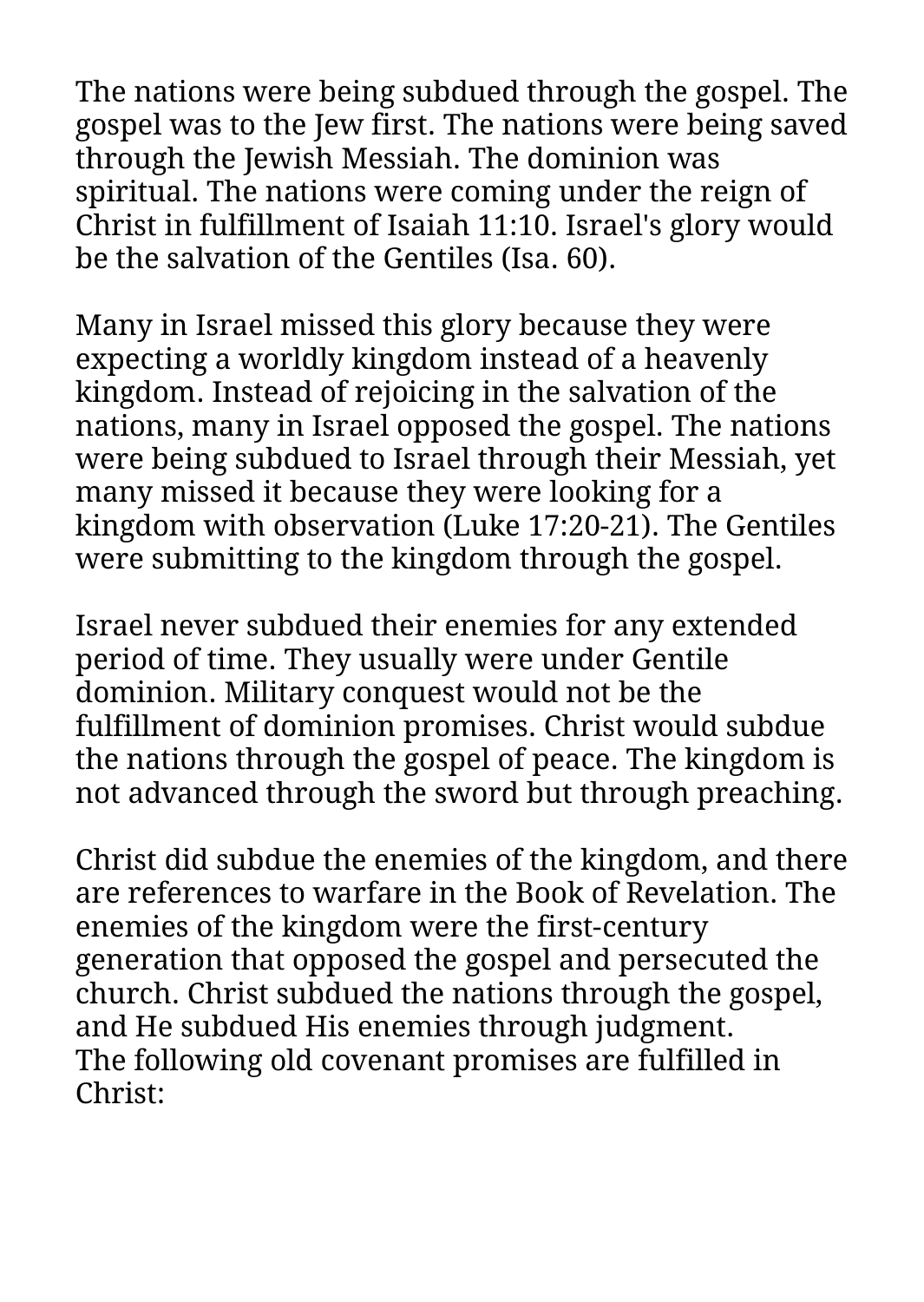**All the ends of the world Shall remember and turn to the LORD, And all the families of the nations Shall worship before You. For the kingdom is the LORD'S, And He rules over the nations.**

**—Psalm 22:27-28**

I **will praise You, O Lord, among the peoples; I will sing to You among the nations.**

**—Psalm 57:9**

**That Your way may be known on earth, Your salvation among all nations.**

**—Psalm 67:2**

**Oh, let the nations be glad and sing for joy! —Psalm 67:4**

**Yes, all kings shall fall down before Him; All nations shall serve Him.**

**—Psalm 72:11**

**All nations shall call Him blessed.**

**—Psalm 72:17**

**Arise, O God, judge the earth; For You shall inherit all nations.**

**—Psalm 82:8**

**All nations whom You have made Shall come and worship before You, O Lord, And shall glorify Your name.**

**—Psalm 86:9**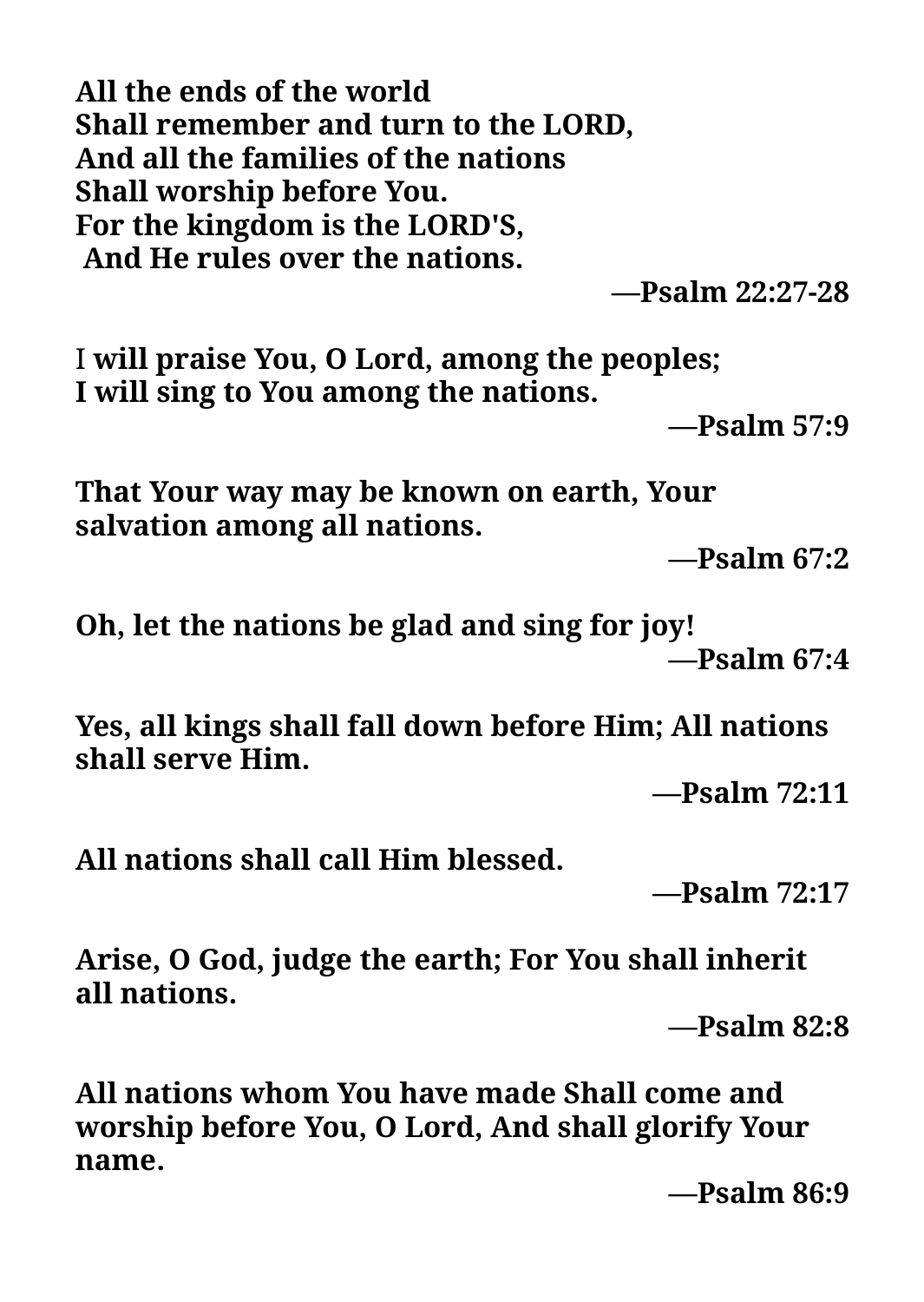#### **I will praise You, O LORD, among the peoples, And I will sing praises to You among the nations. —Psalm 108:3**

#### **Praise the LORD, all you Gentiles! Laud Him, all you peoples!**

#### **—Psalm 117:1**

These scriptures could never be completely fulfilled under the old covenant. The heathen (nations) were in darkness. They were "aliens from the commonwealth of Israel and strangers from the covenants of promise, having no hope and without God in the world" (Eph. 2:12). These scriptures can be fulfilled only in Christ, through the church, under the new covenant, in the present kingdom age.

Praise and worship among the nations are the manifestation of the kingdom. The Gentiles would glorify God for His mercy.

And that the Gentiles might glorify God for His mercy, as it is written:

**"For this reason I will confess to You among the Gentiles, And sing to Your name." And again he says: "Rejoice, O Gentiles, with His people!" And again: "Praise the LORD, all you Gentiles! Laud Him, all you peoples!" And again, Isaiah says: "There shall be a root of Jesse; And He who shall rise to reign over the Gentiles, In Him the Gentiles shall hope."**

**—Romans 15:9-12**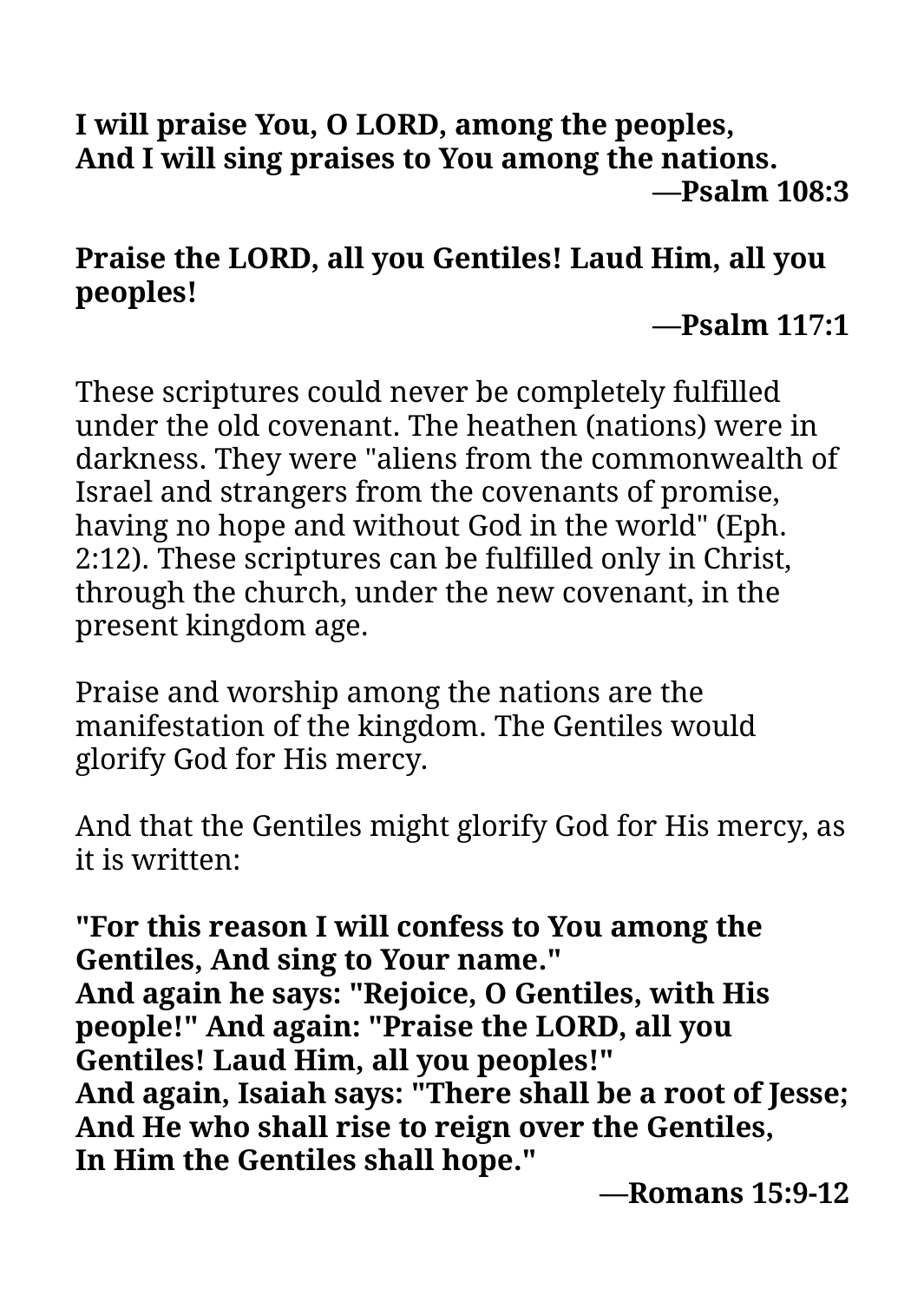Paul quotes Psalm 117 and Isaiah 11 as being fulfilled in Christ and the church. God's mercy on Israel, through Christ, resulted in salvation coming to the Gentiles (nations). The gospel came to the Jew first. Many Jews responded and were saved. The Gentiles responded to the gospel, and both were made one in Christ. Worship is no longer connected to earthly Jerusalem, but is done in Spirit and truth (John 4:21-24).

**The Spirit of the Lord GOD is upon me; because the LORD hath anointed me to preach good tidings unto the meek; he hath sent me to bind up the brokenhearted, to proclaim liberty to the captives, and the opening of the prison to them that are bound; to proclaim the acceptable year of the LORD, and the day of vengeance of our God; to comfort all that mourn; to appoint unto them that mourn in Zion, to give unto them beauty for ashes, the oil of joy for mourning, the garment of praise for the spirit of heaviness; that they might be called trees of righteousness, the planting of the LORD, that he might be glorified.**

**—Isaiah 61:1-3, KJV**

**Behold my servant, whom I uphold; mine elect, in whom my soul delighteth; I have put my spirit upon him: he shall bring forth judgment to the Gentiles. He shall not cry, nor lift up, nor cause his voice to be heard in the street. A bruised reed shall he not break, and the smoking flax shall he not quench: he shall bring forth judgment unto truth. He shall not**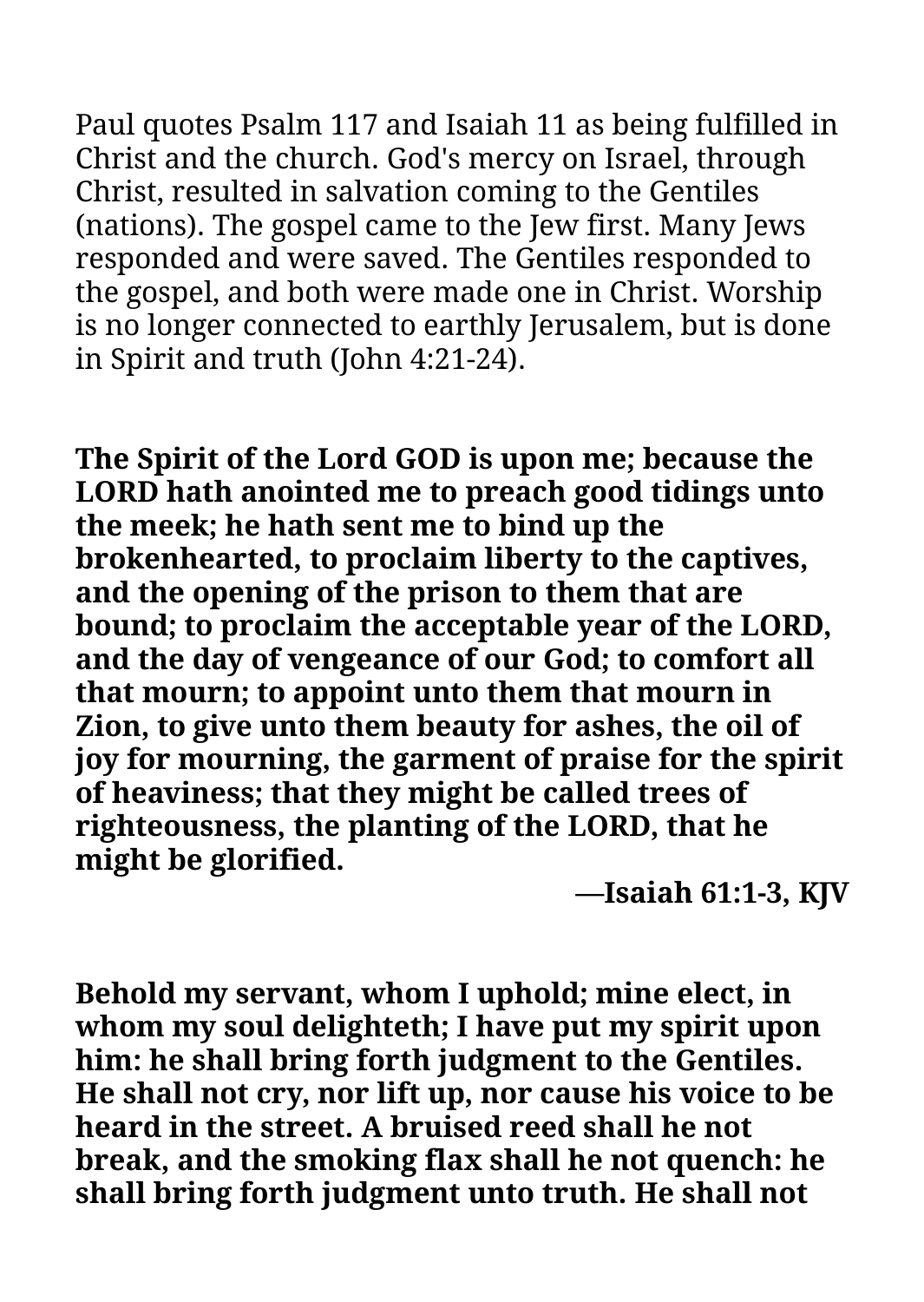#### **fail nor be discouraged, till he have set judgment in the earth: and the isles shall wait for his law. —Isaiah 42:1-4, KJV**

The kingdom does not come with observation (Luke 17:20). Many in Israel were looking for an earthly kingdom. They were disappointed, and many rejected Christ because He was not an earthly king. Jesus said His kingdom was not of this world. The kingdom is not meat and drink, but righteousness, peace, and joy in the Holy Ghost (Rom. 14:17). The kingdom is spiritual and heavenly.

Jesus told Nicodemus that he must be born again to see the kingdom (John 3:3). In other words, entrance into the kingdom is not by physical birth or genealogy. Physical descent from Abraham did not qualify one to enter the kingdom. The kingdom is spiritual and can be entered into only by spiritual birth.

The language of the prophets is poetic and figurative. The heavens, earth, seas, trees, and waves are commanded to praise the Lord. These are figurative words used to describe nations and peoples. God uses natural symbols and figures to describe spiritual realities. The old covenant types and symbols are present-day realities for the new covenant believer. Righteousness, peace, and joy of the kingdom are found in Christ and His church.

The kingdom of God is within us (Luke 17:21). The kingdom is Christ in us. You cannot separate Christ and His kingdom. Ezekiel saw a river flowing from the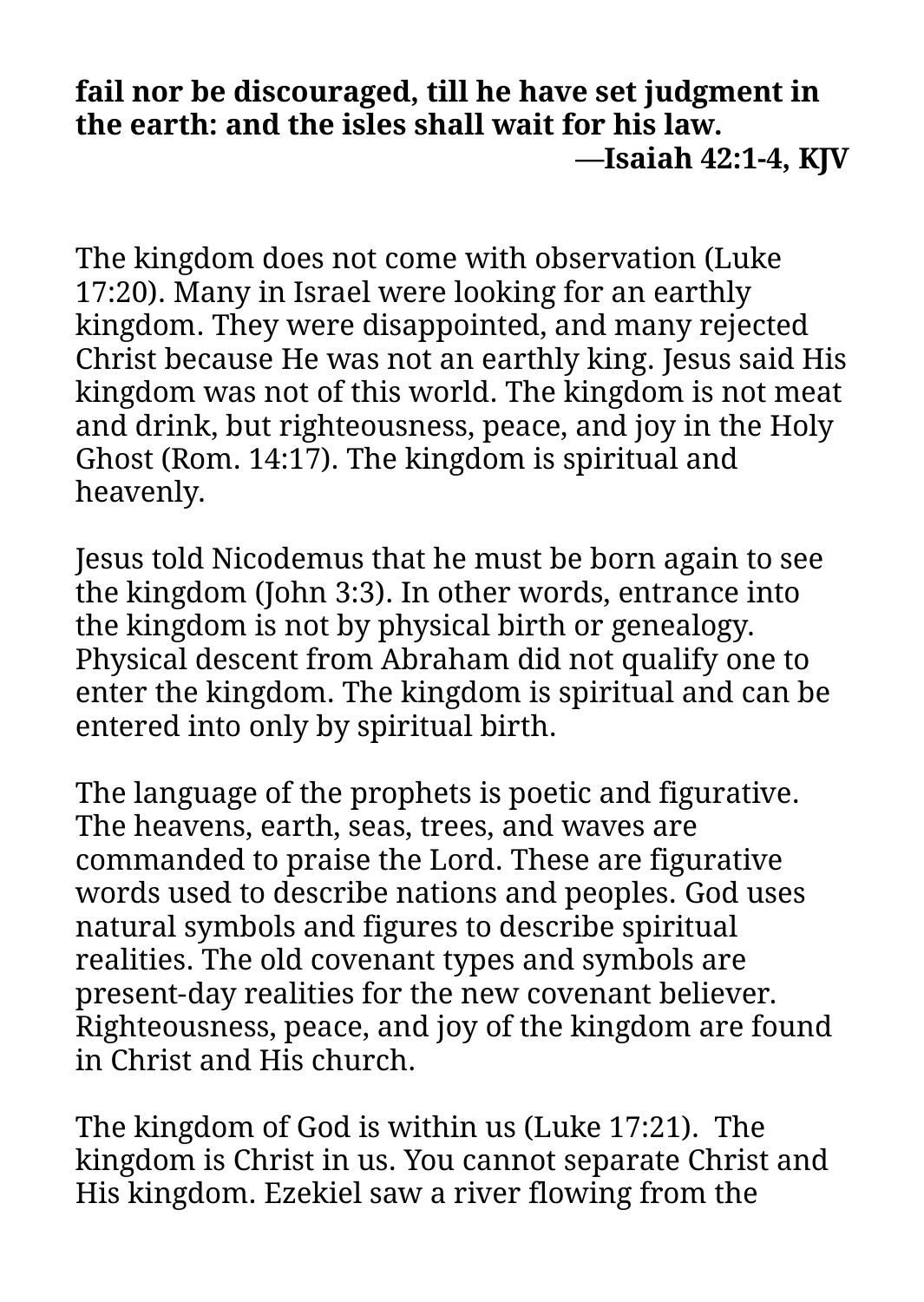temple, and out of our bellies flow rivers of living water. The kingdom is like a river; it flows from Zion to the nations. Wherever the river goes, it brings healing (Ezek. 47).

One problem we have in understanding "the kingdom of God" is that we think of a kingdom as being a piece of land with fixed boundaries. We think of a place. But in ancient days a king's kingdom extended to wherever he could exercise his power. There were no fixed boundaries. Boundaries were fluid and continually changing. The people, therefore, thought in terms of kingly rule. The kingdom was the sphere over which each ruler ruled, regardless of boundaries. It was similar to the Bedouin chieftain who is king over his people as they travel around in the deserts, no matter where they are. Wherever he is, and wherever he exercises his power, regardless of location, he is king. Thus if his men surround you in the desert because you chance to be where they are, you are in his kingdom; you are under his kingly rule. And next year, or even month, the same spot may be under the kingly rule of a Bedouin chieftain of another tribe, while your king is a hundred miles away having taken his kingdom with him. They rule over the people, not the land. The word basileia, therefore, means, "kingly rule" rather than "kingdom," and it points to submission to a king.

God's kingdom is evident when the nations come to Zion and worship. We have not come to earthly Zion but to heavenly Zion. The books of the prophets are filled with references to the nations (heathen) coming to worship. This is not a geographical or political nation, but people groups being saved and coming to worship. This has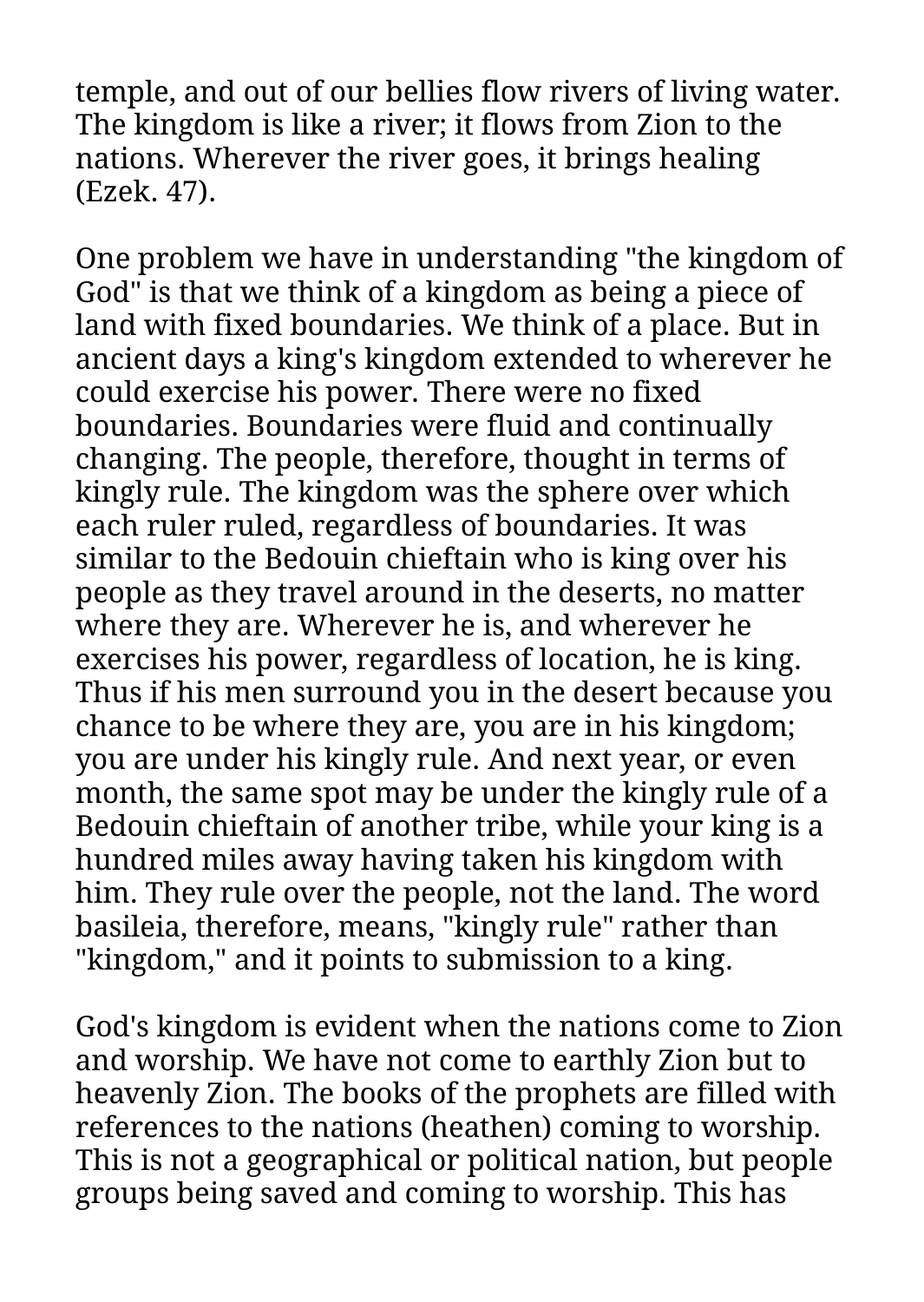been happening for the past two millennia, and it is happening today.

#### **But you have come to Mount Zion and to the city of the living God, the heavenly Jerusalem, to an innumerable company of angels.**

**—Hebrews 12:22**

We have come to Zion, and we are praying that others will come now and in generations to come. The kingdom is not geographical (physical), but it is evident wherever men submit their hearts to the rule of the king. And as this is done, heaven will be released on Earth.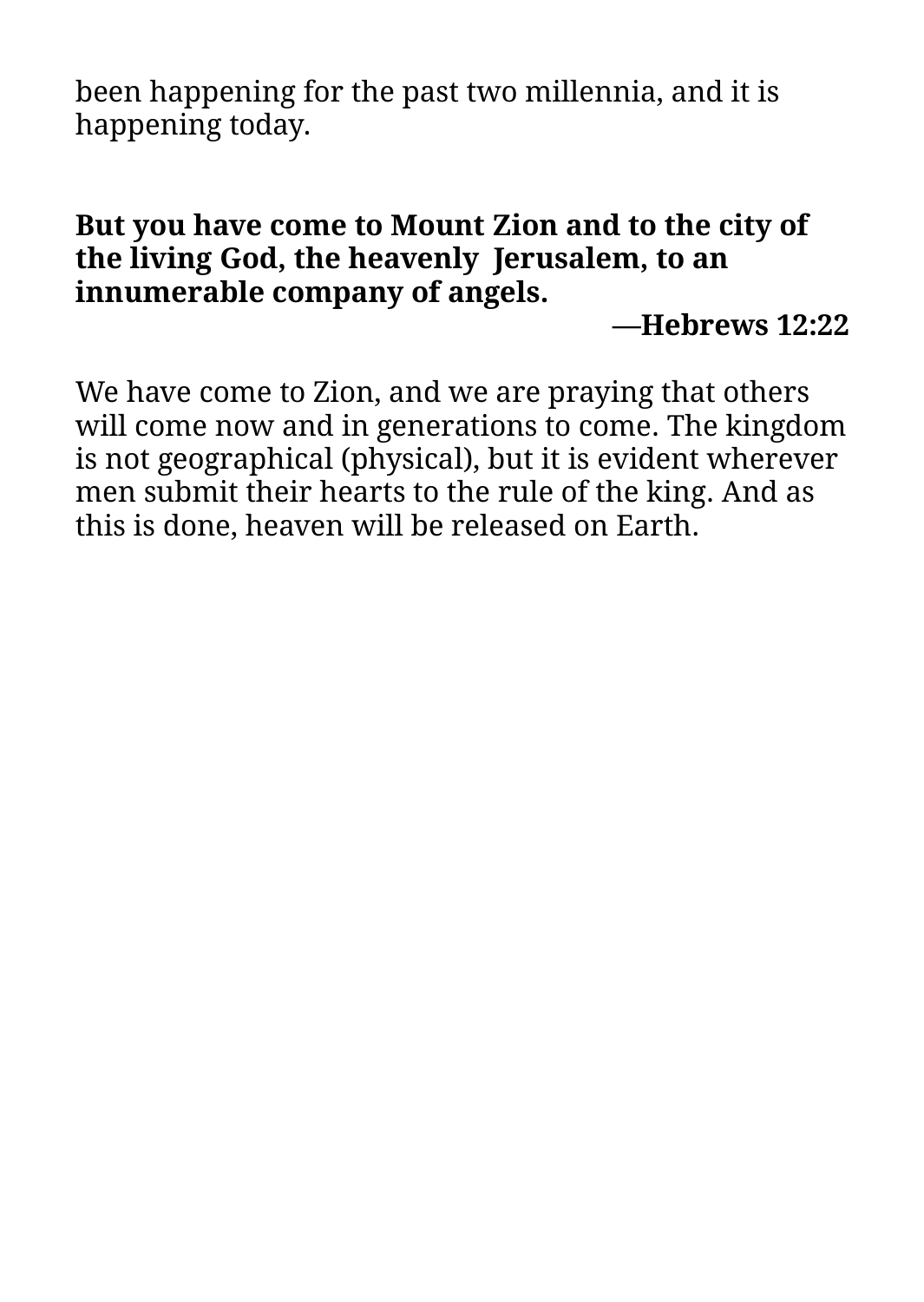#### <span id="page-30-0"></span>Prayers And Decrees To Release HEAVEN ON EARTH

Lord, Your scepter of leadership comes from Judah, and when You come and reveal Yourself as the Messiah, the nations will gather to You in obedience (Gen. 49:10, AMP).

Lord, Your kingdom is higher than Agag (the kingdom of the Gentiles), and Your kingdom is exalted above all others (Num. 24:7, AMP).

Lord, You are the Star out of Jacob, and You smote the corners of Moab (symbolic enemies of Christ and His church) and destroyed the children of Seth (Moab's sons of tumult) (Num. 24:17, AMP).

Lord, You have been set upon the holy hill of Zion, and You will rule in the midst of Your enemies (Ps. 2:6; 110:2).

Lord, the nations are Your inheritance, and the uttermost parts of the earth Your possession (Ps. 2:8).

Break the nations with Your rod of iron (Ps. 2:9)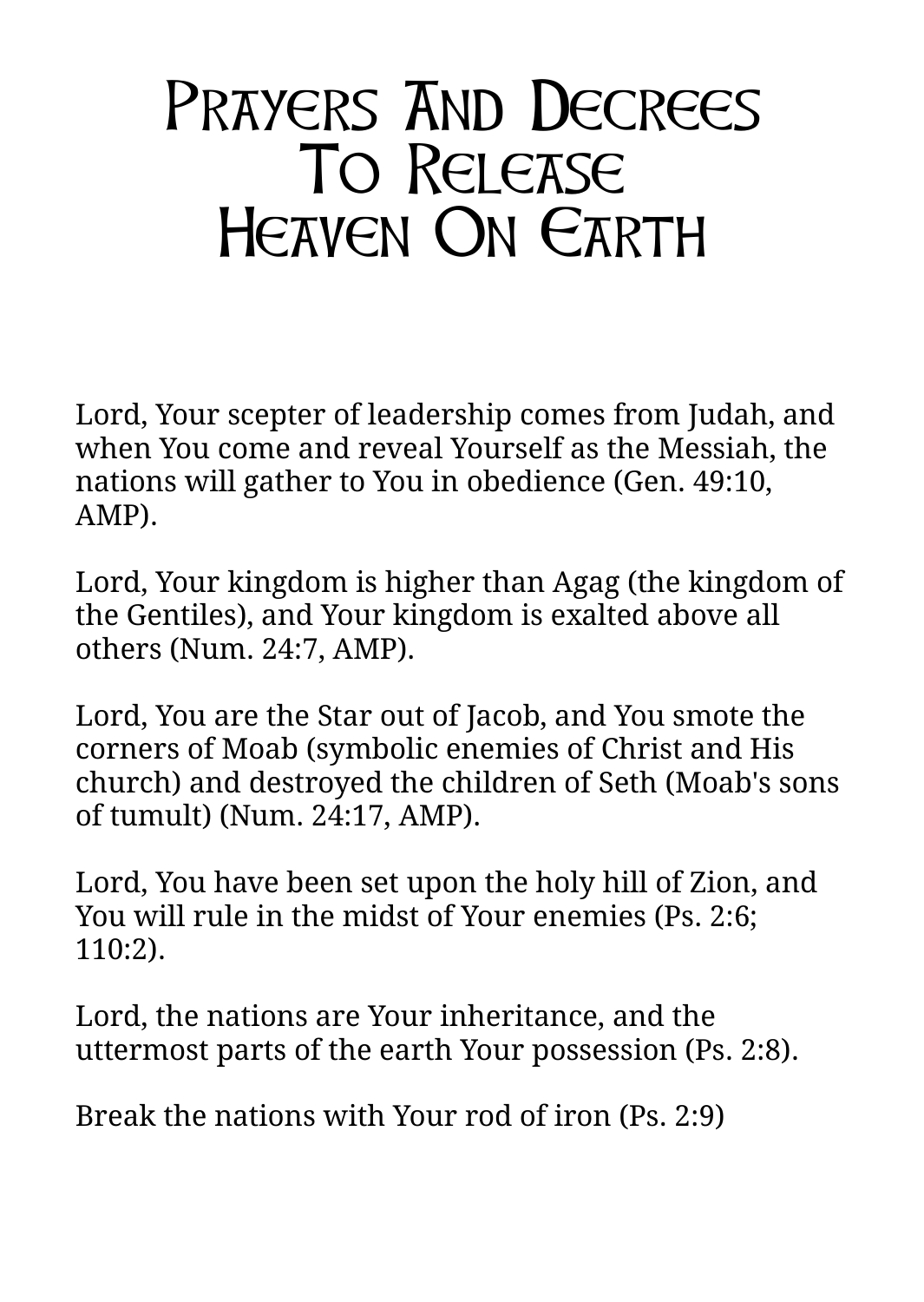Let the kings and judges of the earth be wise, and serve the Lord with reverent awe and worshipful fear, and rejoice with trembling (Ps. 2:10-11).

I will lay me down and sleep, for You, Lord, have sustained me (Ps. 3:5).

Lord, Your blessing is upon my life (Ps. 3:8).

Let the nations offer the sacrifices of righteousness and put their trust in the Lord (Ps. 4:5).

I will lie down and sleep in peace, for You alone, O Lord, make me dwell in safety (Ps. 4:8).

Give heed to the voice of my cry, my King and my God, for to You I will pray (Ps. 5:2).

My voice You shall hear in the morning, O Lord; in the morning I will direct it to You, and I will look up (Ps. 5:3).

Because of your great mercy, I come to Your house, Lord, and I am filled with wonder as I bow down to worship at Your holy temple (Ps. 5:7, CEV).

Lead me, O Lord, in Your righteousness because of my enemies; make Your way straight before my face (Ps. 5:8).

Lord, You have blessed me, and You surround my life with favor (Ps. 5:12).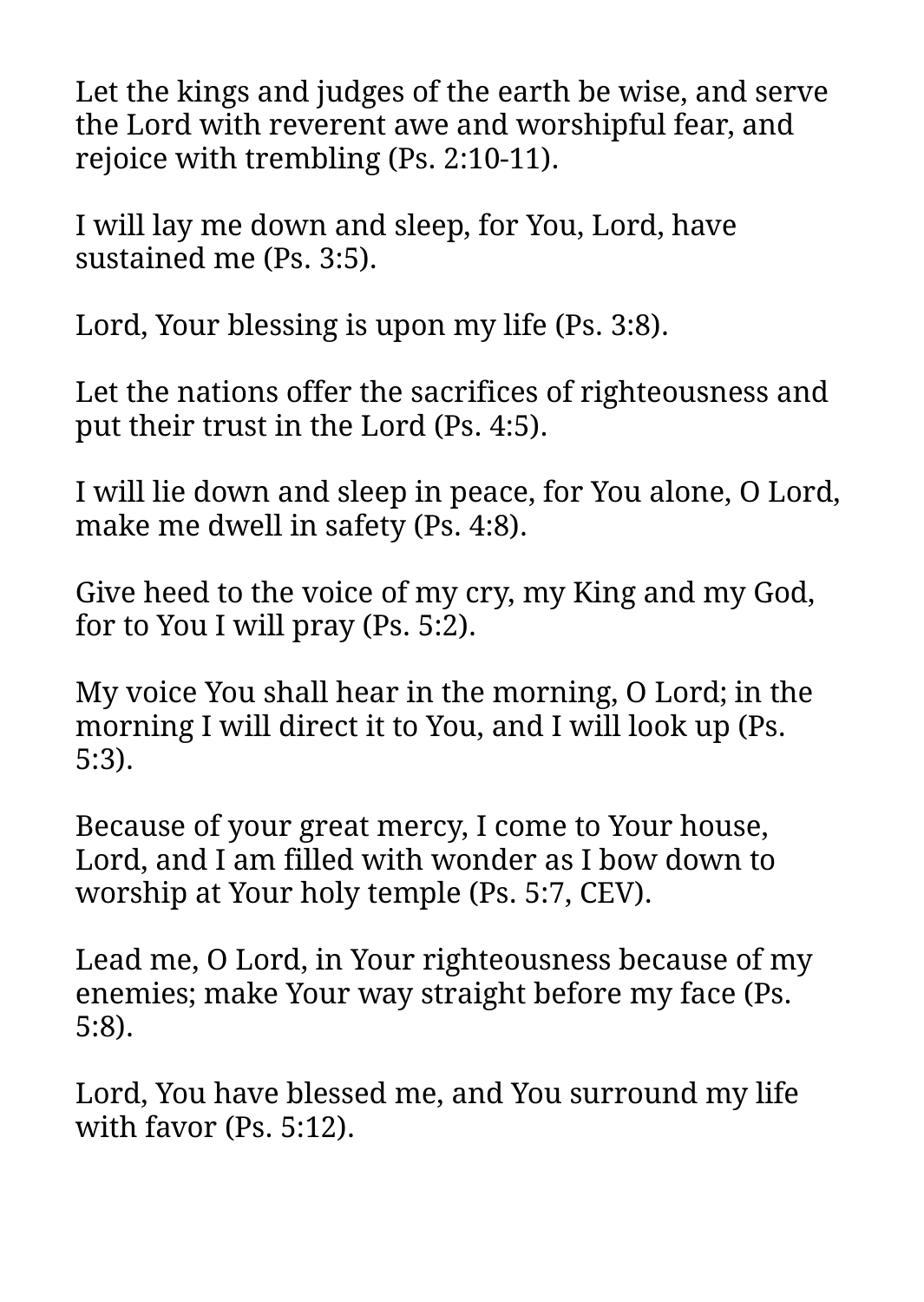The Lord has heard my supplication; the Lord will receive my prayer (Ps. 6:9).

My defense is of God, who saves the upright in heart (Ps. 7:10).

Lord, You let us rule everything Your hands have made. And You put all of it under our power—the sheep and the cattle, and every wild animal, the birds in the sky, the fish in the sea, and all ocean creatures. Our Lord and Ruler, Your name is wonderful everywhere on earth! (Ps. 8:6-9, CEV).

Lord, You shall endure forever, and You have prepared Your throne for judgment (Ps. 9:7).

I dwell in Zion, and I will sing praises unto the Lord and declare Your doings among the people (Ps. 9:11).

Once you've pulled me back from the gates of death, I'll write the book on Hallelujahs; on the corner of Main and First I'll hold a street meeting; I'll be the song leader; we'll fill the air with salvation songs (Ps. 9:13-14, THE MESSAGE).

Put them in fear, O Lord, that the nations may know themselves to be but men (Ps. 9:20).

Arise, O Lord! O God, lift up Your hand! Do not forget the humble (Ps. 10:12).

Our Lord, You will always rule, but nations will vanish from the earth (Ps. 10:16, CEV).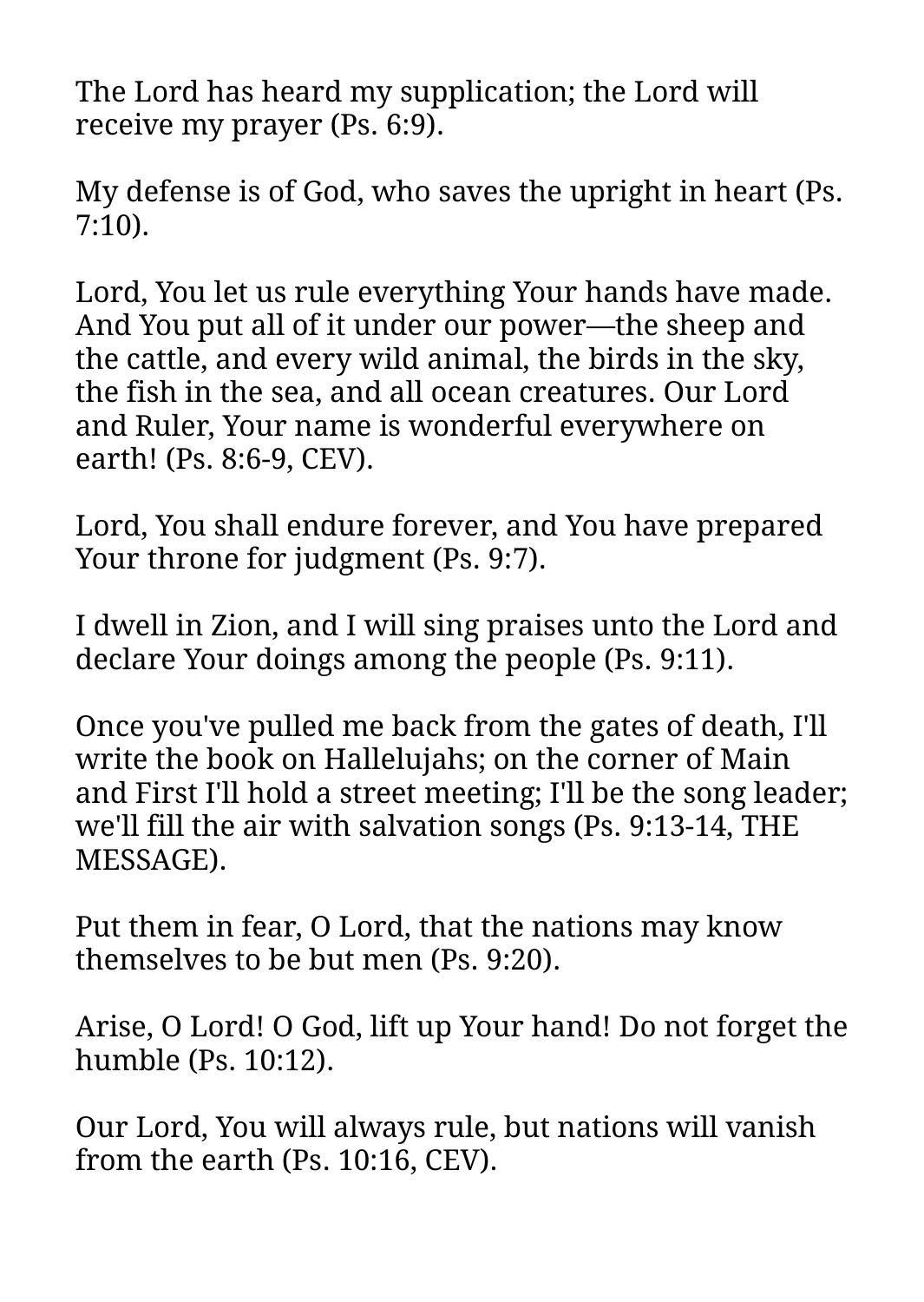You have been good to me, Lord, and I will sing about You (Ps. 13:6, CEV).

Lord, Your salvation has come out of Zion, and You have brought back the captivity of Your people; I will rejoice and be glad (Ps.  $14:\overline{7}$ ).

I abide in Your tabernacle, and I dwell in Your holy hill, and I will never be moved (Ps. 15:1, 5).

You, Lord, are all I want! You are my choice, and You keep me safe. You make my life pleasant, and my future is bright (Ps. 16:5-6, CEV).

You have made known to me the path of life; You will fill me with joy in Your presence, with eternal pleasures at Your right hand (Ps. 16:11, NIV).

Lord, may my steps always hold closely to Your paths [to the tracks of the One Who has gone on before]; then my feet will not slip from Your paths (Ps. 17:5, AMP).

Keep and guard me as the pupil of Your eye; hide me in the shadow of Your wings (Ps. 17:8, AMP).

Lord, You have promised to light my lamp and to enlighten my darkness (Ps. 18:28).

Lord, because of Your power in me, I can advance against my enemies and scale the walls intended to keep me out (Ps. 18:29, NIV).

Lord, it is You who arms me with strength and makes my way perfect (Ps. 18:32, NIV).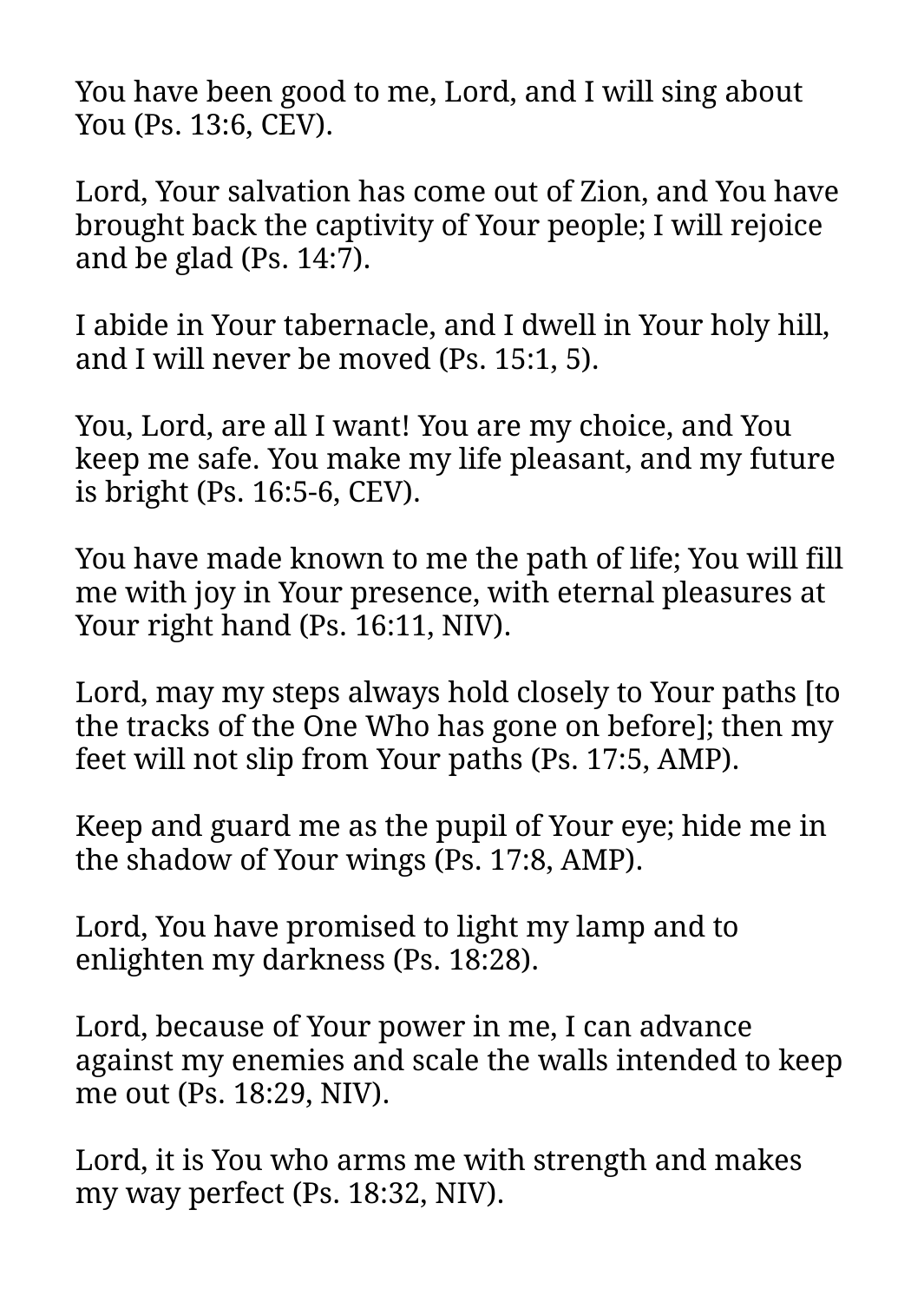Lord, You give me your shield of victory, and Your right hand sustains me; You stoop down to make me great (Ps. 18:35).

Lord, You enlarge the path under me, so that my feet will not slip (Ps. 18:36).

Let strangers submit to You when they hear of You (Ps. 18:44).

Lord, the heavens declare Your glory, and the skies proclaim the work of Your hands. Your voice has gone out into all the earth, and Your words to the ends of the world (Ps. 19:1, NIV; Rom. 10:18, NIV).

Save, Lord. You are the King; hear me when I call (Ps. 20:9).

Show your strength, Lord, so that we may sing and praise Your power (Ps. 21:13, CEV).

Lord, You inhabit my praise; You are holy (Ps. 22:3).

Lord, everyone on this earth will remember You. People all over the world will turn and worship You, because You are in control, the ruler of all nations (Ps. 22:27-28, CEV).

Surely goodness and mercy shall follow me all the days of my life, and I will dwell in the house of the Lord forever (Ps. 23:6).

Lord, the everlasting gates have opened for You, and You are the King of glory (Ps. 24:7-10).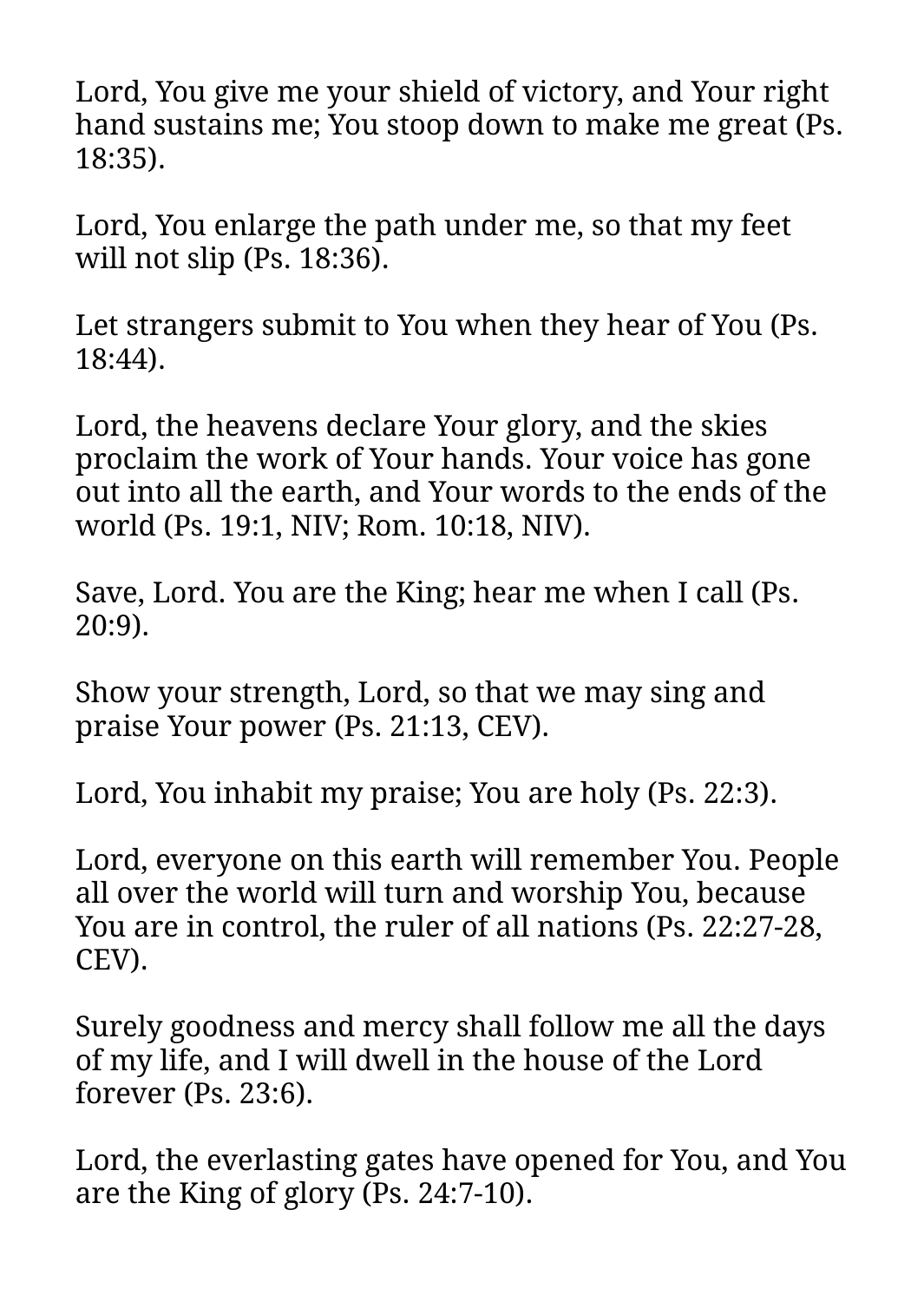Show me Your ways, O Lord; teach me Your paths. Lead me in Your truth and teach me, for You are the God of my salvation; on You I wait all the day (Ps. 25:4-5).

Lord, You guide the humble in justice, and You teach the humble Your way (Ps. 25:9).

Lord, because I fear You, You will reveal Your secret to me and will show me Your covenant (Ps. 25:14).

Lord, You are my light and my salvation; whom shall I fear? You are the strength of my life; of whom shall I be afraid? (Ps. 27:1).

One thing I have desired of the Lord, that will I seek: That I may dwell in the house of the Lord all the days of my life, to behold the beauty of the Lord and to inquire in His temple (Ps. 27:4).

Lord, You are my strength and my shield; my heart trusts in You, and I am helped; therefore my heart greatly rejoices, and with my song I will praise You (Ps. 28:7).

Lord, Your voice is powerful, and Your voice is full of majesty (Ps. 29:4).

Lord, the thunder of Your voice can break the cedars into pieces (Ps. 29:5).

Your voice splits and flashes forth forked lightning (Ps. 29:7, AMP).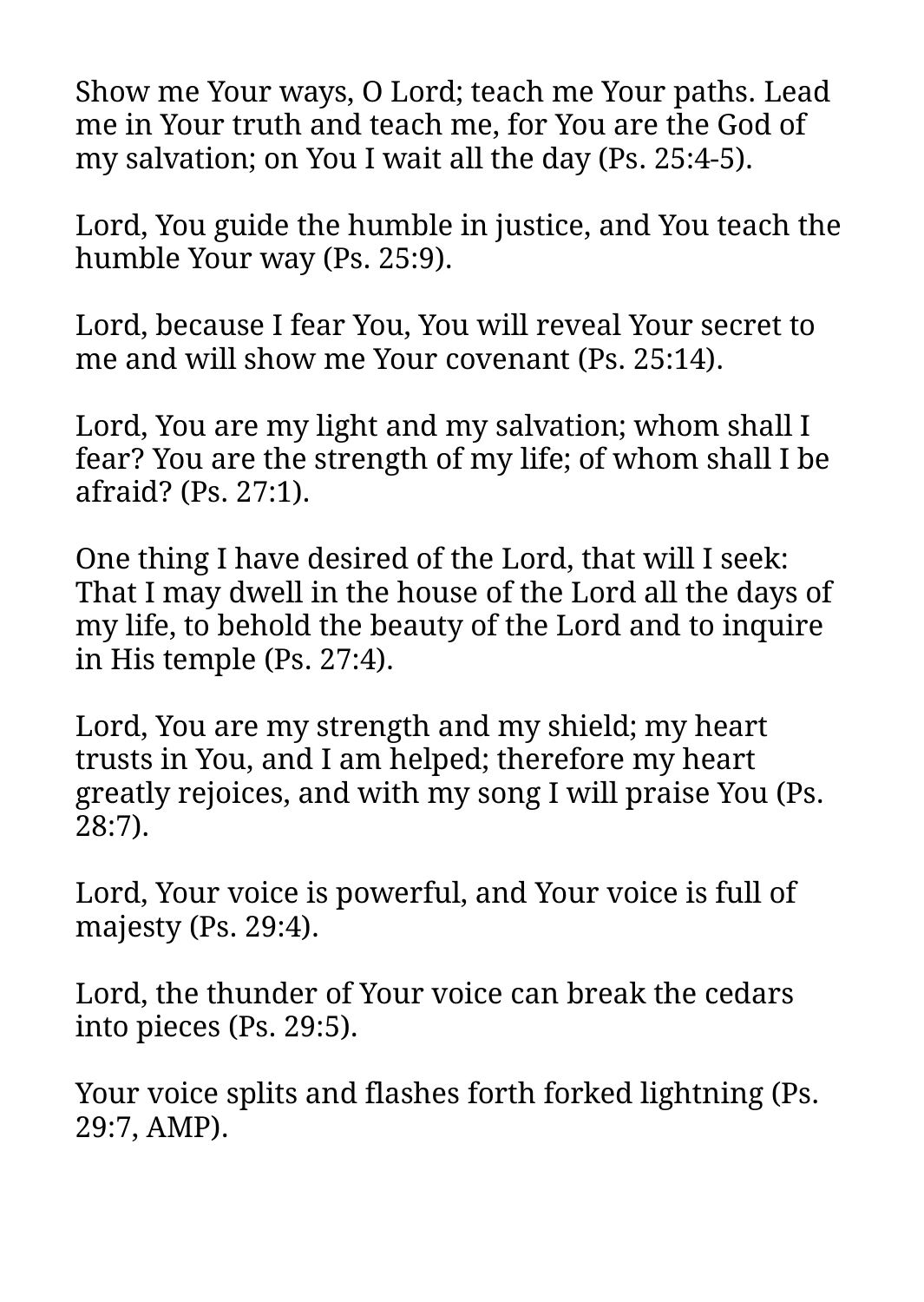Lord, Your voice makes the wilderness tremble (Ps. 29:8, AMP).

The voice of the Lord makes deer give birth before their time (Ps. 29:9, CEV).

You have turned for me my mourning into dancing; You have put off my sackcloth and clothed me with gladness (Ps. 30:11).

Blessed be the Lord, for He has shown me His marvelous kindness in a strong city [Zion]! (Ps. 31:21).

My transgression is forgiven, and my sin is covered. I am blessed, my sin is not imputed to me, and there is no guile in my life (Ps. 32:1-2).

Lord, surround me with songs of deliverance (Ps. 32:7).

Let all the earth fear the Lord; let all the inhabitants of the world stand in awe of Him (Ps. 33:8).

Blessed is the nation whose God is the Lord, and the people He has chosen as His own inheritance. I am blessed, and I am a part of the holy nation [the church] (Ps. 33:12; 1 Pet. 2:9).

I put my trust under the shadow of Your wings. I will be abundantly satisfied with the fullness of Your house, and You will give me drink from the river of Your pleasures. With You is the fountain of life, and in Your light I will see light (Ps. 36:7-9).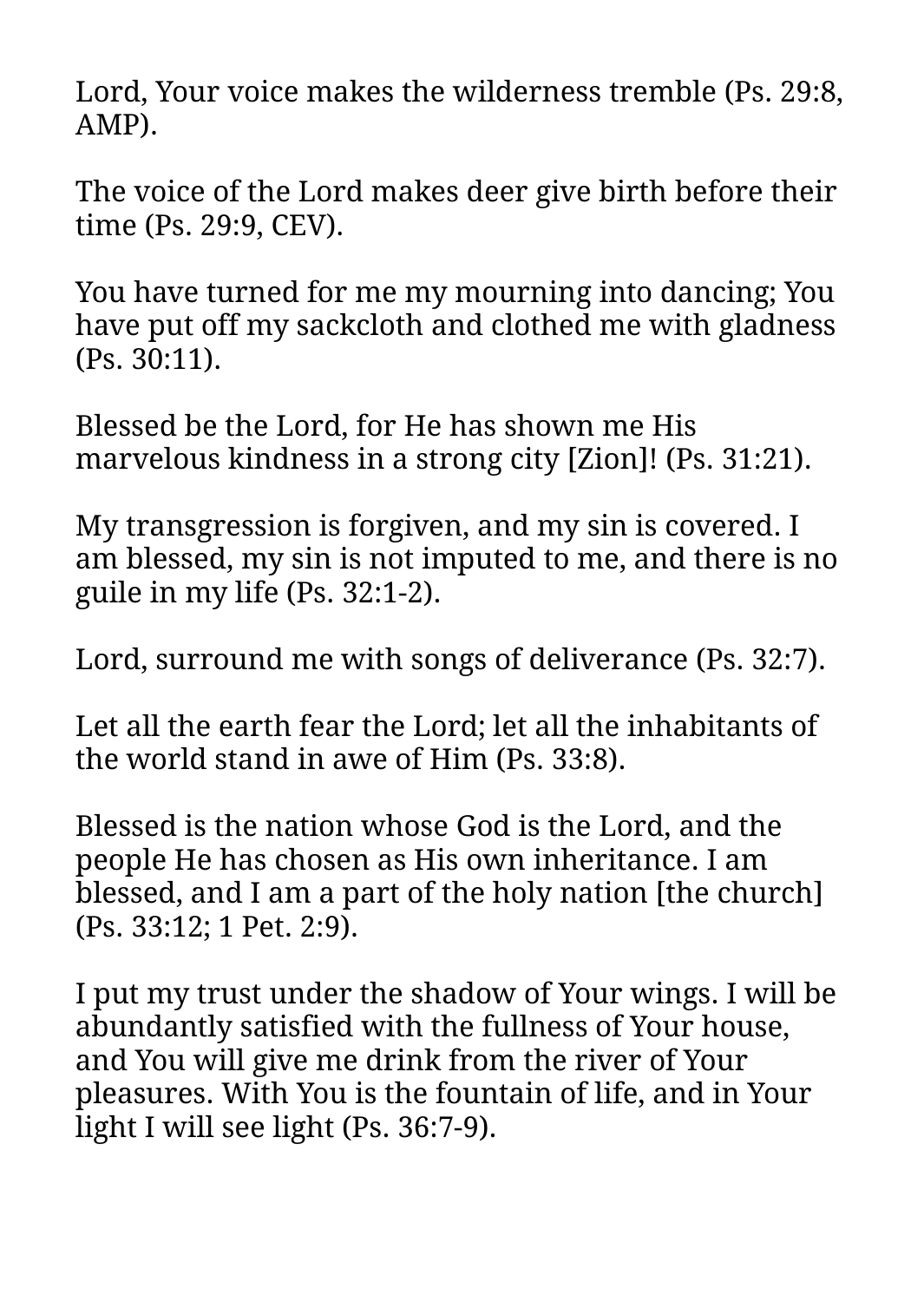I delight myself in the Lord, and He gives me the desires of my heart (Ps. 37:4).

I inherit the land, and I delight myself in the abundance of peace [shalom] (Ps. 37:11).

Let me not be ashamed in the evil time, and let me be satisfied in the days of famine (Ps. 37:19).

I will wait on You, Lord, and keep Your way; let me be exalted to inherit the land (Ps. 37:34).

Lord, put a new song in my mouth, even praise to You, that many will see it and fear and will trust in the Lord (Ps. 40:3).

I will go with Your people to the house of God with the voice of joy and praise; I will join with them that keep Your festival (Ps. 42:4).

O send out Your light and Your truth. Let them bring me to Your holy hill and to Your dwelling places (Ps. 43:3).

I will worship at Your altar because You make me joyful. You are my God, and I will praise You. Yes, I will praise You as I play my harp (Ps. 43:4, CEV).

Your throne, O God, is forever and ever; a scepter of righteousness is the scepter of Your kingdom. Let the scepter of Your kingdom be stretched over the nations (Ps. 45:6).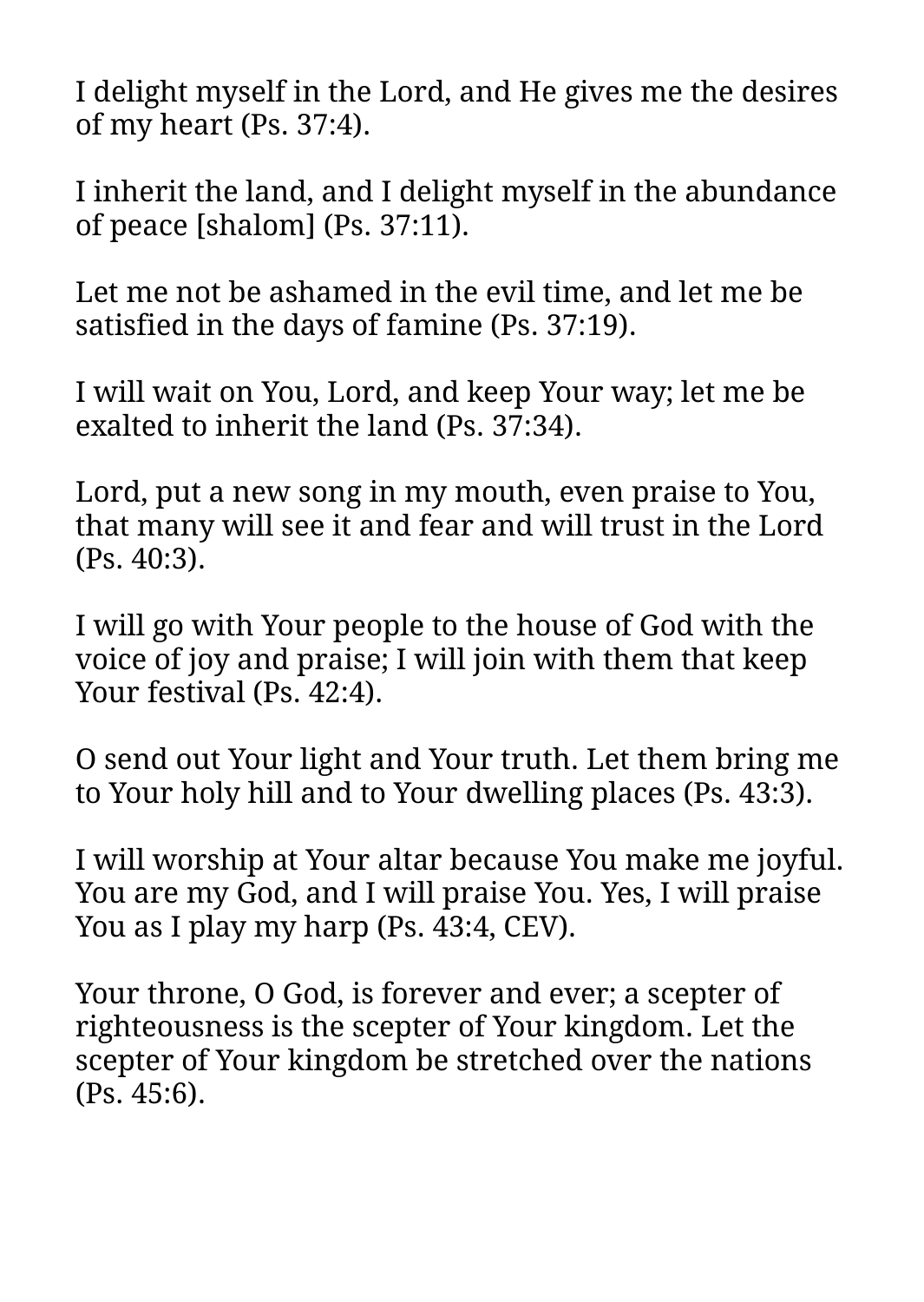There is a river whose streams make glad the city of God, the holy place where the Most High dwells (Ps. 46:4, NIV).

Let the nations be still and know that You are God; be exalted among the nations, and be exalted in the earth (Ps. 46:10).

For the Lord Most High is awesome; He is the great King over all the earth. He will subdue the peoples under us, and the nations under our feet (Ps. 47:2-3).

Let me receive the inheritance You have chosen for me, the glory and pride of Jacob, whom You loved (Ps. 47:4, AMP).

I will sing praises to You, O Lord, my king. You are king over all the earth (Ps. 47:7).

Lord, You reign over the nations; You sit upon the throne of Your holiness (Ps. 47:8).

Let the nobles of the nations assemble as the people of the God of Abraham, for the kings of the earth belong to You (Ps. 47:9).

Lord, You are greatly to be praised in Zion [the church], the city of God, the mountain of Your holiness (Ps. 48:1).

Let Zion be established forever (Ps. 48:8).

Let Mount Zion rejoice, let the daughters of Judah be glad, because of Your judgments (Ps. 48:11).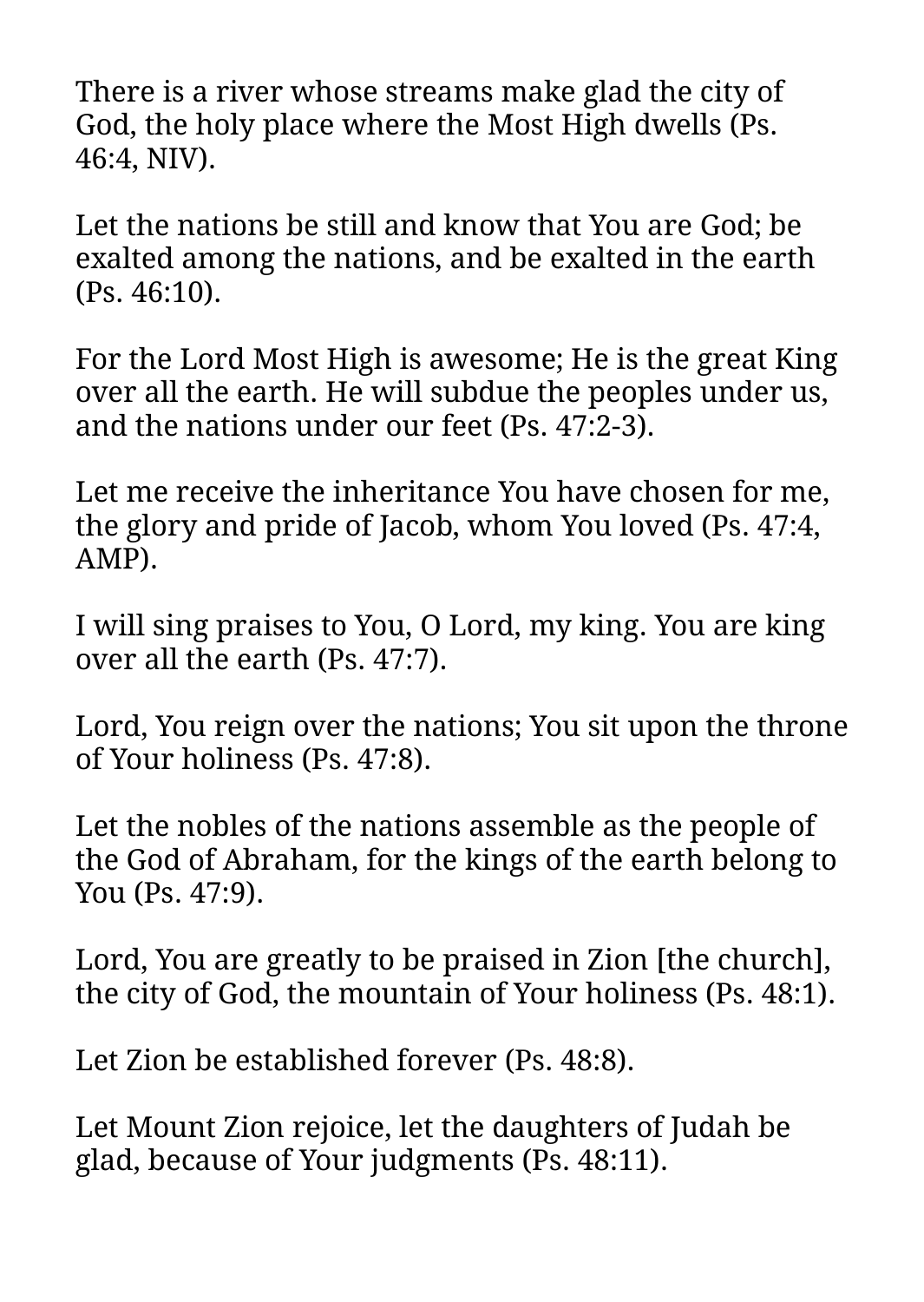Lord, let the people, all the inhabitants of the world, give ear and hear Your wisdom. Let them hear and understand Your parables of the kingdom (Ps. 49:1-4).

Lord, speak, and call the earth from the rising of the sun to its going down; out of Zion, let the perfection of Your beauty shine forth (Ps. 50:1-2).

O Lord, open my lips, and my mouth shall show forth Your praise (Ps. 51:15).

Make Zion [the church] the place you delight in; repair Jerusalem's broken-down walls (Ps. 51:18, THE MESSAGE).

But I am like a green olive tree in the house of God; I will trust in the mercy of God forever and ever (Ps. 52:8).

O Lord, Your salvation has come out of Zion, and You have brought back the captivity of Your people; I will rejoice and be glad (Ps. 53:6).

I will freely sacrifice to You; I will praise Your name, O Lord, for it is good (Ps. 54:6).

I cast my burden upon You, Lord, and You will sustain me; You will never permit me to be moved (Ps. 55:22).

In God, whose word I praise, in the Lord, whose word I praise—in God I trust; I will not be afraid. What can man do to me? (Ps. 56:10-11, NIV).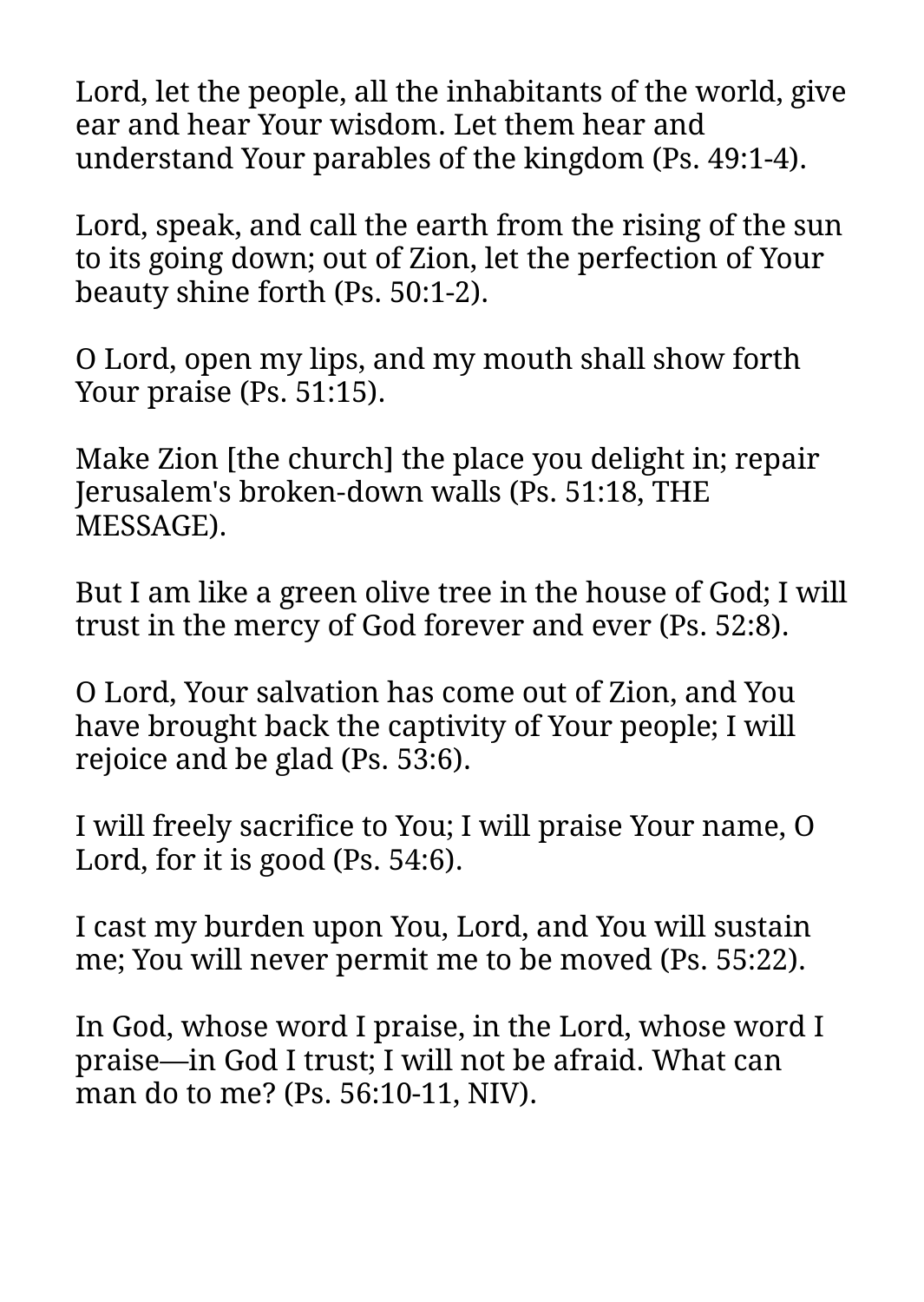I will praise You, O Lord, among the peoples; I will sing to You among the nations. For Your mercy reaches unto the heavens, and Your truth unto the clouds (Ps. 57:9- 10).

Be exalted, O God, above the heavens; let Your glory be above all the earth (Ps. 57:11).

I will sing of Your power, and I will sing aloud of Your mercy, for You have been my defense and refuge in the day of trouble (Ps. 59:16).

Lord, give me Your banner, and let it be displayed because of truth (Ps. 60:4).

Through God I will do valiantly, for it is He who shall tread down our enemies (Ps. 60:12).

I will abide in Your tabernacle forever; I will trust in the shelter of Your wings (Ps. 61:4).

Lord, release Your power, for power belongs to You (Ps. 62:11).

Lord, I have seen you in the sanctuary; let me behold Your power and Your glory (Ps. 63:2).

Lord, my soul will be satisfied as with the richest of foods; with singing lips my mouth will praise You (Ps. 63:5).

Hide me from the secret plots of the wicked, from the rebellion of the workers of iniquity (Ps. 64:2).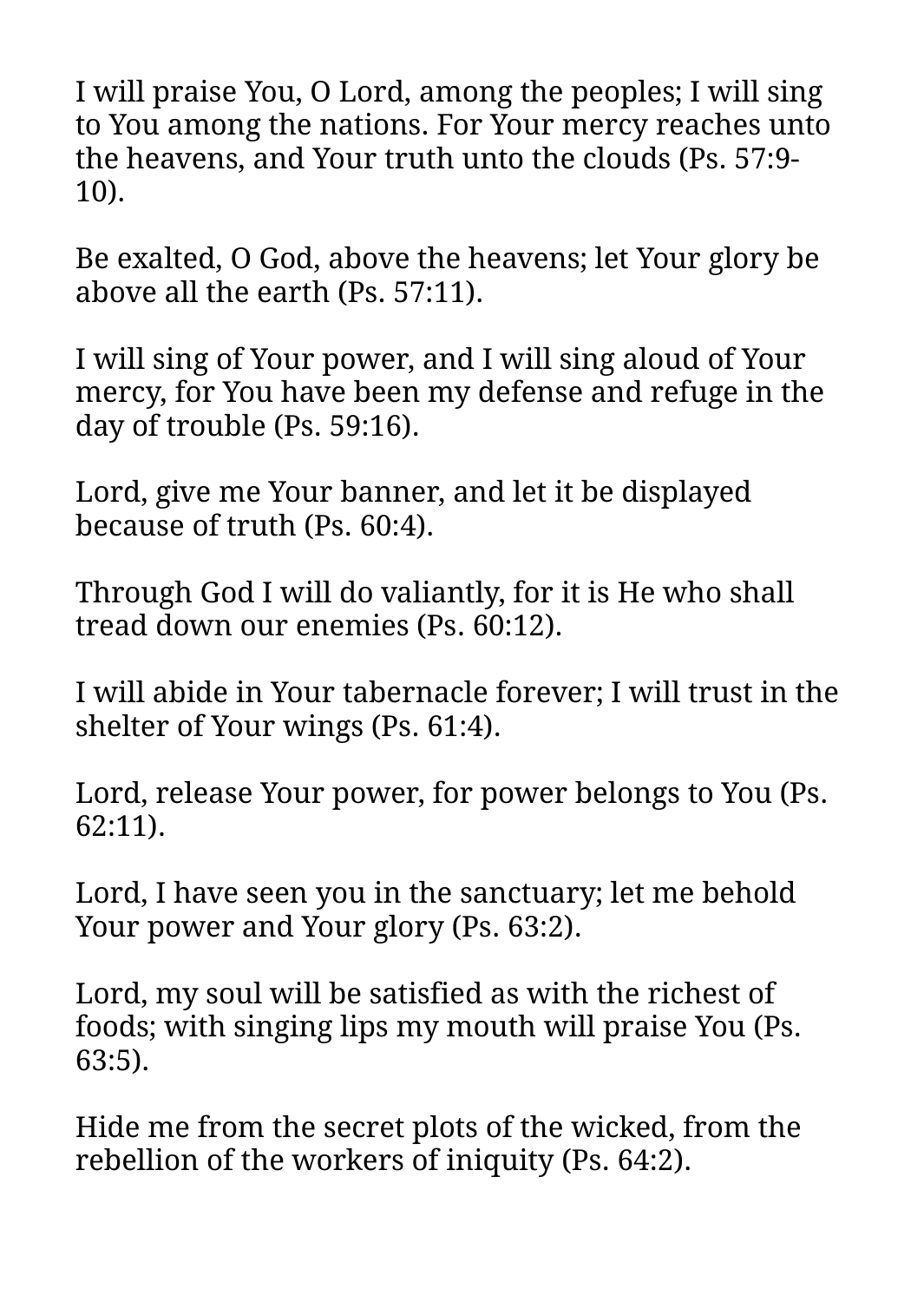Let all flesh come unto You, because You hear prayer (Ps. 65:2).

Bring Your chosen ones near to live in Your courts! Let them be filled with the good things of Your house (Ps. 65:4, NIV).

Answer me with awesome deeds of righteousness (Ps. 65:5).

Still the roaring of the seas, the roaring of their waves, and the turmoil of the nations (Ps. 65:7).

Care for the land and water it; enrich it abundantly from the streams of God that are filled with water to provide the people with grain. Drench its furrows and level its ridges; soften it with showers and bless its crops (Ps. 65:9-10, NIV).

Crown the year with Your bounty, and let Your paths drip with abundance; drop on the pastures of the wilderness, and the little hills will rejoice on every side (Ps. 65:11-12).

Let the pastures be clothed with flocks, and the valleys also be covered with grain; let them shout for joy and sing (Ps. 65:13).

Make a joyful shout to God, all the earth (Ps. 66:1).

Sing out the honor of His name; make His praise glorious (Ps. 66:2).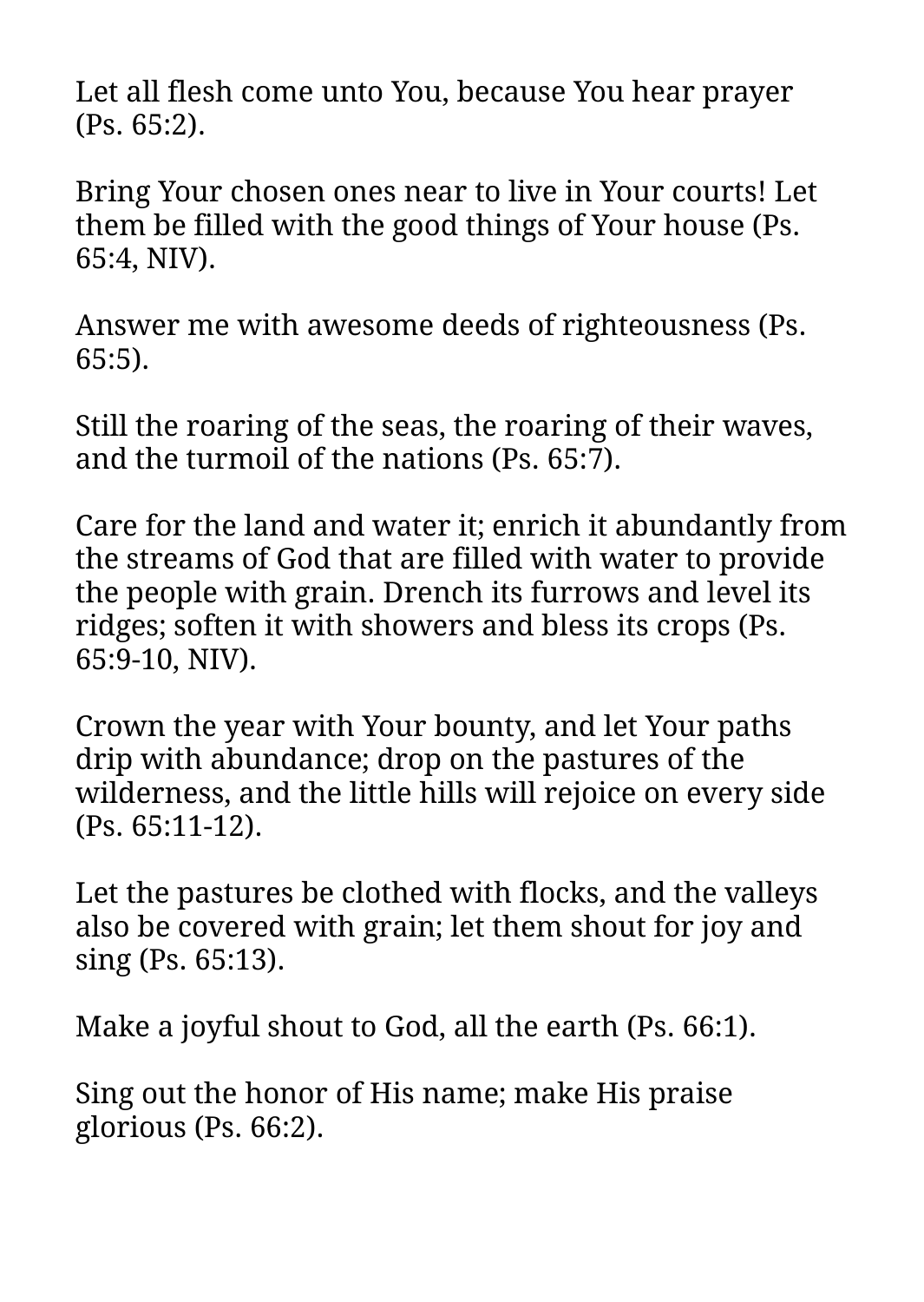How awesome are Your works! Through the greatness of Your power Your enemies shall submit themselves to You (Ps. 66:3).

Let all the earth worship You and sing unto You; they will sing praises to Your name (Ps. 66:4).

Lord, rule by Your power forever, and let Your eyes observe the nations; do not let the rebellious exalt themselves (Ps. 66:7).

Lord, bring me into a place of abundance (Ps. 66:12).

Let God arise, let His enemies be scattered; let those also who hate Him flee before Him (Ps. 68:1).

I will be glad and rejoice before my God, and I will exceedingly rejoice (Ps. 68:3).

Let the nations sing unto God, "Our God, You are the one who rides on the clouds, and we praise You. Your name is the Lord, and we celebrate as we worship You" (Ps. 68:4, CEV).

Lord, set the lonely in families, and lead forth the prisoners with singing; but let the rebellious live in a sun-scorched land (Ps. 68:6, NIV).

The earth trembled, the heavens also poured down [rain] at the presence of God. You, O God, did send a plentiful rain; You did restore and confirm Your heritage when it languished and was weary (Ps. 68:8-9, AMP).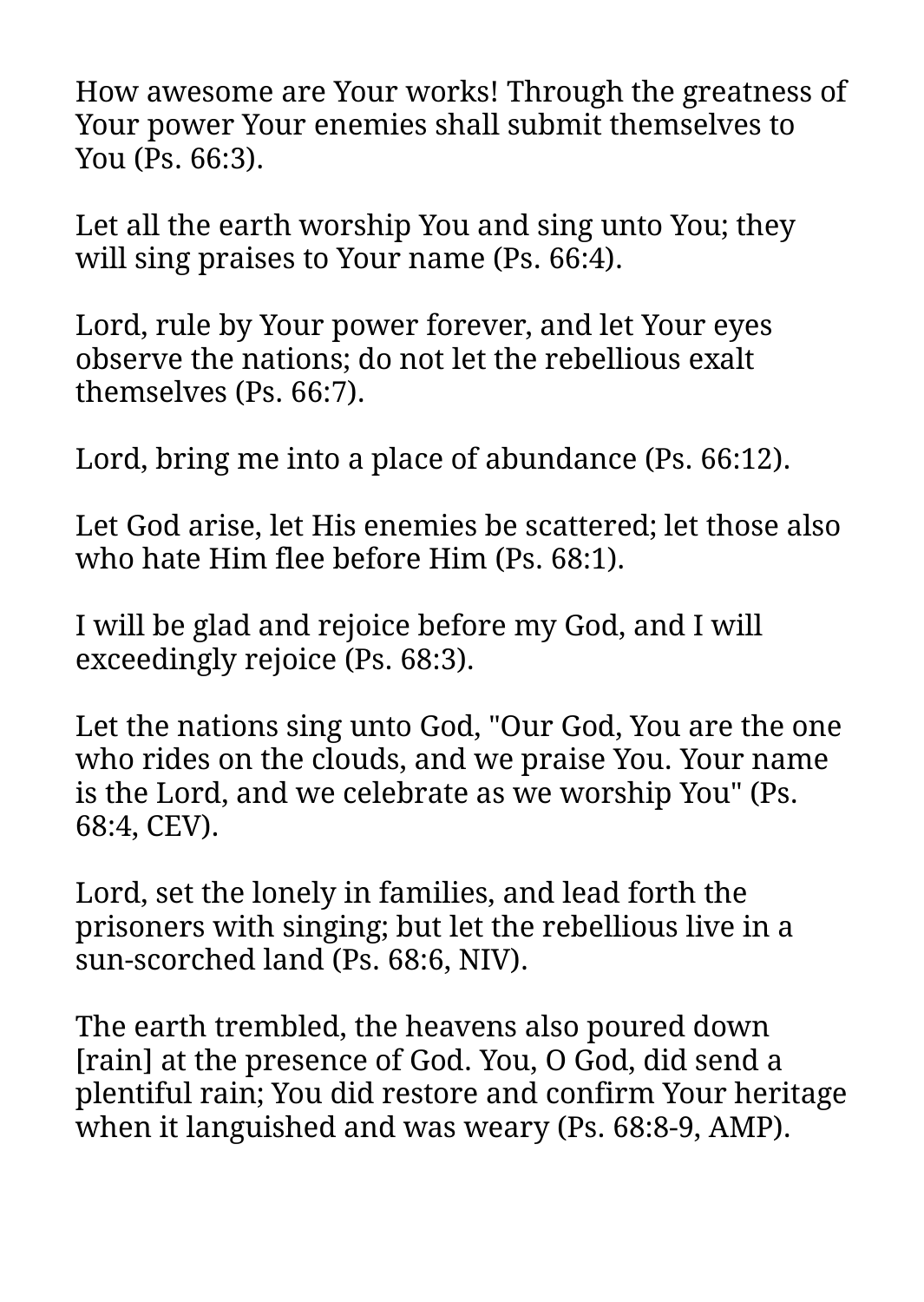Lord, give the word, and let a great company publish it (Ps. 68:11).

Sing to God, you kingdoms of the earth; oh, sing praises to the Lord (Ps. 68:32).

You have saved Zion and built the cities of Judah [praise]. I will dwell in Zion and have it in possession (Ps. 69:35).

I inherit Zion; I dwell in Zion because I love Your name (Ps. 69:36).

In You, O Lord, I put my trust; let me never be put to shame (Ps. 71:1).

I have become as a wonder to many, but You are my strong refuge (Ps. 71:7).

I will go in the strength of the Lord God; I will make mention of Your righteousness, of Yours only (Ps. 71:16). Lord, increase my greatness, and comfort me on every side (Ps. 71:21).

Let the mountains bring peace [shalom] to the people, and the hills, through [the general establishment of] righteousness (Ps. 72:3, AMP).

Lord, bring justice to the poor of the people; save the children of the needy, and break in pieces the oppressor (Ps. 72:4).

Let the nations fear You as long as the sun and moon endure, throughout all generations (Ps. 72:5).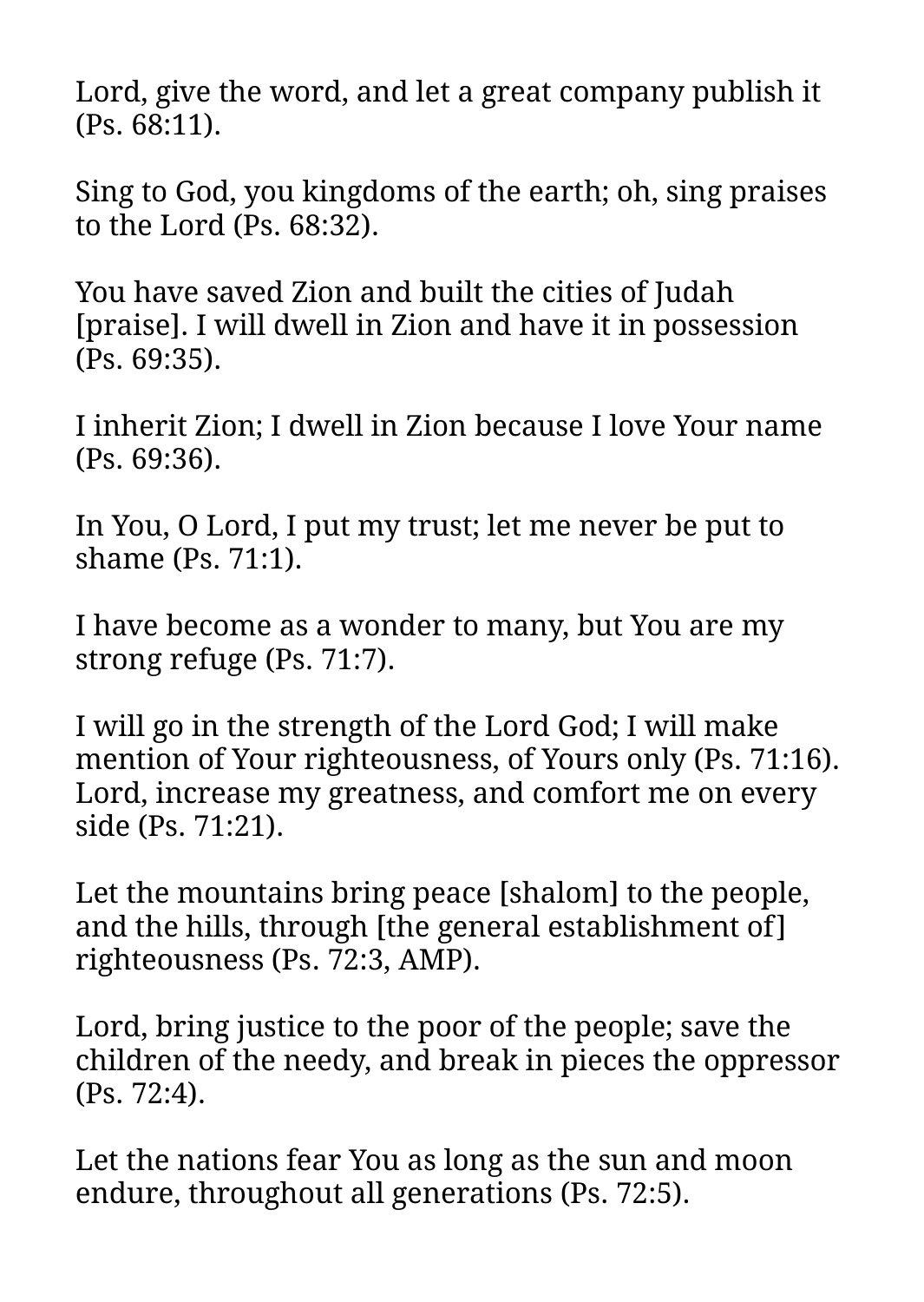Lord, come down as rain upon the mown grass, as showers that water the earth (Ps. 72:6).

Lord, I live in the days of the kingdom; let the righteous nourish and have abundance of peace [shalom], until the moon is no more (Ps. 72:7).

Let Your dominion be from sea to sea, and from the River to the ends of the earth (Ps. 72:8).

Let those in the wilderness bow before You, Lord, and let Your enemies lick the dust (Ps. 72:9).

Let the kings of Tarshish and Sheba offer gifts (Ps. 72:10).

Let all kings bow down, and let all nations serve You (Ps. 72:11).

Lord, deliver the needy when they cry, and the poor who have no helper. Spare the poor and needy, and spare the souls of the needy (Ps. 72:12-13).

Your name will endure forever, and Your name shall continue as long as the sun. Men will be blessed in You, and all nations will call You blessed (Ps. 72:17).

Blessed be Your glorious name forever! Let the whole earth be rilled with Your glory (Ps. 72:19).

Crush the heads of Leviathan, and give him as food for the creatures inhabiting the wilderness (Ps. 74:14, AMP).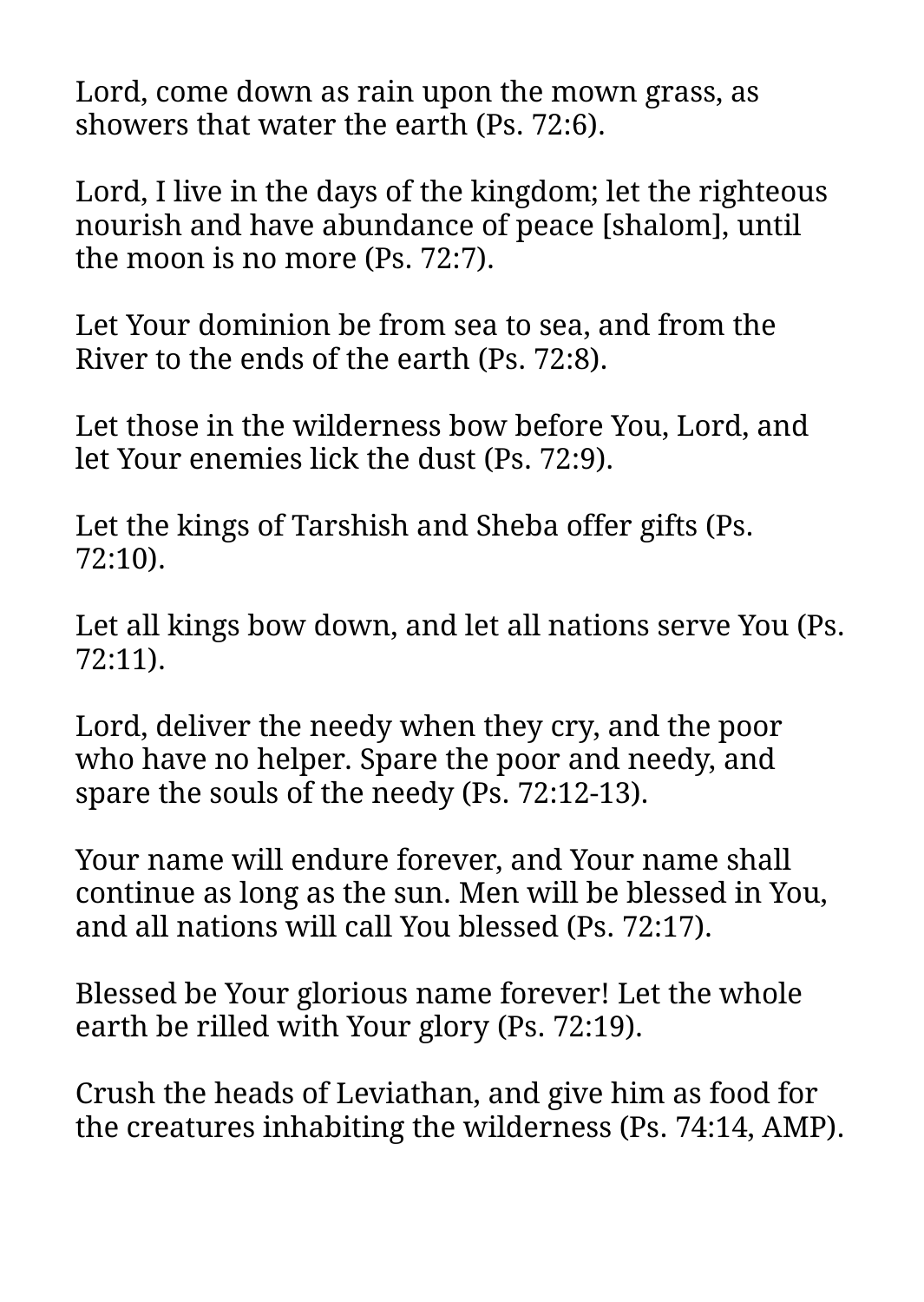Cut off the horns of the wicked, and let the horns of the righteous be exalted (Ps. 75:10).

Cut off the spirit [of pride and fury] of princes; You are terrible to the [ungodly] kings of the earth (Ps. 76:12).

Let the groaning of the prisoner come before You; according to the greatness of Your power preserve those who are appointed to die (Ps. 79:11).

The haters of the Lord will pretend submission to You, but their fate will endure forever (Ps. 81:15).

Let men know that You, whose name is Jehovah, are the Most High over all the earth (Ps. 83:18).

I will go from strength to strength and appear before You, Lord, in Zion (Ps. 84:7).

Lord, You are a sun and shield; You give grace and glory; no good thing will You withhold from those who walk uprightly (Ps. 84:11).

Lord, You have been favorable to me and brought back my captivity; You have forgiven my iniquity and covered all my sin (Ps. 85:1-2).

Let truth spring out of the earth, and let righteousness look down from heaven (Ps. 85:11).

Let all nations come and worship before You, O Lord, and let them glorify Your name (Ps. 86:9).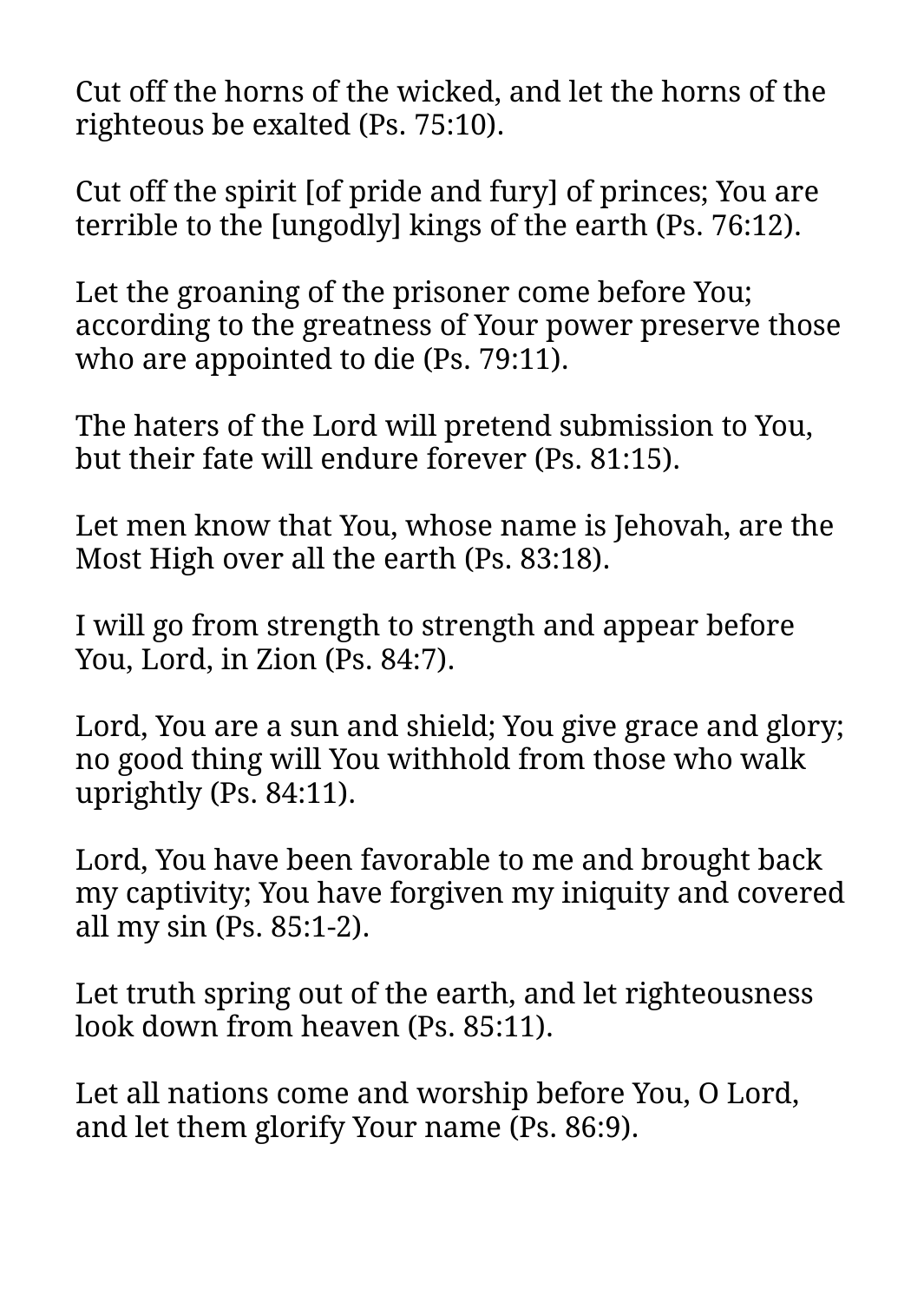Show that You approve of me! Then my hateful enemies will feel like fools, because You have helped and comforted me (Ps. 86:17, CEV).

Lord, You love the gates of Zion [the church], and glorious things are spoken of Zion, the city of God (Ps. 87:2-3).

Lord, I am born in Zion; let Zion be established in all the earth (Ps. 87:5).

You will satisfy me with long life and show me Your salvation (Ps. 91:16).

My horn (emblem of excessive strength and stately grace) You have exalted like that of a wild ox; I am anointed with fresh oil (Ps. 92:10, AMP).

I will flourish like the palm tree and grow like a cedar in Lebanon (Ps. 92:12).

I am planted in the house of the Lord and flourish in the courts of my God (Ps. 92:13).

I am [growing in grace] and will still bring forth fruit in old age; I will be full of sap [of spiritual vitality] and [rich in the] verdure [of trust, love, and contentment] (Ps. 92:14, AMP).

The Lord reigns, He is clothed with majesty; the Lord is robed, He has girded Himself with strength and power; the world also is established, that it cannot be moved (Ps. 93:1, AMP).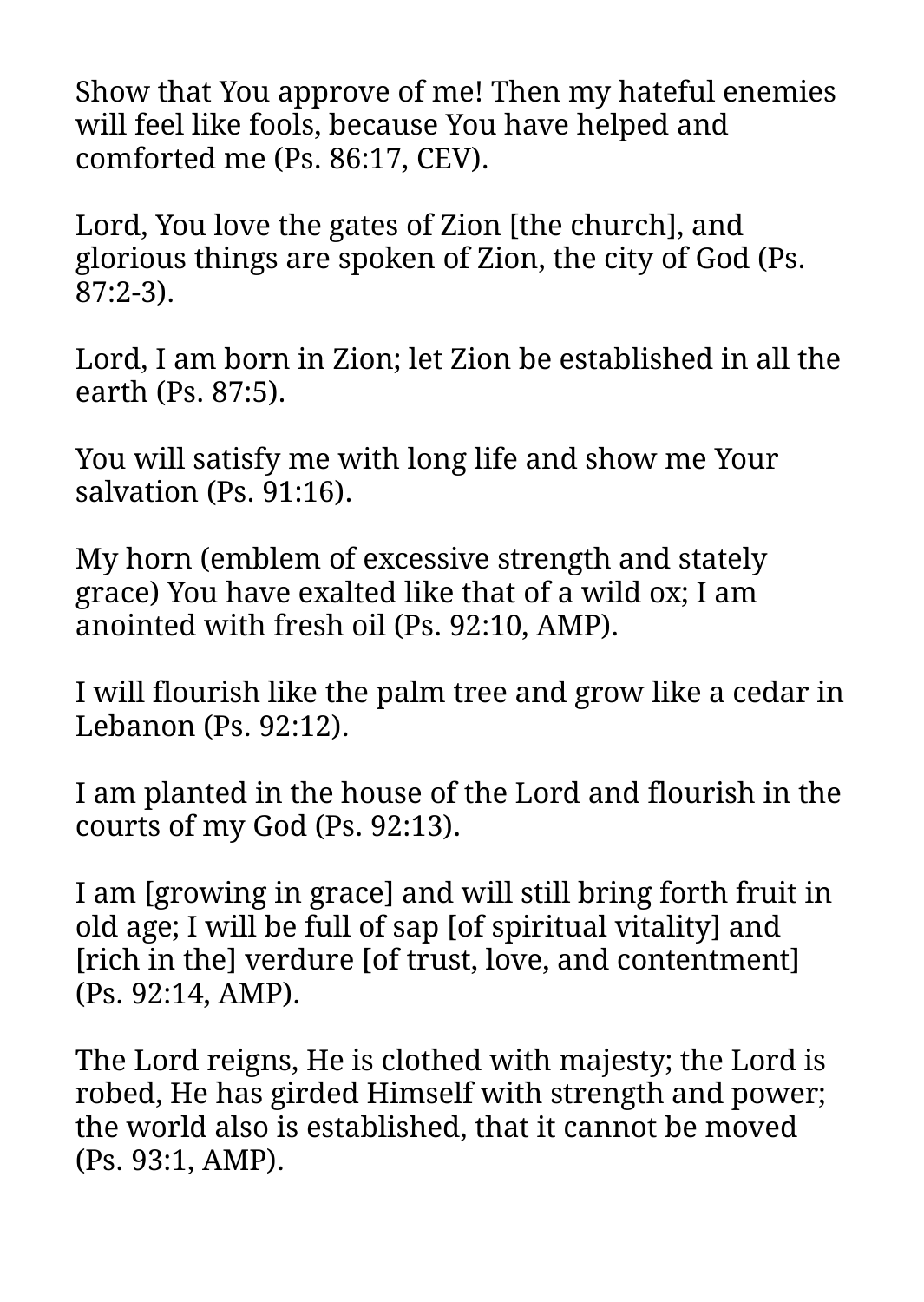Lord, subdue the floods that have lifted up, for You are mightier than the noise of many waters (Ps. 93:3-4). I will sing unto the Lord a new song. Let the earth sing unto the Lord (Ps. 96:1).

I will proclaim the good news of Your salvation from day to day (Ps. 96:2).

I will declare Your glory among the nations, and Your wonders among all people (Ps. 96:3).

Let the families of the peoples give to the Lord glory and strength. Let them give to the Lord the glory due His name; let them bring an offering and come into His courts (Ps. 96:7-8).

Let the nations worship the Lord in the beauty of holiness, and fear before Him (Ps. 96:9).

Let the earth be firmly established, and let the nations say, "The Lord reigns" (Ps. 96:10).

Let the heavens rejoice, let the earth be glad; let the sea resound, and all that is in it (Ps. 96:11, NIV).

Let the fields be jubilant, and everything in them. Then all the trees of the forest will sing for joy (Ps. 96:12).

Lord, You reign. Let the earth rejoice; let the multitude of the islands be glad (Ps. 97:1).

Let the heavens declare Your righteousness, and all the people see Your glory (Ps. 97:6).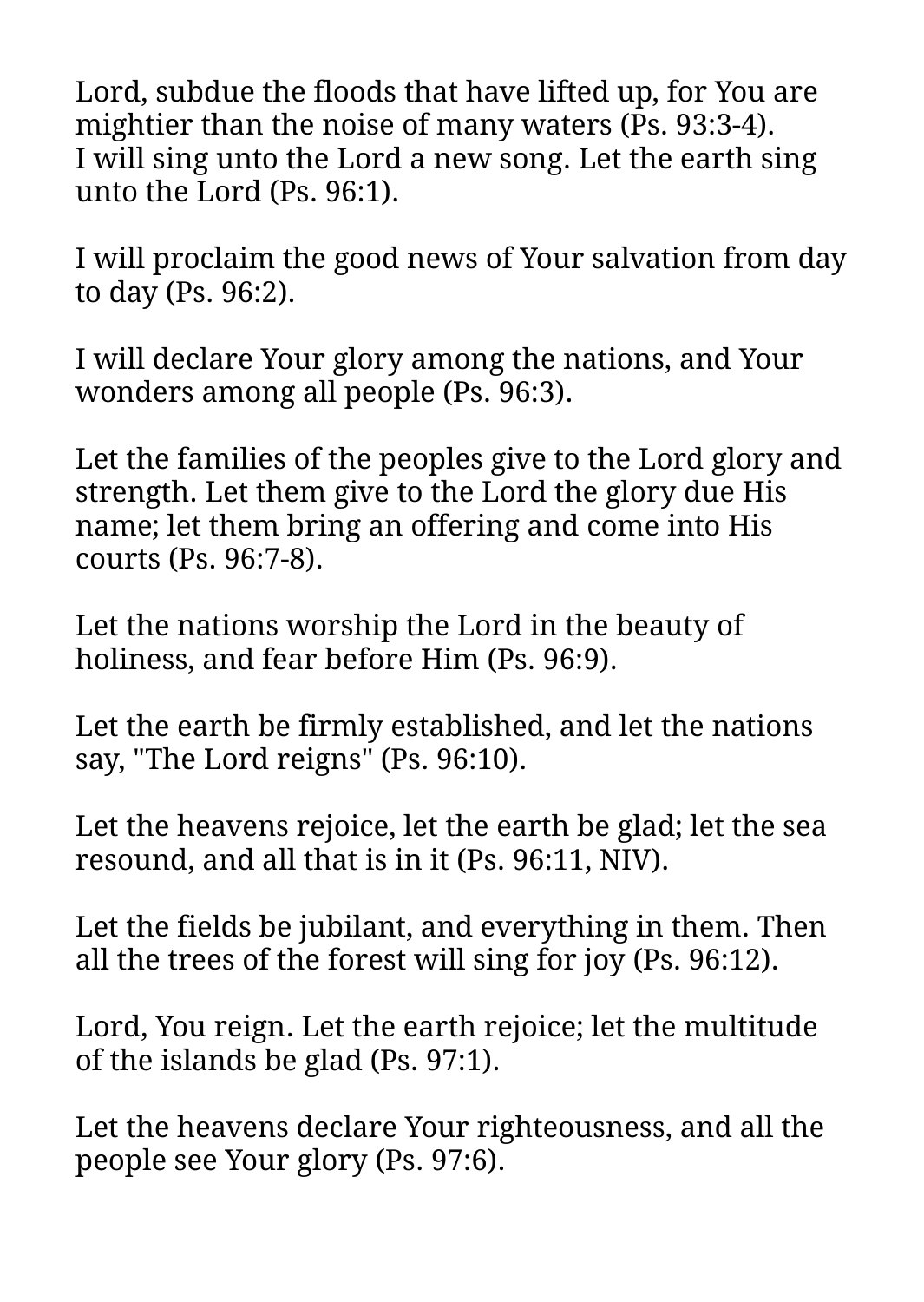I will sing unto You a new song, for You have done marvelous things (Ps. 98:1).

Lord, make Your salvation known, and reveal Your righteousness to the nations (Ps. 98:2).

Shout for joy to the Lord, all the earth; burst into jubilant song with music (Ps. 98:4).

Let the sea resound, and everything in it; the world, and all who live in it (Ps. 98:7).

Let the rivers clap their hands, let the mountains sing together for joy; let them sing before the Lord (Ps. 98:8-9, NIV).

Lord, You reign; let the people tremble, for You are great in Zion (Ps. 99:1-2).

Lord, Your word says that it is the set, appointed time to favor Zion. As a citizen of Zion, I declare that I walk in the favor of God. It is the appointed time for Your favor to abound and increase toward me (Ps. 102:13).

Lord, build up Zion and appear in Your glory, so the nations can fear You, and all the kings of the earth see Your glory (Ps. 102:15-16).

Lord, You will hear the prayer of the destitute, and You will not despise their prayer (Ps. 102:17).

Lord, You will look down from the height of Your sanctuary and will hear the groaning of the prisoner and will release those appointed to death (Ps. 102:19-20).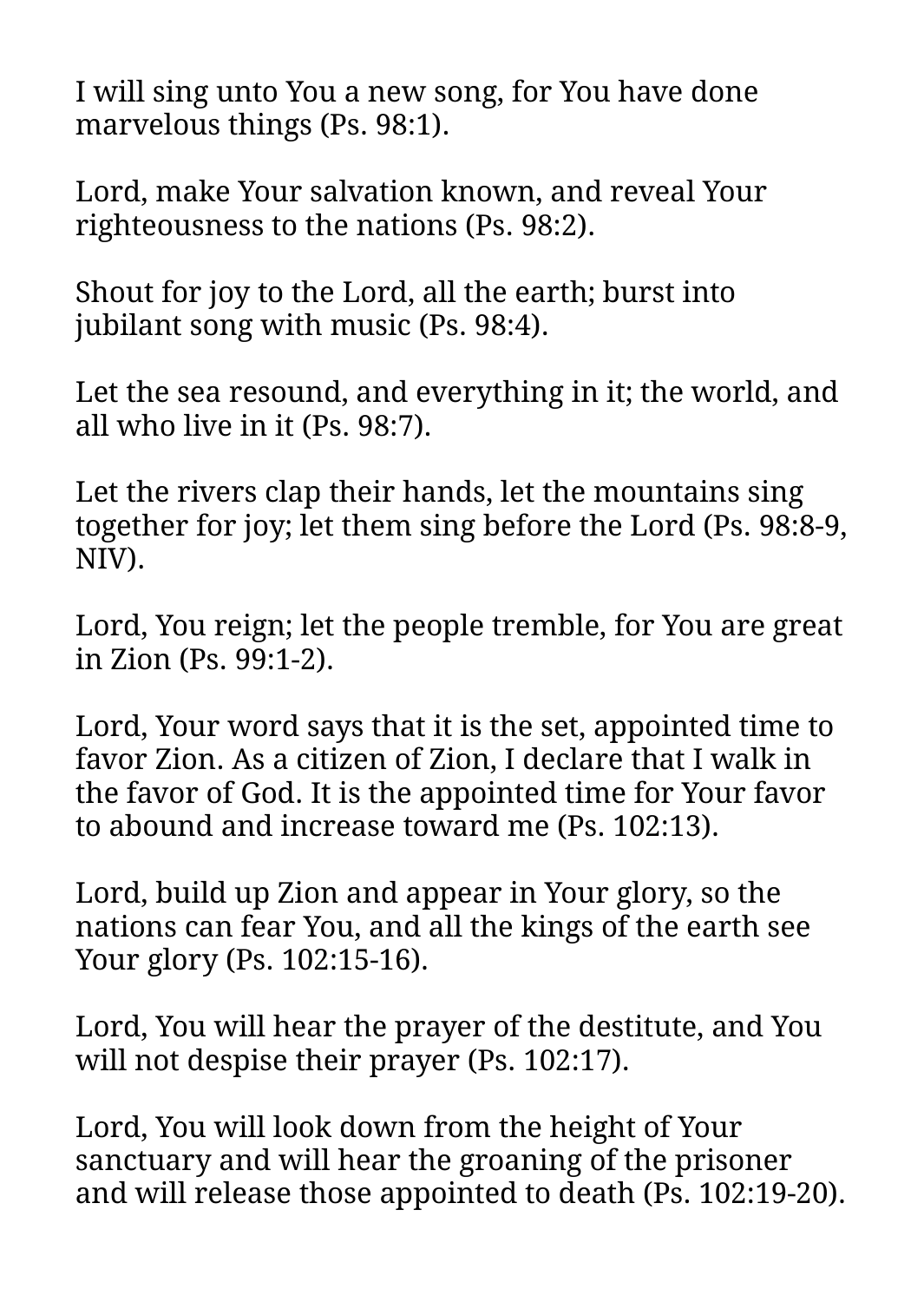I will praise the Lord from my inmost being, and I will forget not all His benefits (Ps. 103:2).

Lord, You forgive all my sins and heal all my diseases (Ps. 103:3, NIV).

Lord, You have redeemed my life from the pit, and You have crowned me with love and compassion (Ps. 103:4, NIV).

You satisfy my desires with good things, so that my youth is renewed like the eagle's (Ps. 103:5).

Lord, work righteousness and justice for all the oppressed (Ps. 103:6, NIV).

As far as the east is from the west, so far have You removed my transgression from me (Ps. 103:12).

Lord, You have established Your throne in heaven, and Your kingdom rules over all (Ps. 103:19).

All of God's creation and all that He rules, come and praise the Lord! With all my heart I praise the Lord! (Ps. 103:22).

How many are your works, O Lord! In wisdom You made them all; the earth is full of Your creatures (Ps. 104:24, NIV).

May the glory of the Lord endure forever; may the Lord rejoice in his works (Ps. 104:31, NIV).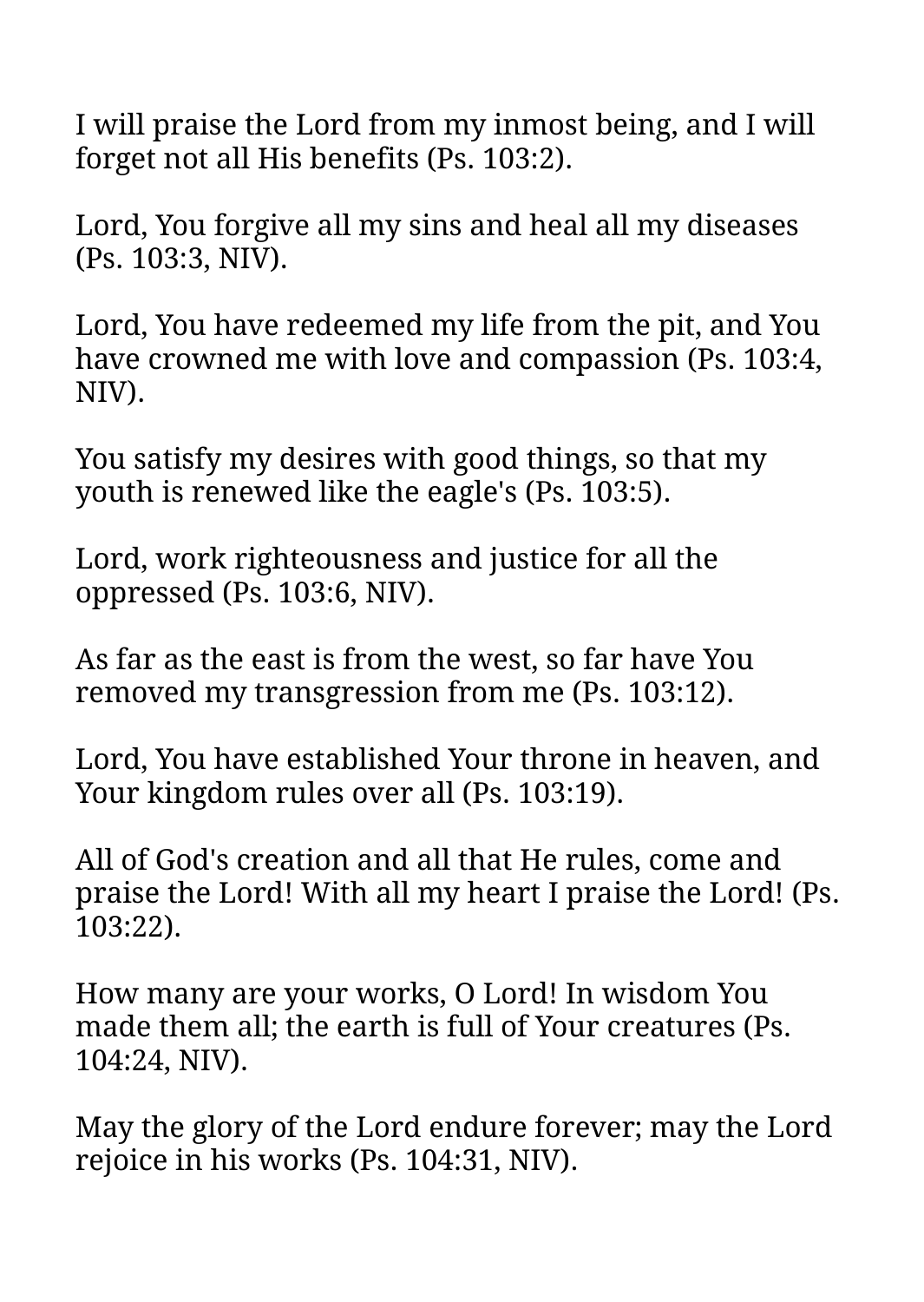Lord, turn my desert into pools of water and my parched ground into flowing springs (Ps. 107:35, NIV).

Lord, send forth from Zion the scepter of Your strength; rule, then, in the midst of Your foes (Ps. 110:2, AMP).

Lord, give me meat, and be ever mindful of Your covenant (Ps. 111:5).

Lord, You sent redemption to Your people, and You have commanded Your covenant forever; holy and reverent is Your name (Ps. 111:9).

From the rising of the sun to its going down, the Lord's name is to be praised. The Lord is high above all nations, His glory above the heavens (Ps. 113:3-4).

Raise the poor out of the dust, and lift the needy out of the ash heap (Ps. 113:7).

Grant the barren woman a home, like a joyful mother of children (Ps. 113:9).

Tremble, O earth, at the presence of the Lord, at the presence of the God of Jacob (Ps. 114:7).

All of you nations, come praise the Lord! Let everyone praise Him. His love for us is wonderful; His faithfulness never ends. Shout praises to the Lord! (Ps. 117).

Shouts of joy and victory resound in the tents of the righteous: "The Lord's right hand has done mighty things!" (Ps. 118:15).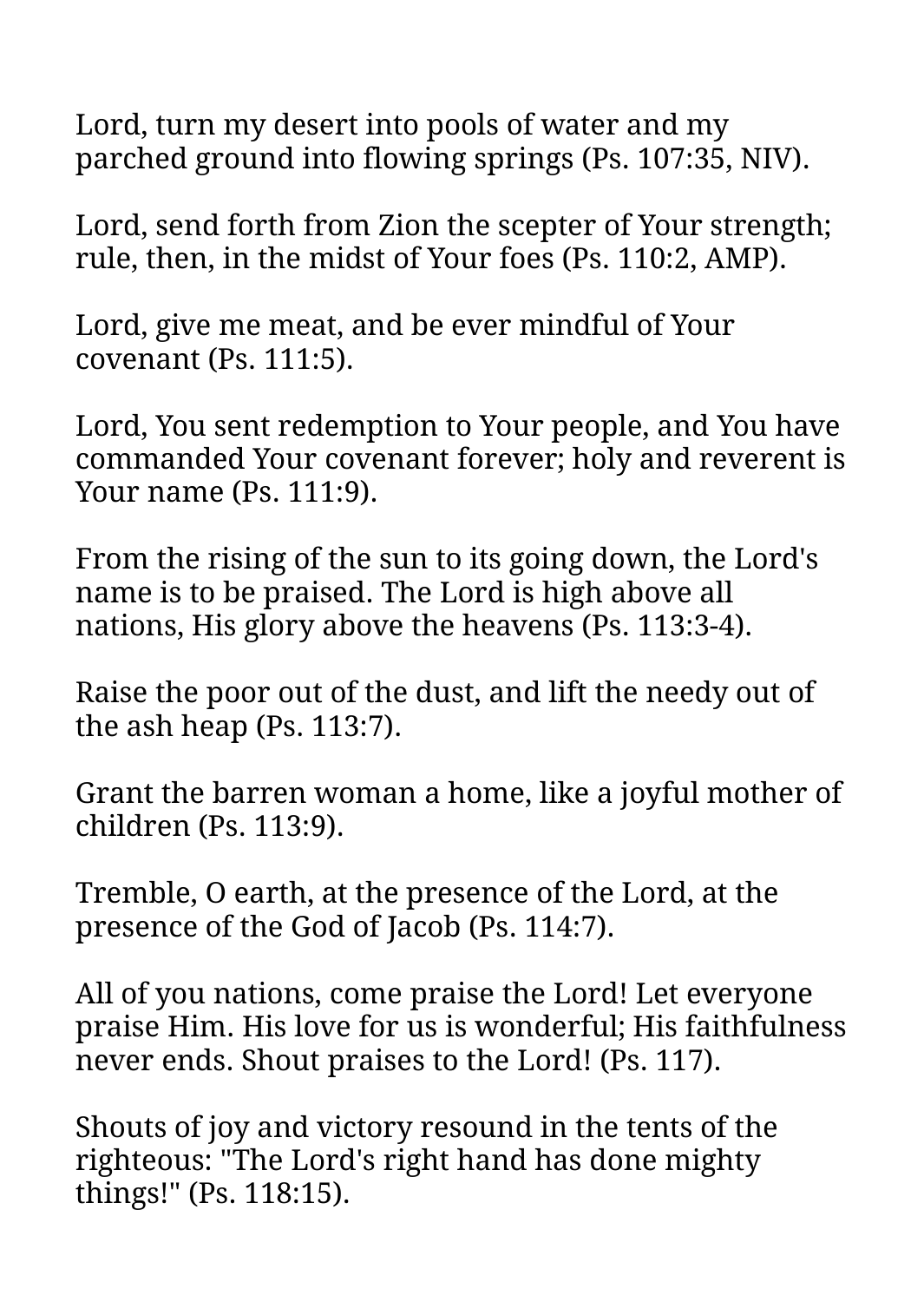Lord, You have opened the gates of righteousness; I will go into them, and I will praise You (Ps. 118:19).

The stone which the builders rejected has become the chief cornerstone. This was the Lord's doing; it is marvelous in my eyes (Ps. 118:22-23).

This is the day You have made; I will rejoice and be glad in it (Ps. 118:24).

Save now, we beseech You, O Lord; send now prosperity, O Lord, we beseech You, and give to us success! (Ps. 118:25, AMP).

The Lord is your keeper; the Lord is your shade at your right hand. The sun shall not strike you by day, nor the moon by night. The Lord shall preserve you from all evil; He shall preserve your soul (Ps. 121:5-7).

The Lord will preserve my going out and my coming in from this time forth, and even forevermore (Ps. 121:8).

Let peace [shalom] be within my walls, and prosperity within my palace (Ps. 122:7).

Lord, surround Your people as the mountains surround Jerusalem, from this time forth and forever (Ps. 125:2).

Let Your priests be clothed with righteousness, and let Your saints shout for joy (Ps. 132:9).

Lord, You have chosen Zion [Your church] and have desired it for Your dwelling place. This is Your resting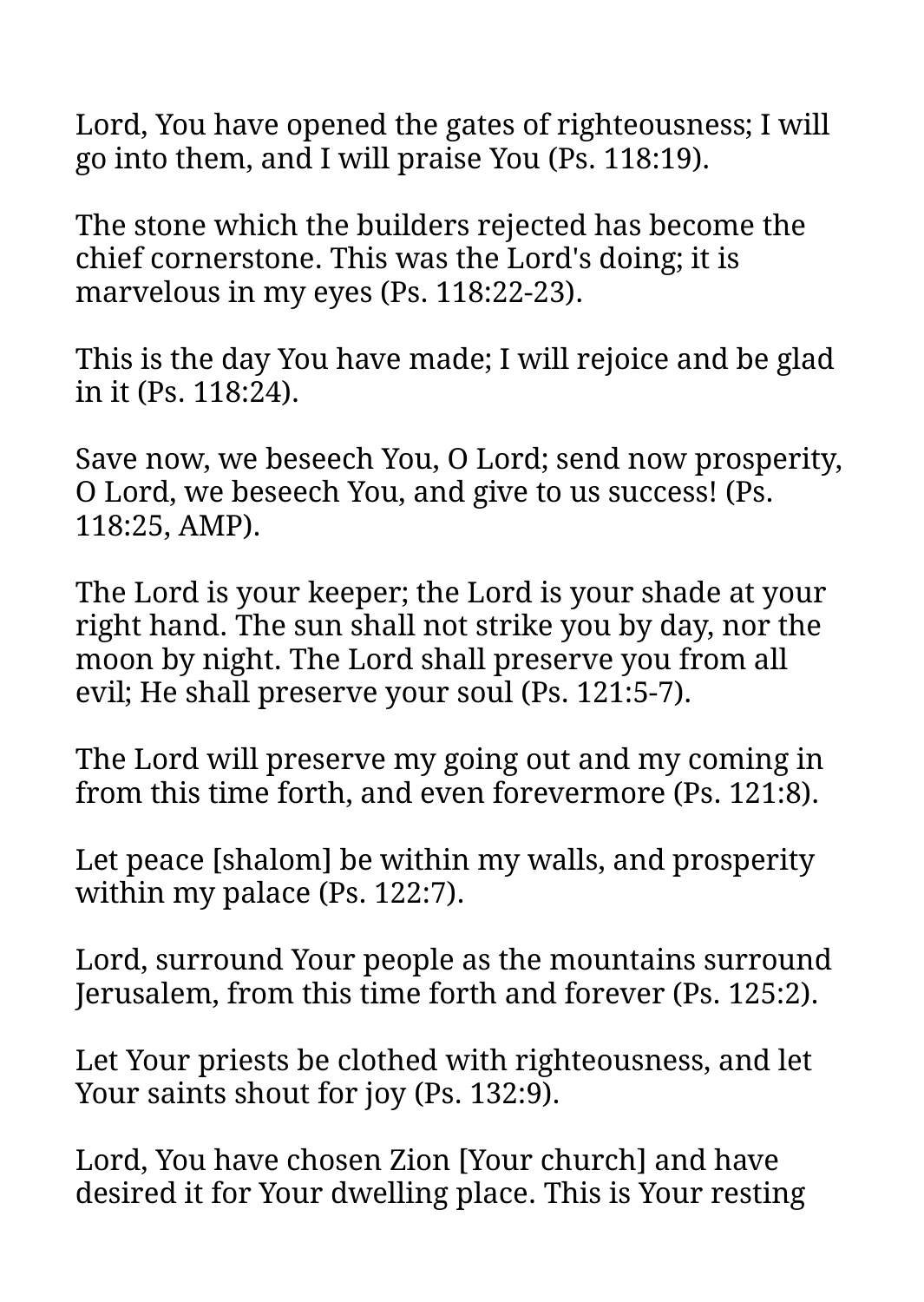place forever; here You dwell, for You have desired it (Ps. 132:13-14).

Bless my provision, and satisfy me with bread (Ps. 132:15).

Clothe me with salvation, and I will shout aloud for joy (Ps. 132:16).

Lord, command Your blessing upon Zion [the church], even life forevermore (Ps. 133:3).

I will lift up my hands in the sanctuary, and I will bless the Lord. Lord, You made heaven and earth, and you will bless me out of Zion (Ps. 134:2-3).

Lord, Your mercy endures forever (Ps. 136).

Let all the kings of the earth praise You when they hear the words of Your mouth (Ps. 138:4).

Lord, perfect that which concerns me, for Your mercy endures forever (Ps. 138:8).

I will praise You, O Lord, for I am fearfully and wonderfully made (Ps. 139:14).

Lord, Your thoughts are precious unto me; how great is the sum of them! They are more in number than the sand (Ps. 139:17-18).

Set a guard, O Lord, over my mouth; keep watch over the door of my lips (Ps. 141:3).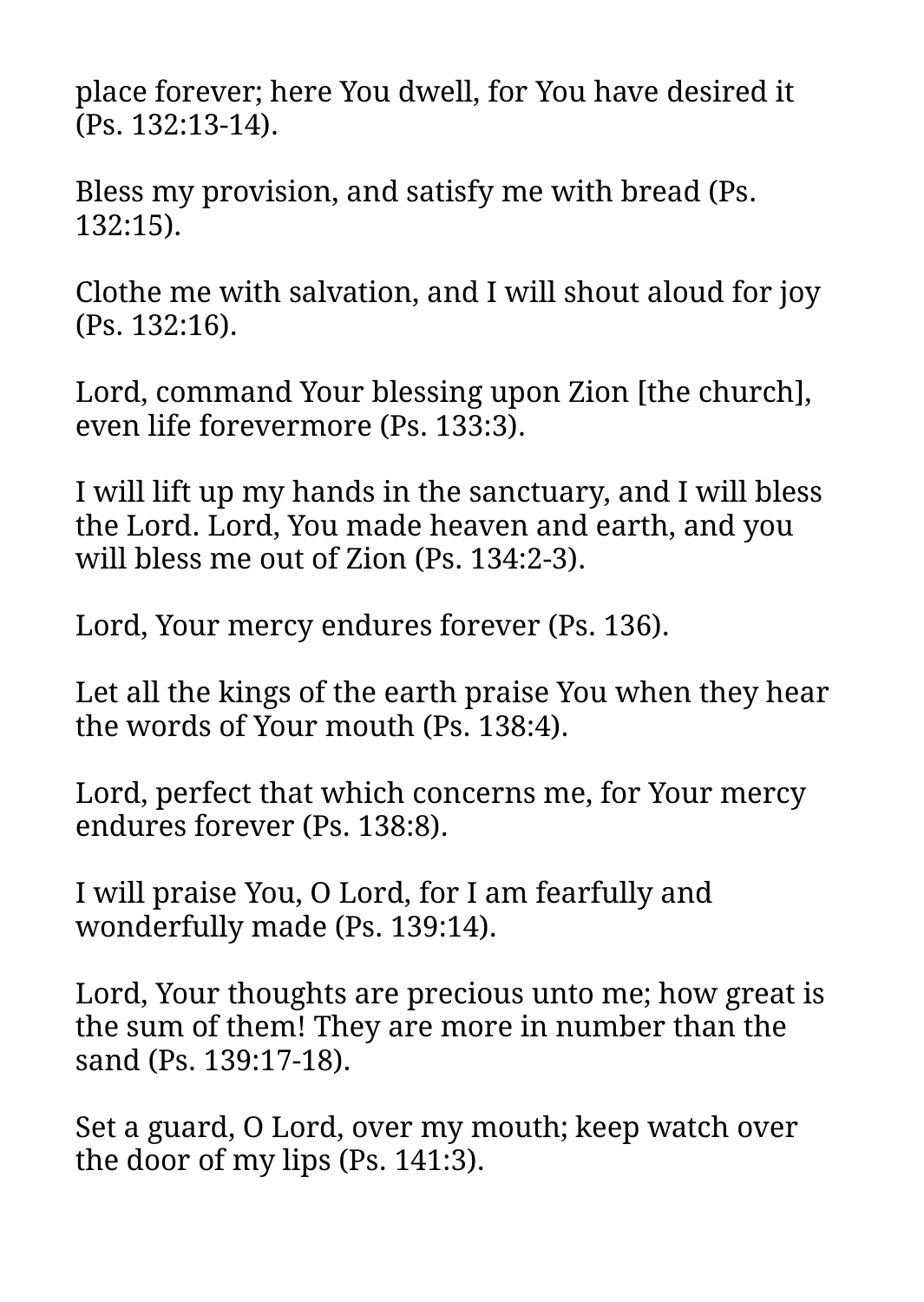I pray to you, Lord! You are my place of safety, and You are my choice in the land of the living. Please answer my prayer. I am completely helpless. Help! They are chasing me, and they are too strong. Rescue me from this prison, so I can praise Your name. And when Your people notice Your wonderful kindness to me, they will rush to my side (Ps. 142:5-7, CEV).

Cause me to hear Your lovingkindness in the morning, for in You do I trust; cause me to know the way in which I should walk, for I lift up my soul to You (Ps. 143:8).

Teach me to do Your will, for You are my God; Your Spirit is good. Lead me in the land of uprightness (Ps. 143:10).

Lord, You are my steadfast love and my fortress, my high tower and my deliverer, my shield and He in whom I trust and take refuge, who subdues my people under me (Ps. 144:2).

Let our sons be as plants grown up in their youth (Ps. 144:12).

Let our daughters be as pillars, sculptured in palace style (Ps. 144:12).

Let our barns be full, supplying all kinds of produce (Ps. 144:13).

Let our sheep bring forth thousands and ten thousands in our fields (Ps. 144:13).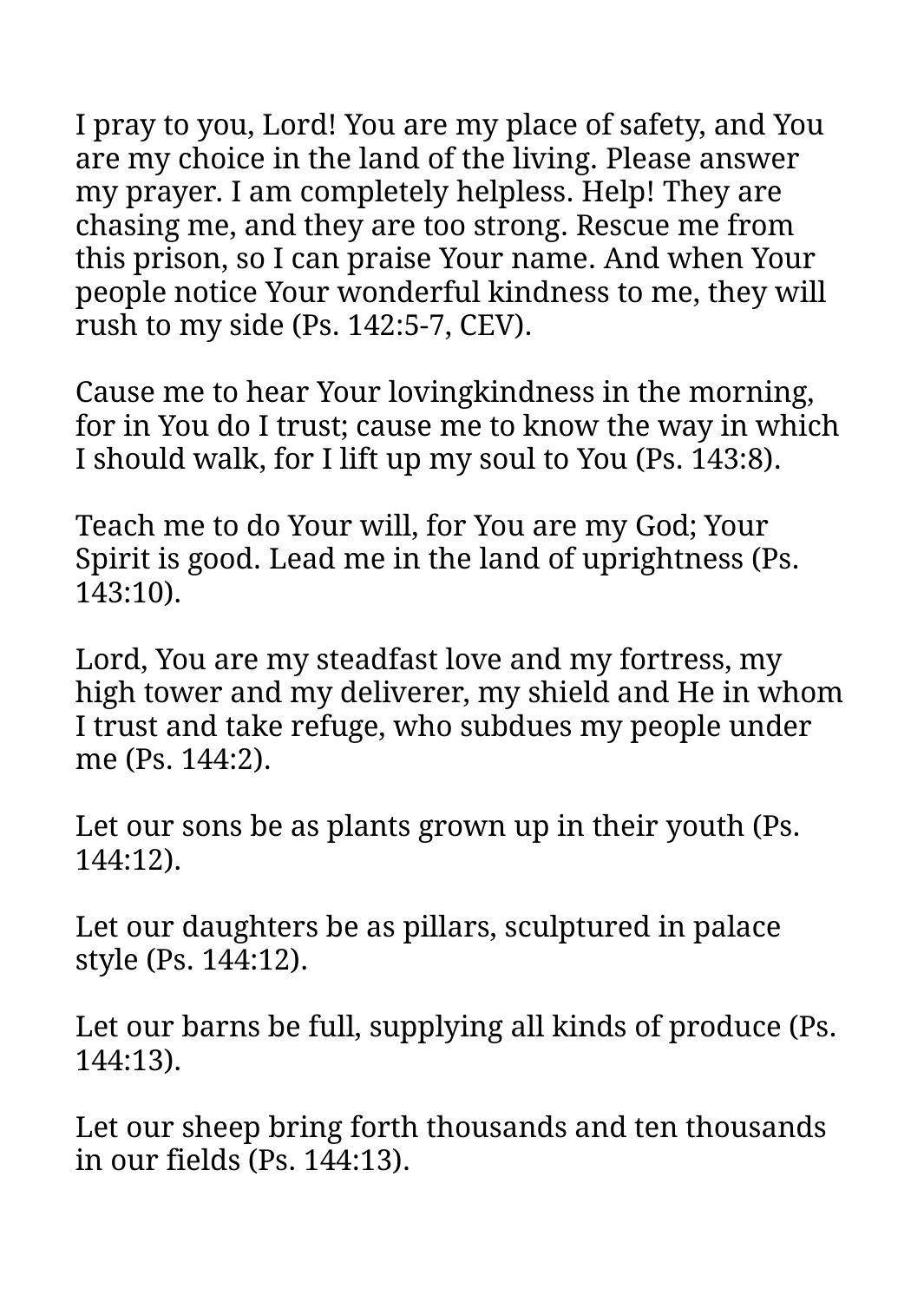Let our oxen be strong to labor; that there be no breaking in or going out; that there be no complaining in our streets. Happy am I, whose God is the Lord (Ps. 144:14-15).

Let this generation praise Your works to the next, and declare Your mighty acts (Ps. 145:4).

I will meditate on the glorious splendor of Your majesty, and on Your wondrous works (Ps. 145:5).

Men shall speak of the might of Your awesome acts, and I will declare Your greatness (Ps. 145:6).

Let men speak of the glory of Your kingdom and talk of Your power (Ps. 145:11).

Your kingdom is an everlasting kingdom, and Your dominion endures throughout all generations (Ps. 145:13).

Lord, give freedom to the prisoners (Ps. 146:7).

Lord, open the eyes of the blind, and raise up those who are bowed down (Ps. 146:8).

Lord, watch over the strangers and relieve the fatherless and widow, but turn the way of the wicked upside down (Ps. 146:9).

Let Your kingdom and reign touch this generation (Ps. 146:10).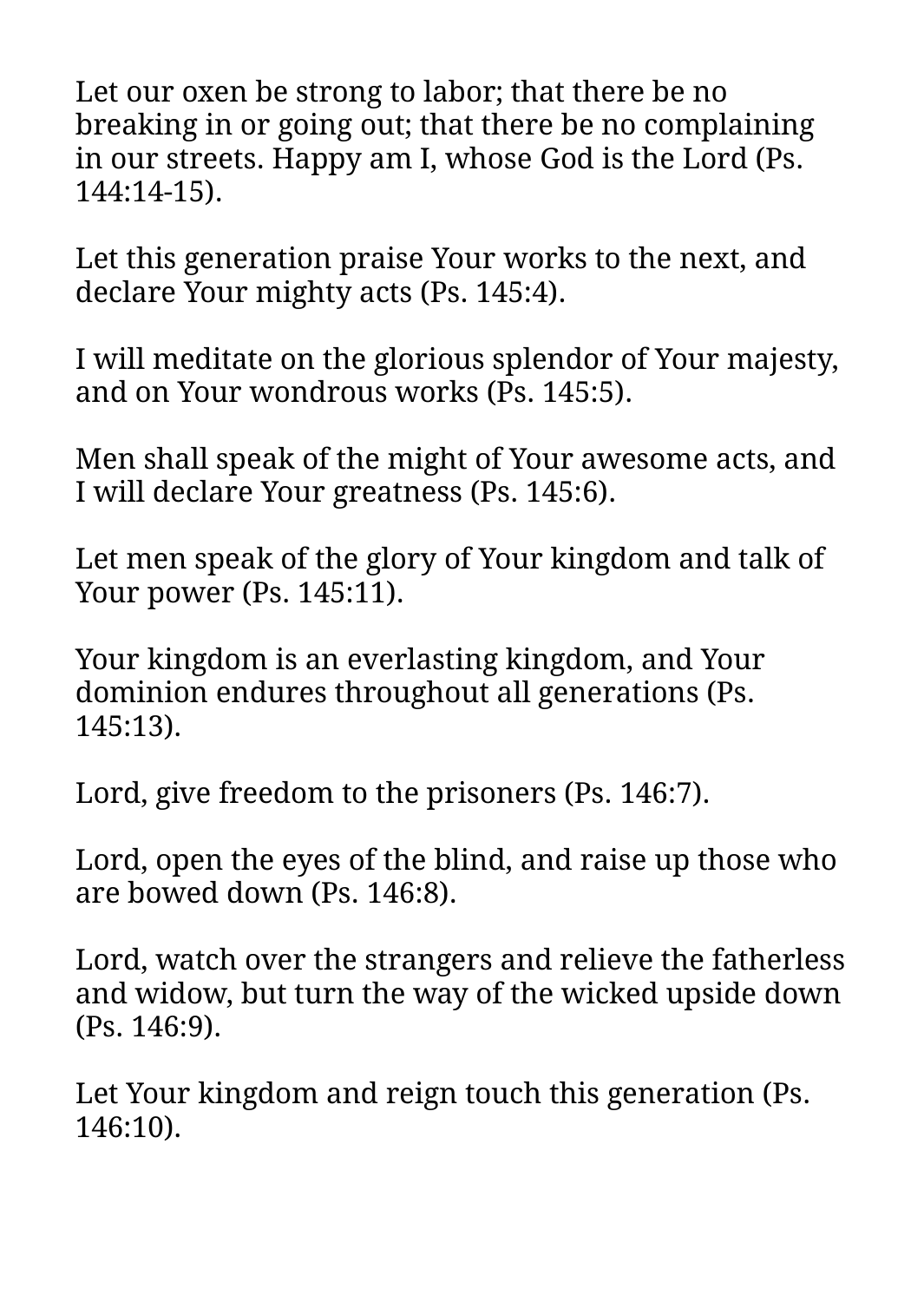Lord, build up Jerusalem [Your church], and gather together the outcasts of Israel (Ps. 147:2).

Lord, heal the brokenhearted, and bind up their wounds (Ps. 147:3).

Lord, lift up the humble, but cast the wicked to the ground (Ps. 147:6).

Lord, make peace within my borders, and fill me with the finest of wheat (Ps. 147:14).

Let the heavens, the heights, the angels, the sun, the moon, and stars of light praise You, Lord. Let the heavens of heavens, the waters above the heavens, praise the name of the Lord: for He commanded, and they were created (Ps. 148:1-5).

Praise the Lord from the earth, you great sea creatures and all the depths; fire and hail, snow and clouds; stormy wind, fulfilling His word; mountains and all hills; fruitful trees and all cedars; beasts and all cattle; creeping things and flying fowl; kings of the earth and all peoples; princes and all judges of the earth; both young men and maidens; old men and children. Let them praise the name of the Lord, for His name alone is exalted; His glory is above the earth and heaven (Ps. 148:7-13).

Praise the Lord! Sing to the Lord a new song, and His praise in the assembly of saints (Ps. 149:1).

I will rejoice in Him who made me. Let Zion be joyful in their King (Ps. 149:2).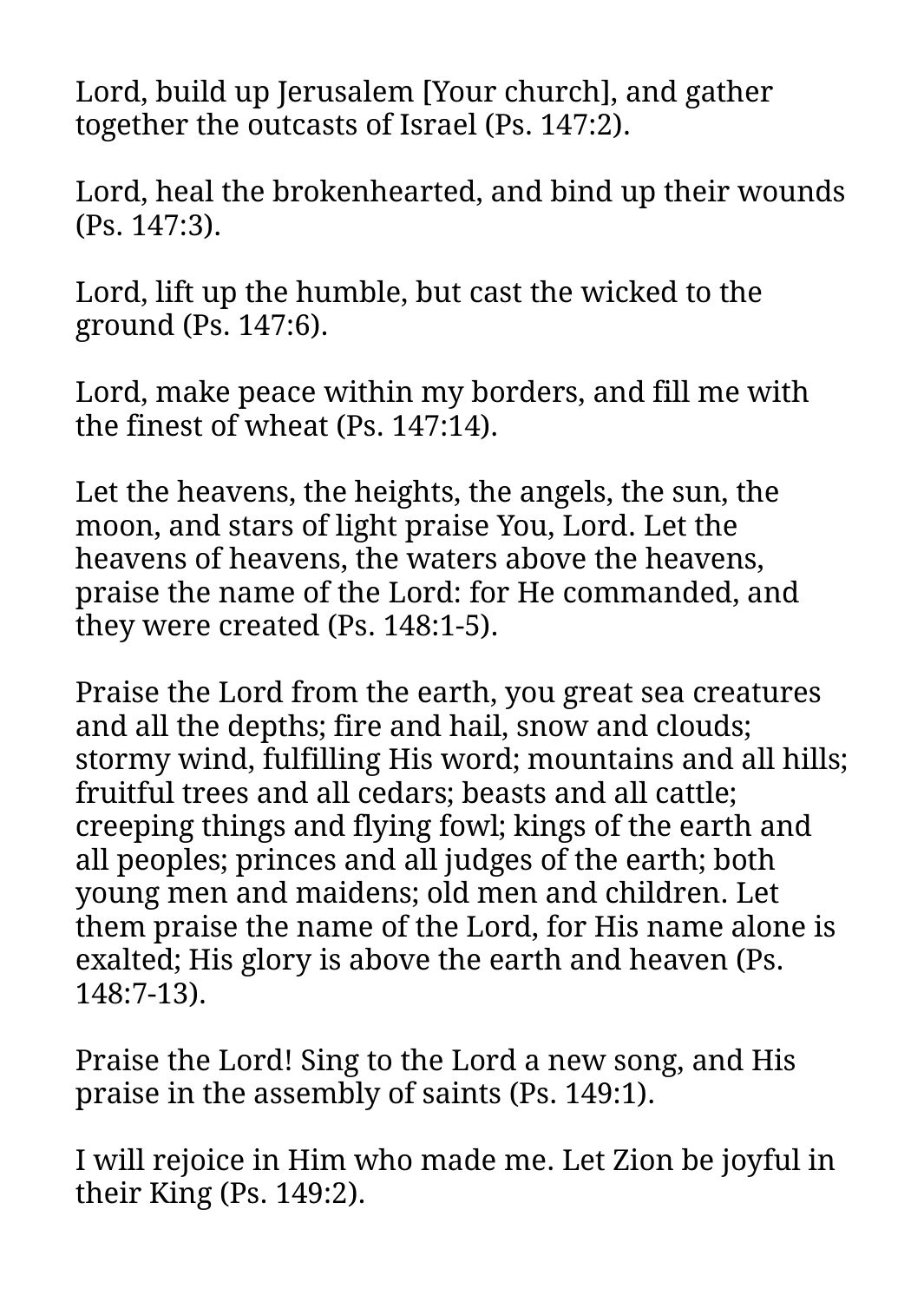Lord, take pleasure in me, and beautify me with salvation (Ps. 149:4).

Where the word of a king is, there is power; Lord, release Your word (Eccles. 8:4).

Let the nations come to the mountain of the house of the Lord [the church], and let them learn His ways and walk in His paths. Let them beat their swords into plowshares, and their spears into pruninghooks, and let them learn war no more (Isa. 2:2-4).

Let the people who walk in darkness and in the shadow of death see Your light (Isa. 9:2).

Of the increase of Your government and peace [shalom], there is no end. Let Your government and peace increase from generation to generation (Isa. 9:7).

Let Your remnant, Your elect, depend on You, the Holy One of Israel. Let Your remnant return to You as the sand of the sea, for the destruction decreed shall overflow with righteousness (Isa. 10:20-22).

Lord, You are the root of Jesse, and You stand as a banner to Your people. Let the nations seek You and enter into Your glorious rest (Isa. 11:10).

God is my salvation. I will trust and not be afraid, for the Lord Jehovah is my strength and my song; He has become my salvation (Isa. 12:2).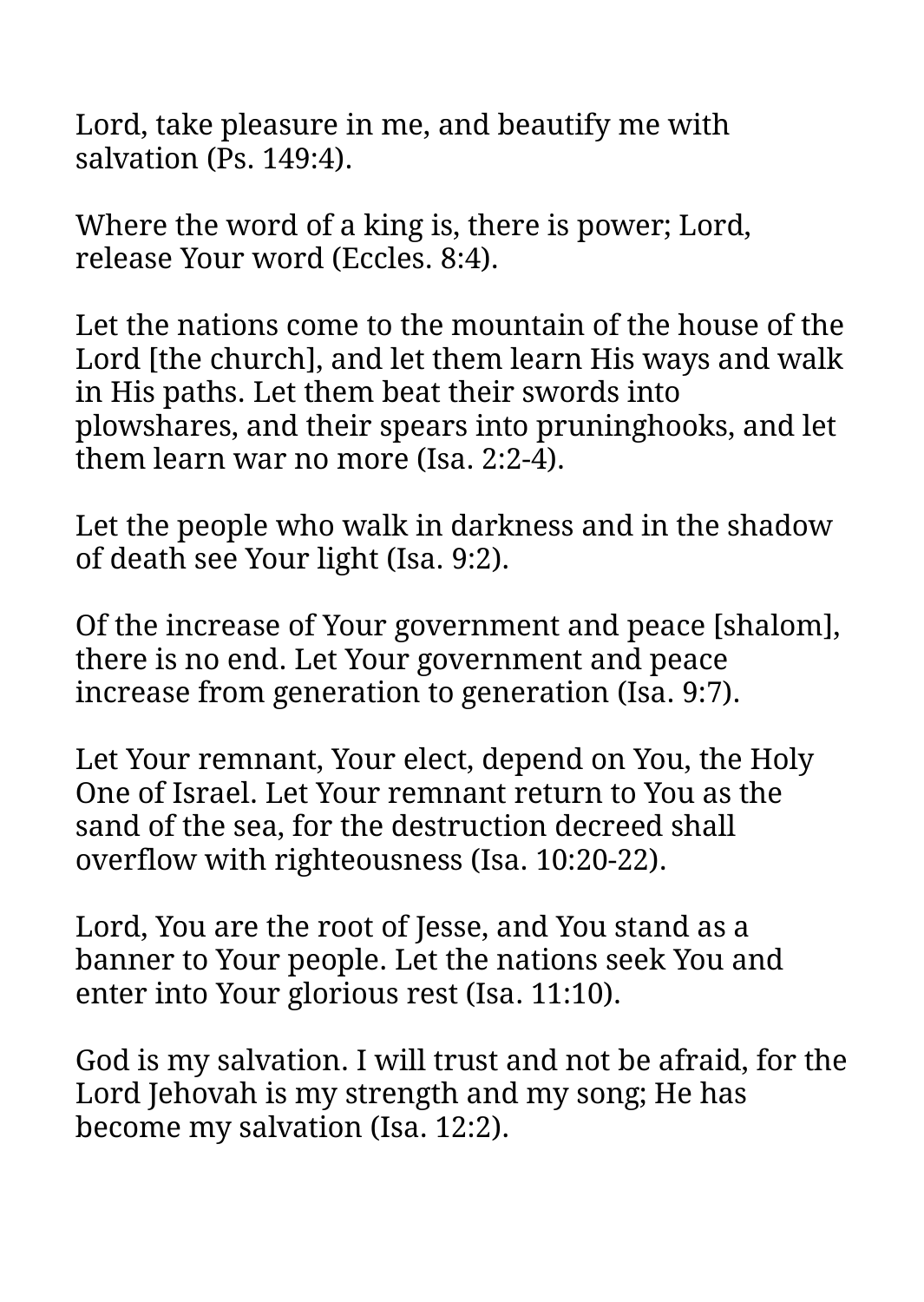With joy will I draw water from the wells of salvation (Isa. 12:3).

I will praise the Lord, call upon His name, declare His doings among the people, and make mention that His name is exalted (Isa. 12:4).

I will sing unto the Lord, for He has done excellent things; this is known in all the earth (Isa. 12:5).

I will cry out and shout, because I am an inhabitant of Zion, and great is the Holy One of Israel in my midst (Isa. 12:6).

Let me enjoy the rest I have in Christ. I have rest from sorrow and from fear and from hard bondage (Isa. 14:3).

The whole earth [the church] is at rest and is quiet; let them [the church] break forth into singing (Isa. 14:7).

Let the trees [the church] rejoice at the fall of the oppressor (Isa. 14:8).

Lord, exactly as You planned, it will happen. These are Your blueprints, it will take shape. You will shatter the enemies who trespass on Your land and will stomp them into the dirt on Your mountains. You will ban them from taking and making slaves of Your people and will lift the weight of oppression from all shoulders. This is Your plan, planned for the whole earth. And it is Your hand that will do it, reaching into every nation. God-of-the-Angel-Armies has planned it. Who could ever cancel such plans? Your hand has reached out. Who could brush it aside? (Isa. 14:24-27, THE MESSAGE).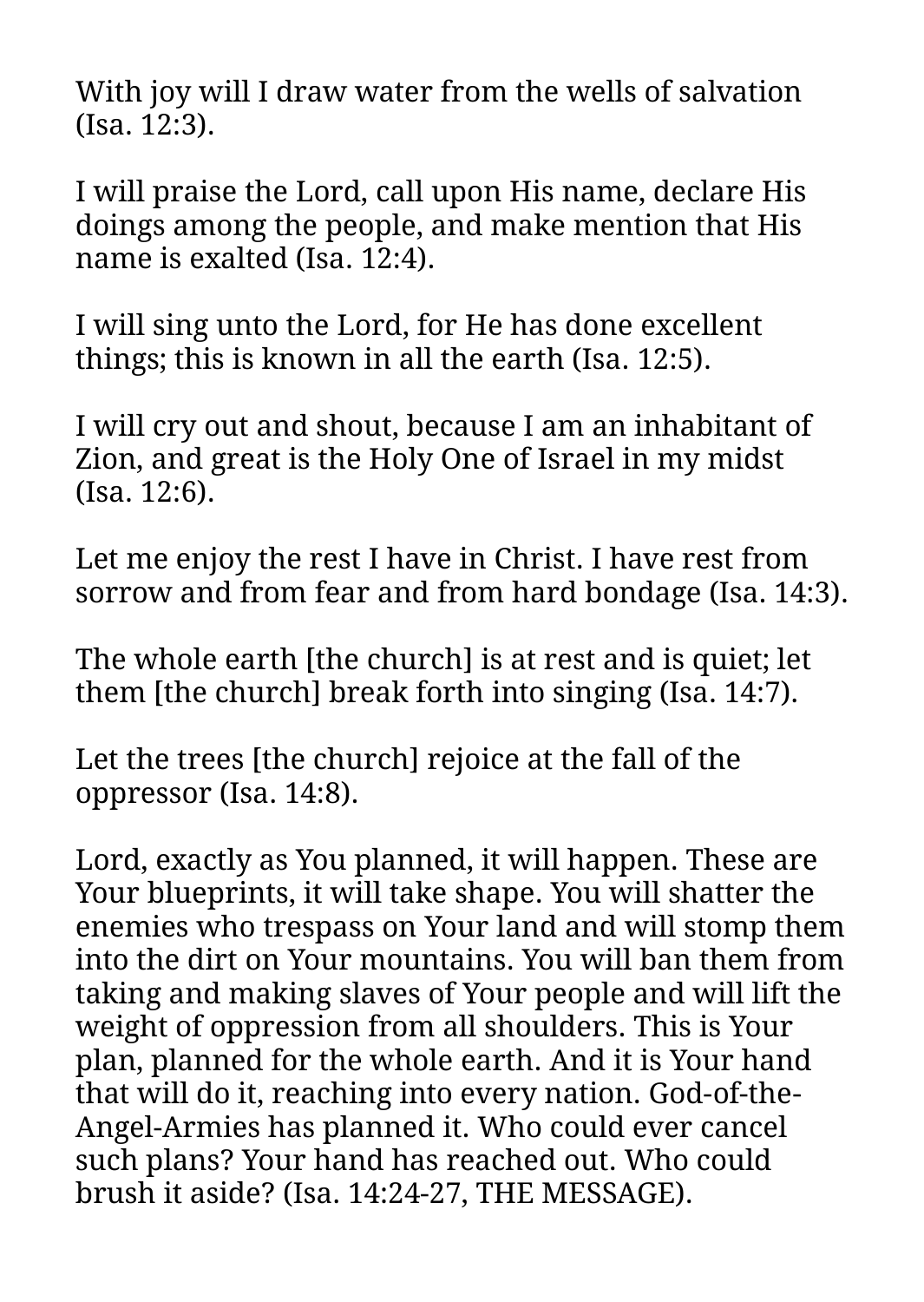Lord, Your throne is established in mercy, and You sit upon it in truth in the tabernacle of David, judging and seeking justice and hastening righteousness (Isa. 16:5).

Lord, on Mount [Zion] You will make for all peoples a feast of rich things [symbolic of Your coronation festival inaugurating the reign of the Lord on earth, in the wake of a background of gloom, judgment, and terror], a feast of wines on the lees—of fat things full of marrow, of wines on the lees well refined. And You will destroy on this mountain the covering of the face that is cast over the heads of all peoples [in mourning], and the veil [of profound wretchedness] that is woven and spread over all nations (Isa. 25:6-7, AMP).

Lord, I sing a new song. I have a strong city; salvation is appointed for walls and bulwarks (Isa. 26:1).

The gates of Zion are opened; let the righteous nation that keeps Your truth enter (Isa. 26:2).

You will keep me in perfect peace, because my mind is stayed on You, and I trust in You (Isa. 26:3).

I will trust in the Lord forever; for in the Lord Jehovah is everlasting strength (Isa. 26:4).

Lord, You will establish peace [shalom] for us (Isa. 26:12).

You will [deliver Israel from her enemies and also from the rebel powers of evil and darkness]. Your sharp and unrelenting, great, and strong sword will visit and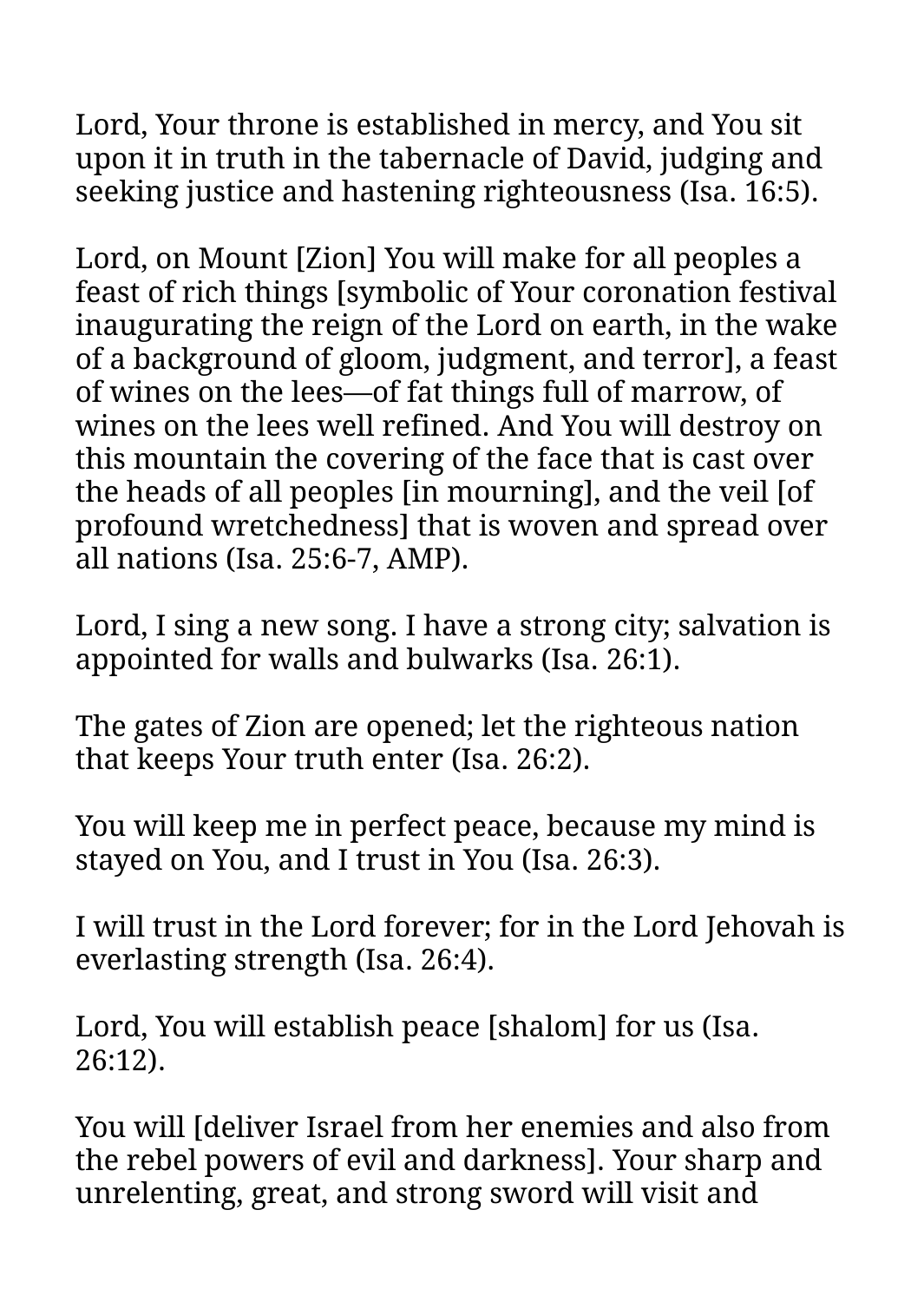punish Leviathan the swiftly fleeing serpent, Leviathan the twisting and winding serpent (Isa. 27:1, AMP).

I will sing the song of Your church, a fruitful vineyard. You will water me every moment, and guard me night and day so that no one may harm me (Isa. 27:2-3).

Lord, You have laid a stone in Zion [Your church] and placed it for a foundation, a stone, a tried stone, a precious cornerstone, a sure foundation, and I will never be dismayed because I trust You (Isa. 28:16).

Lord, You long to be gracious to me; You rise to show me compassion. You are a God of justice. I will wait for You and be blessed (Isa. 30:18, NIV).

I hear the voice of the Lord. He tells me the way, when I should turn to the right, or to the left, and counsels me to walk in the way (Isa. 30:21).

I have a song, and gladness of heart, and I come to the mountain of the Lord, to the Mighty One of Israel (Isa. 30:29).

Let Your Spirit be poured out from on high, and the wilderness be a fruitful field, and the fruitful field be counted for a forest (Isa. 32:15).

Let righteousness work peace in my life, and let the effect of righteousness be quietness and confidence forever (Isa. 32:17, NIV).

Let me dwell in a peaceful dwelling place, and in secure homes, in undisturbed places of rest (Isa. 32:18, NIV).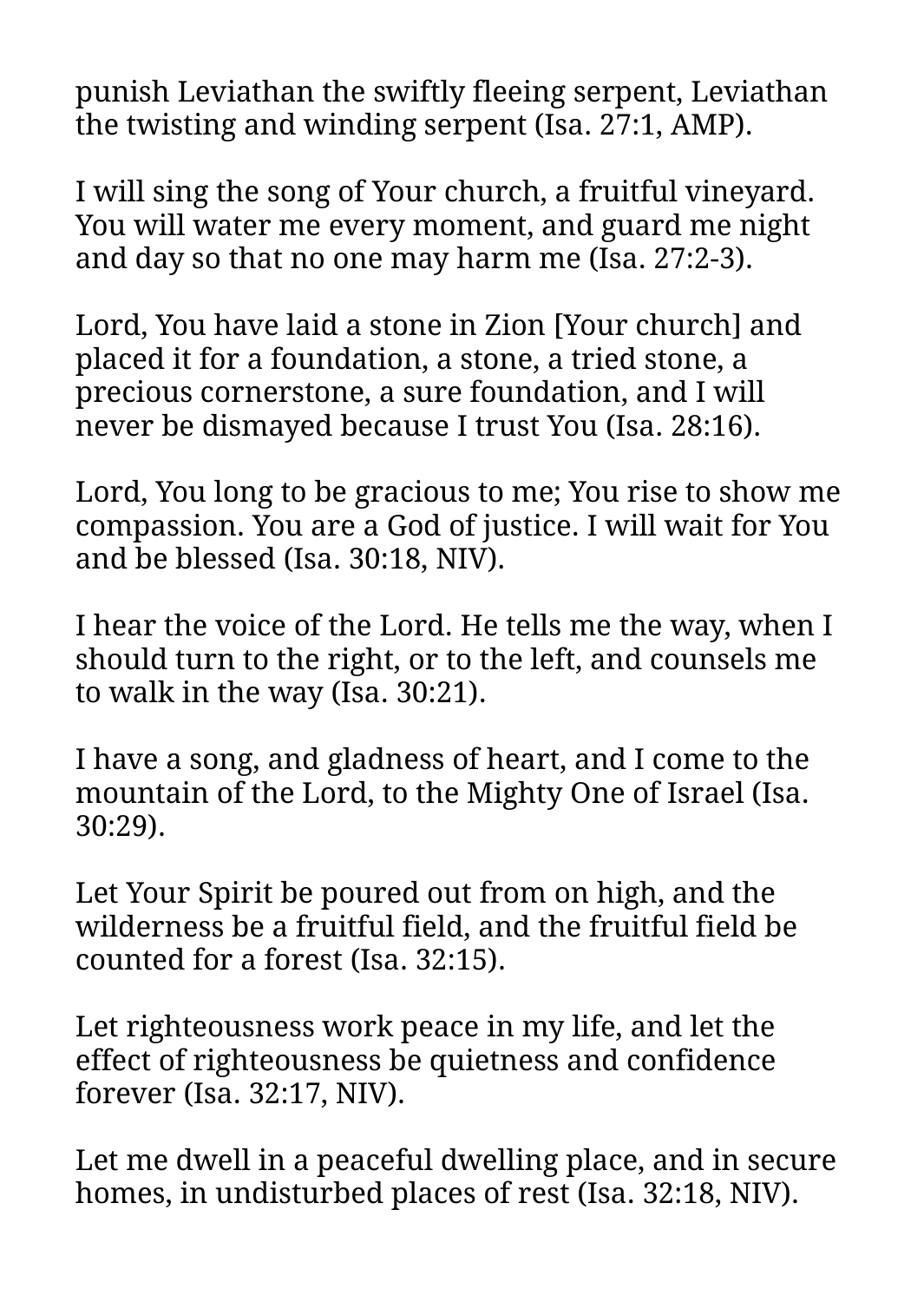Lord, be gracious to me; I long for you. Be my strength every morning, my salvation in time of distress (Isa. 33:2, NIV).

Let wisdom and knowledge be my stability, and strength of salvation, and the fear of the Lord my treasure (Isa. 33:6).

Lord, I will walk righteously and speak uprightly; I will despise gain from fraud and from oppression, and will shake my hand free from the taking of bribes; I will stop my ears from hearing of bloodshed and shut my eyes to avoid looking upon evil. Therefore You will cause me to dwell on the heights; my place of defense will be the fortresses of rocks; bread will be given to me, and water for me will be sure (Isa. 33:15-16, NIV).

Let my eyes see Your beauty, Lord (Isa. 33:17).

Let Your church be as secure as a tent with pegs that cannot be pulled up and fastened with ropes that can never be broken (Isa. 33:20, CEV).

Lord, be unto me a place of broad rivers and streams (Isa. 33:21).

I will not say I am sick, because my iniquity is forgiven (Isa. 33:24).

Let every wilderness and solitary place in my life rejoice, and blossom abundantly as a rose (Isa. 35:1).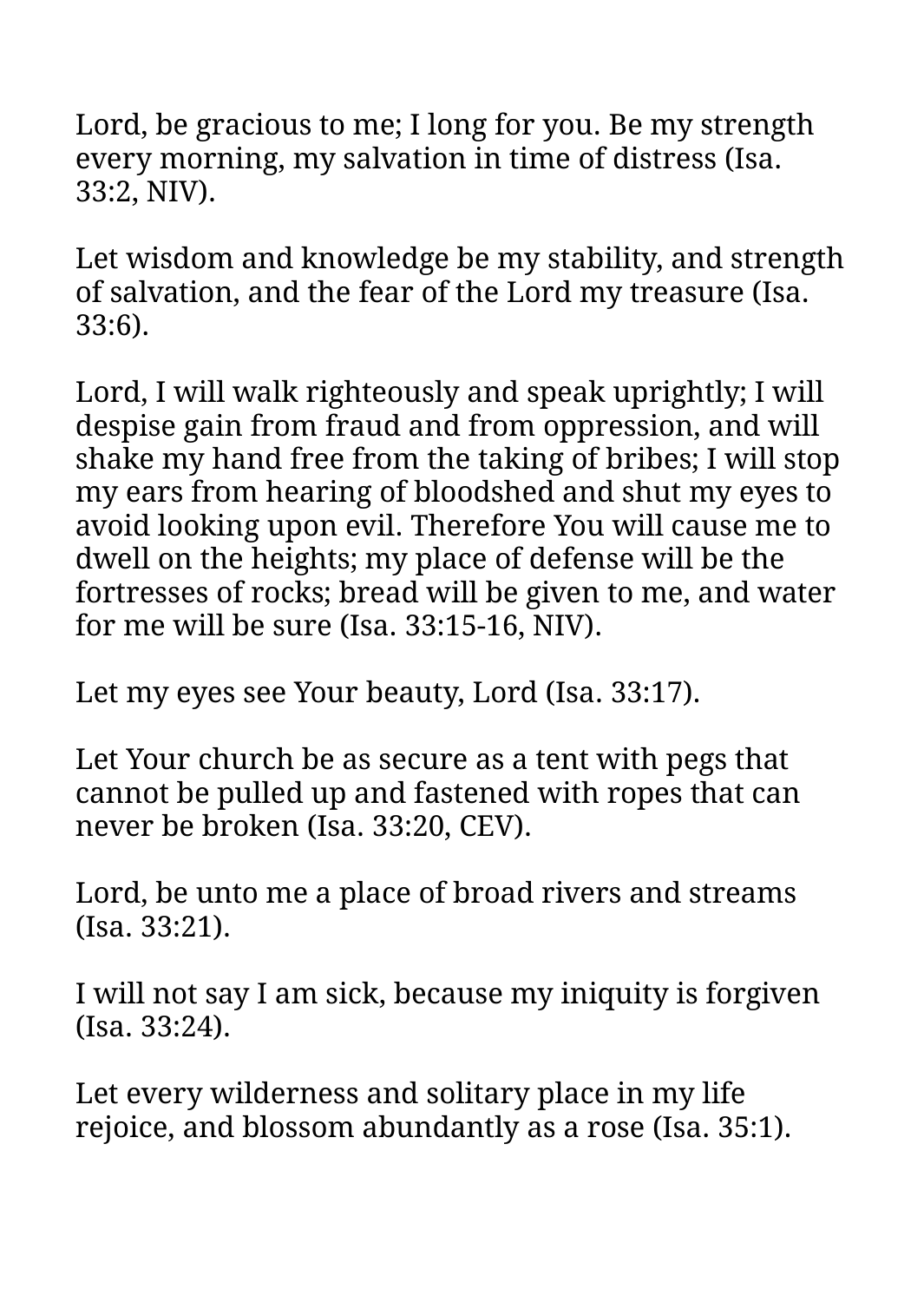Let rejoicing, joy, and singing come into every wilderness place (Isa. 35:2).

Let the glory of Lebanon, the excellence of Carmel and Sharon, come into my life, and let me see the glory of the Lord (Isa. 35:2).

Strengthen my weak hands, and make firm my feeble knees (Isa. 35:3).

Let my eyes be opened, and every blind area of my life be removed (Isa. 35:5).

Let my ears be opened, and let every deaf area of life be unstopped (Isa. 35:5).

Let every lame area of my life be healed, and let me leap like a deer (Isa. 35:6).

Let my tongue sing for joy, and let waters and streams break out in every area of my life (Isa. 35:6).

Let every parched area of my life become a pool, and every thirsty area of my life a spring of water (Isa. 35:7).

Let me walk on the highway of holiness, and let no lion or ravenous beast be in my path, for I am the redeemed of the Lord (Isa. 35:8-9).

I will come to Zion with songs and everlasting joy upon my head (Isa. 35:10).

I will obtain joy and gladness, and sorrow and sighing will flee from my life (Isa. 35:10).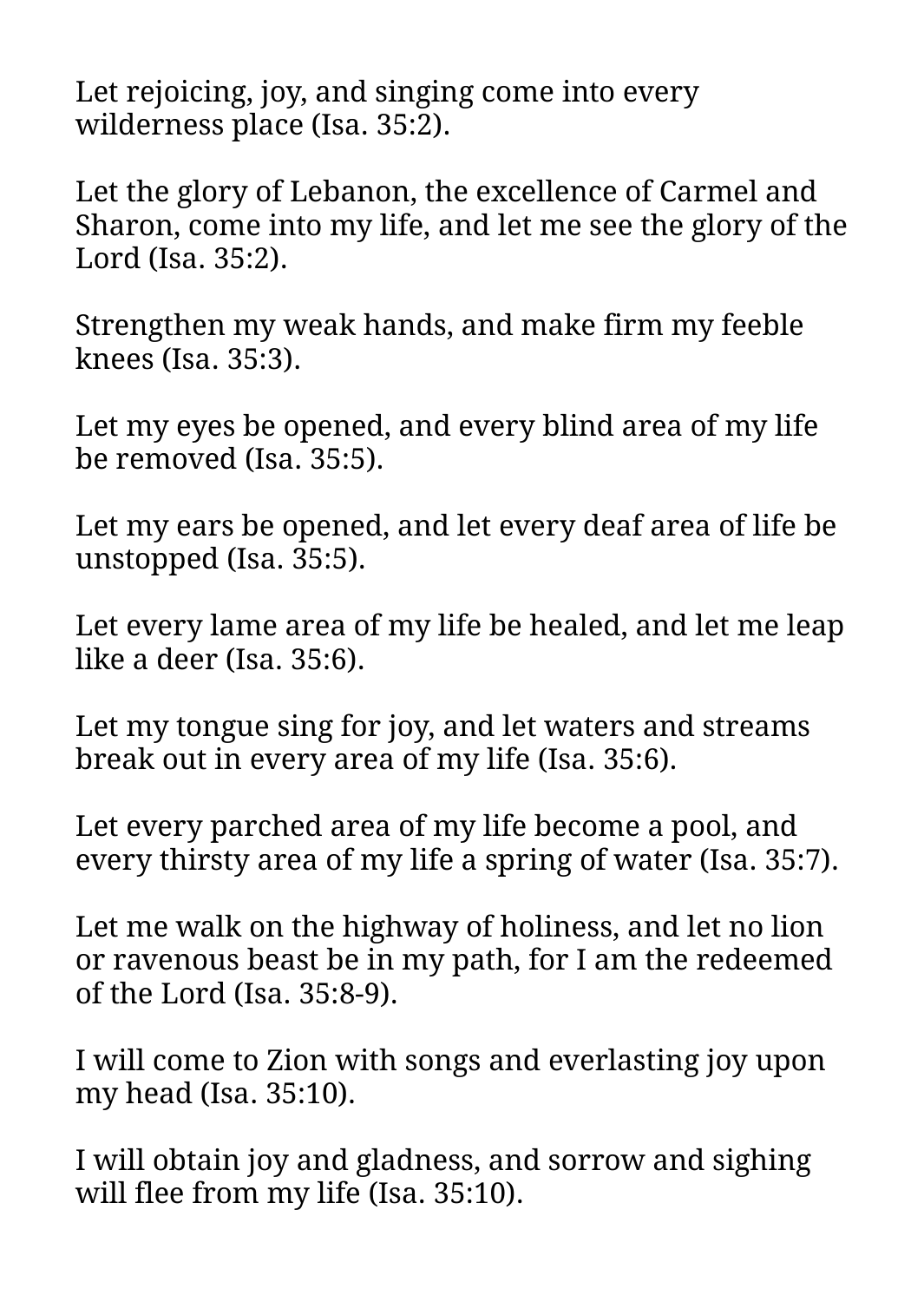I receive the comfort of the Lord, my iniquity is pardoned, and my warfare is accomplished (Isa. 40:1-2).

The way of the LORD is made straight in my life, and a highway has been made in my life for my God (Isa. 40:3).

Let every valley in my life be exalted, and every mountain be made low (Isa. 40:4).

Lord, make the crooked places in my life straight, and every rough place smooth (Isa. 40:4).

Let the glory of the Lord be revealed in my life, for You, Lord, have spoken it (Isa. 40:5).

I will go to the mountain of the Lord, and I will lift up my voice with strength and declare, "Behold your God!" (Isa. 40:9).

Lord, I am a part of Your flock; feed me, and gently lead me (Isa. 40:11).

Lord, give me power and increase my strength. (Isa. 40:29).

I will wait upon the Lord and renew my strength. (Isa. 40:31).

I will mount up with wings as an eagle; I will run and not be weary, I will walk and not be faint. (Isa. 40:31).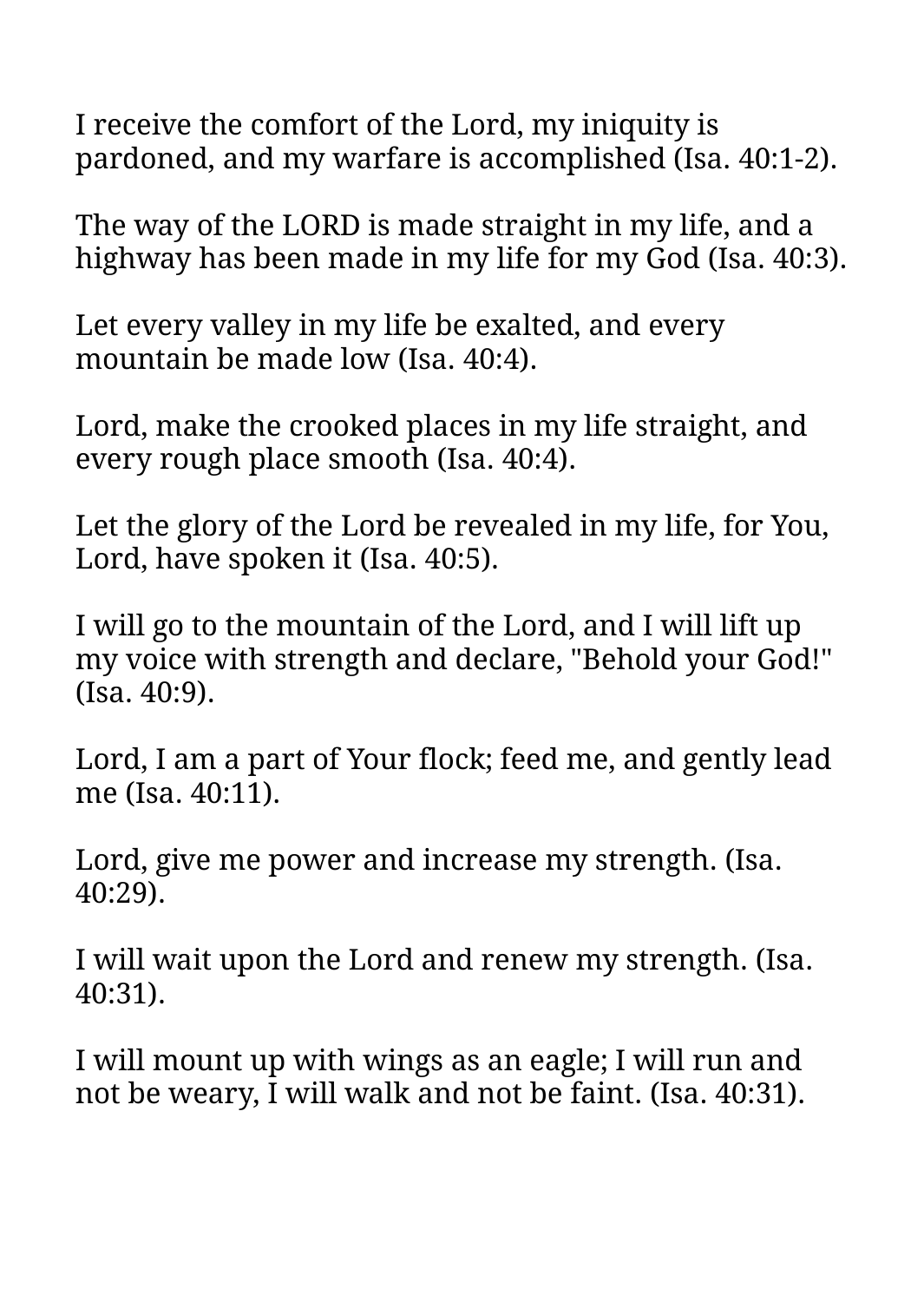Lord, I will not fear, for You are with me; You strengthen me, help me, and uphold me with Your righteous right hand (Isa. 41:10).

I will not fear, for You, Lord, will hold my hand and help me (Isa. 41:13).

Lord, You have allowed me to become like a log covered with sharp spikes. You will help me to grind and crush every mountain and hill until they turn to dust. A strong wind will scatter them in all directions (Isa. 41:15-16, CEV).

Lord, open rivers in high places for me, and fountains in the midst of my valley (Isa. 41:18).

Lord, in every desert place in my life, You will fill the desert with all kinds of trees—cedars, acacias, and myrtles; olive and cypress trees; fir trees and pines (Isa. 41:19).

Everyone will see and know, and consider and understand together, that the hand of the Lord has done this in my life, and that I am Your new creation (Isa. 41:20).

Lord, establish Your justice in the earth, and let the coastlands receive Your law (Isa. 42:4).

Let the blind eyes be opened, bring out the prisoners from prison, and those that sit in darkness out of the prison house (Isa. 42:7).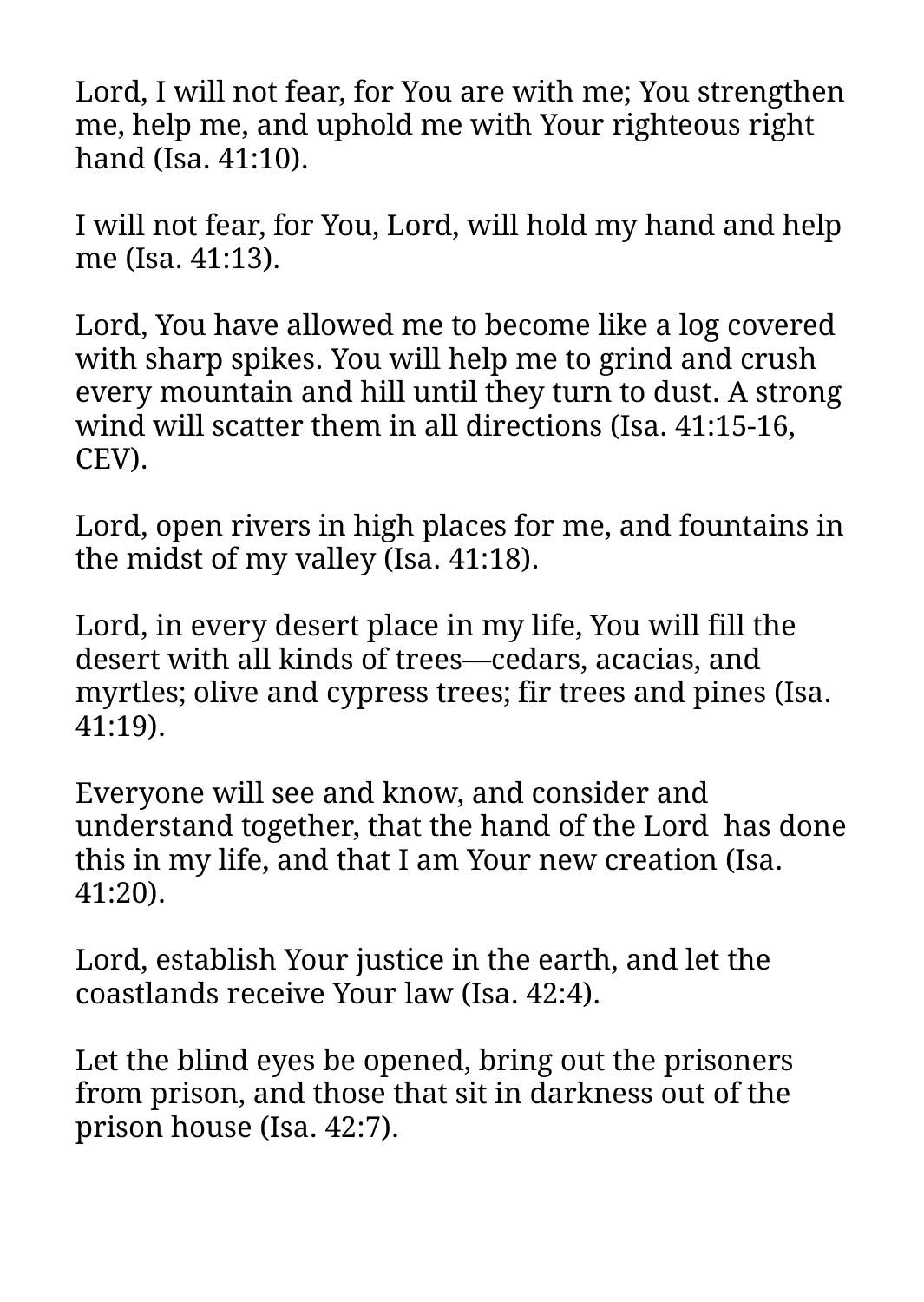Let new things be declared in my life, and let them spring forth (Isa. 42:9).

I will sing unto You a new song and release Your praise from my life (Isa. 42:10).

Let the wilderness areas in my life lift up their voices, and let me shout from the top of the mountains (Isa. 42:11).

I will give You glory and declare Your praise (Isa. 42:12).

Lord, go forth as a mighty man; cry, roar, and prevail against Your enemies (Isa. 42:13).

Lord, bring the blind by a way they know not, and lead them in paths they have not known. (Isa. 42:16).

Make darkness light before me, and crooked things straight in my life (Isa. 42:16).

Lord, magnify Your law, and make it honorable (Isa. 42:21).

Lord, You have redeemed me; You have summoned me by name; I am Yours. I will not be afraid (Isa. 43:1, NIV).

When I pass through the waters, You will be with me; the rivers will not overflow my life (Isa. 43:2).

When I walk through the fire, I will not be burned, and the flames will not set me ablaze (Isa. 43:2).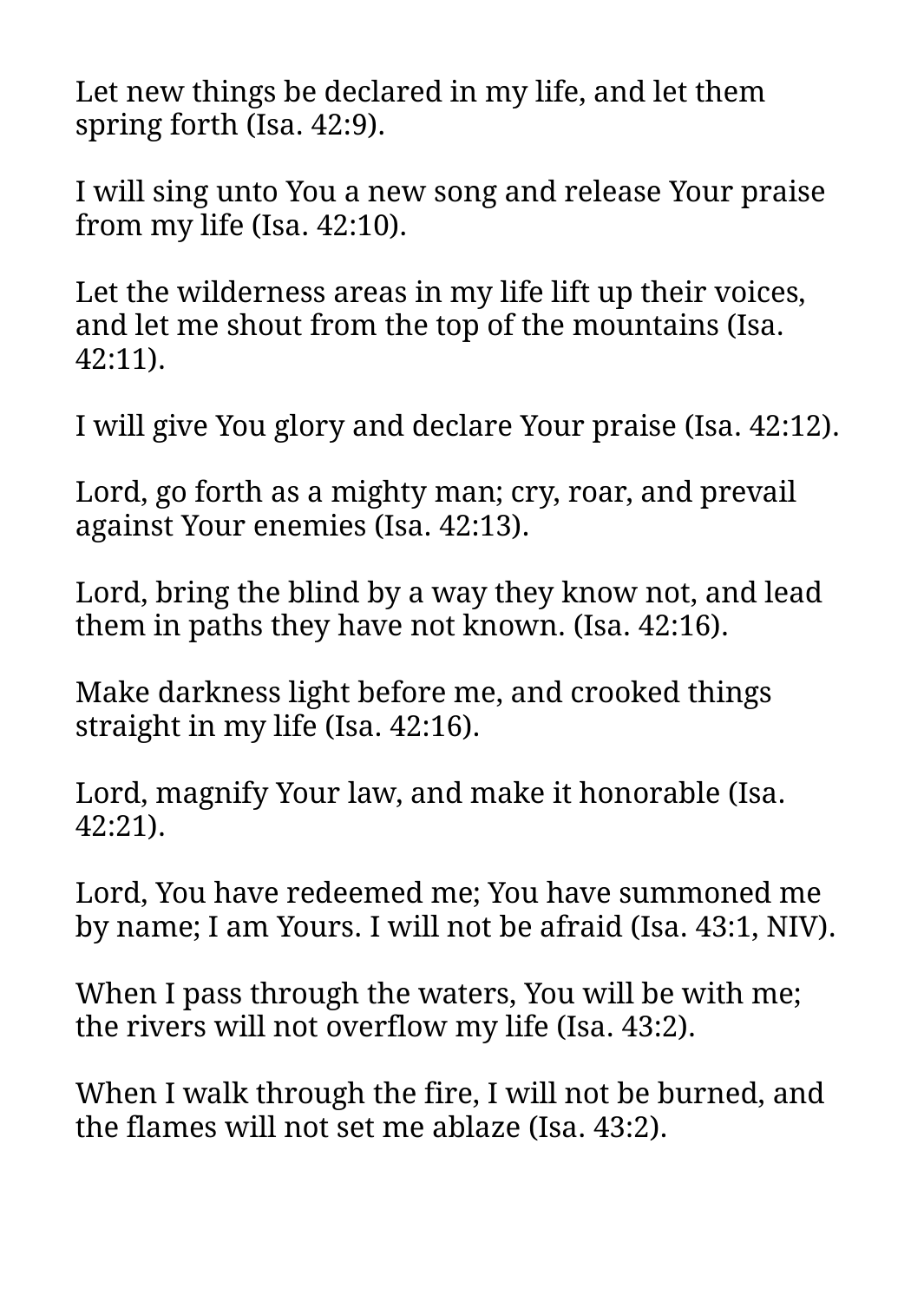Lord, You have brought me from the ends of the earth and ioined me to the Holy One of Israel (Isa. 43:3-6).

Lord, You have created me for Your glory; You have formed me and made me (Isa. 43:7).

Lord, I am Your witness, I am Your servant, You have chosen me, and there is no other God beside You (Isa. 43:10-11).

Lord, make a way in the sea and a path in the mighty waters (Isa. 43:16).

Lord, You drew out the chariots and horses, the army and reinforcements together, and they lay there, never to rise again, extinguished, snuffed out like a wick (Isa. 43:17, NIV).

Lord, help me to forget the former things and not to dwell on the past. Do a new thing in my life. Make a way in the wilderness and rivers in the desert (Isa. 43:19). Let the wild animals of the field honor You, the jackals and the owls, because You provide water in the wilderness and streams in the wasteland to give drink to me, Your chosen (Isa. 43:20).

Lord, You have formed me for Yourself, and I will show forth Your praise (Isa. 43:21).

Lord, You have blotted out my sins for Your sake, and You will not remember my sins (Isa. 43:25).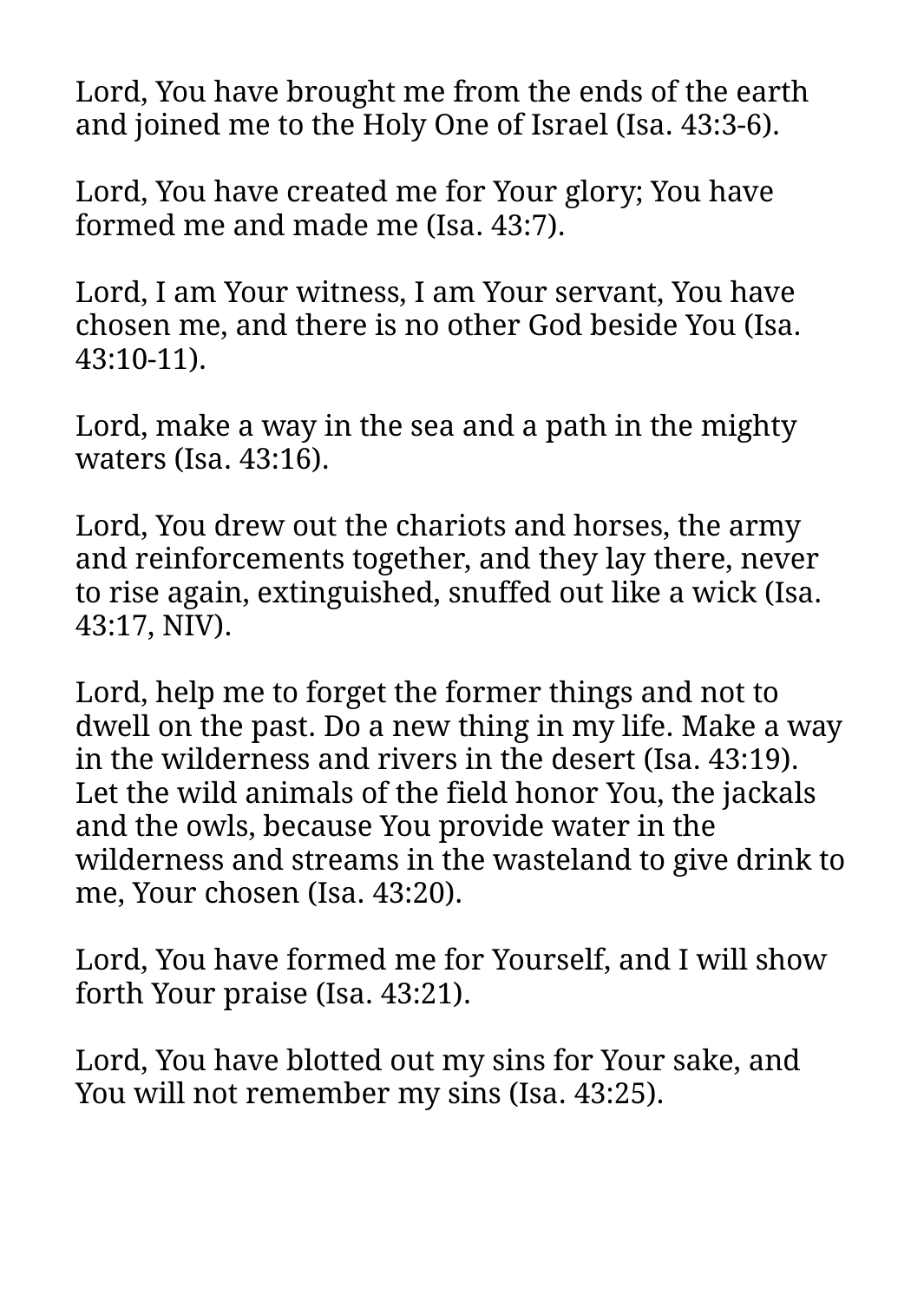Pour water upon every thirsty place of my life and floods upon every dry place in my life (Isa. 44:3).

Pour Your spirit on my descendants and blessing upon my offspring (Isa. 44:3, NIV).

Let my offspring spring up like grass or like willow trees near flowing streams to worship You and to be Your people (Isa. 44:4, NIV).

You have swept away my offenses like a cloud, like the morning mist. I have returned to You, for You have redeemed me (Isa. 44:22, NIV).

Let the heavens sing, and let the lower parts of the earth shout, for the Lord has done this (Isa. 44:23, NIV).

Let the mountains, the forest, and every tree sing, for the Lord has redeemed me (Isa. 44:23, NIV).

Lord, foil the signs of false prophets and make fools of diviners; overthrow the learning of the wise and turn it into nonsense (Isa. 44:25, NIV).

Carry out the words of Your servants, and fulfill the predictions of Your messengers (Isa. 44:26, NIV).

Let Jerusalem, Your church, be inhabited, let the cities of Judah (praise) be built, and let the decayed places be restored (Isa. 44:26, NIV).

Let the deep be dry, and dry up the rivers, that Your anointed may cross over (Isa. 44:27-28, NIV).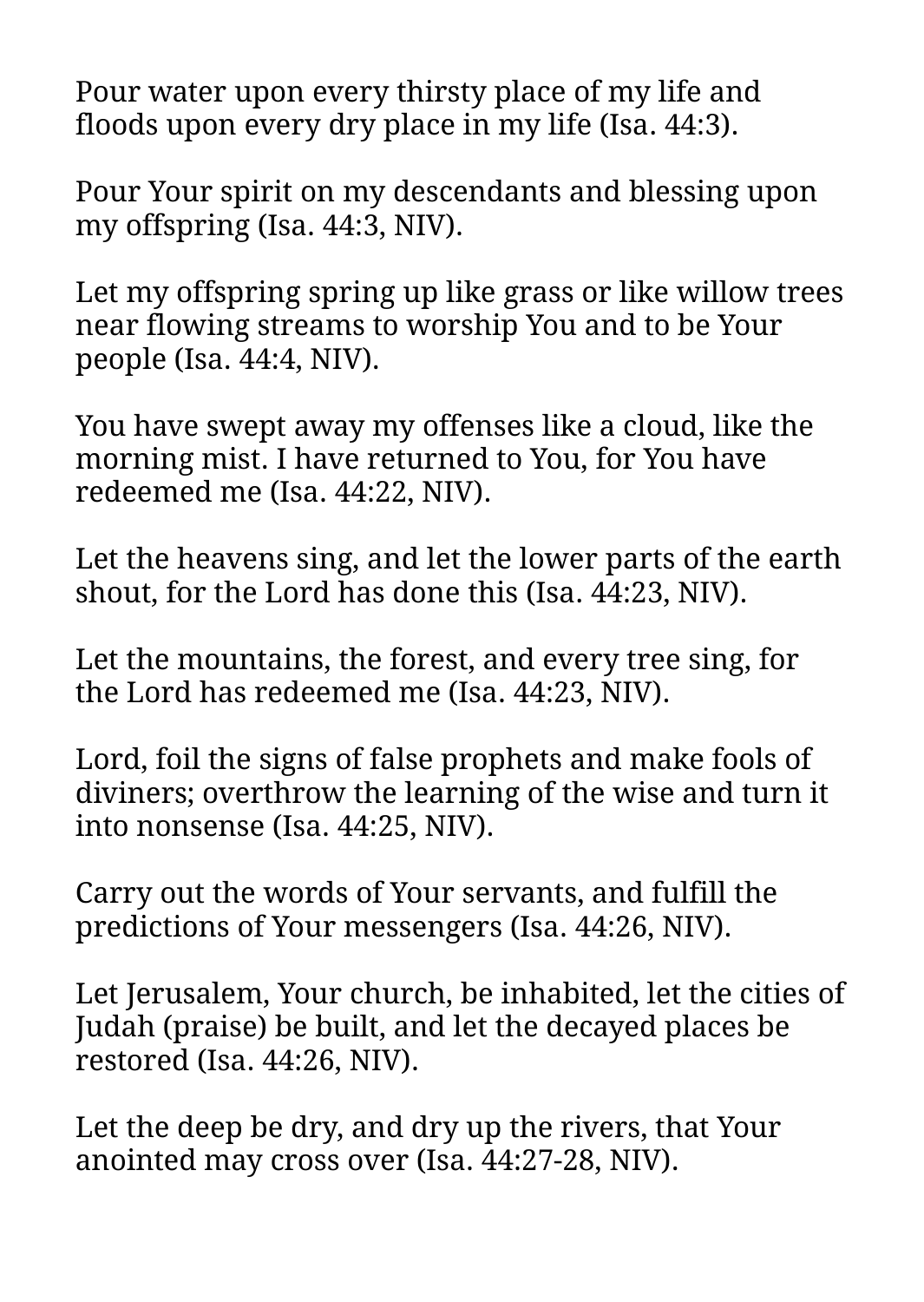Lord, I am Your anointed. Take me by the right hand, and subdue nations, strip kings of their armor, and open doors before me so that gates will not be shut (Isa. 45:1, NIV).

Go before me, and level the mountains, break the gates of brass, and cut through the bars of iron (Isa. 45:2, NIV). Give me the treasures of darkness and hidden riches of secret places (Isa. 45:3, NIV).

Let the heavens rain down, and the skies pour down righteousness. Let the earth open and bring forth salvation, and let righteousness spring up together (Isa. 45:8).

Let the nations come and fall down, saying, "God is in you, and there is no other god" (Isa. 45:14).

I am saved with an everlasting salvation, and the Lord will always keep me safe and free from shame (Isa. 45:17, CEV).

Let the ends of the earth look unto You and be saved (Isa. 45:22).

In the Lord I have righteousness and strength (Isa. 45:24).

I am justified in the Lord, and I glory in His salvation (Isa. 45:25).

Let every idol bow and stoop before the Lord (Isa. 46:1).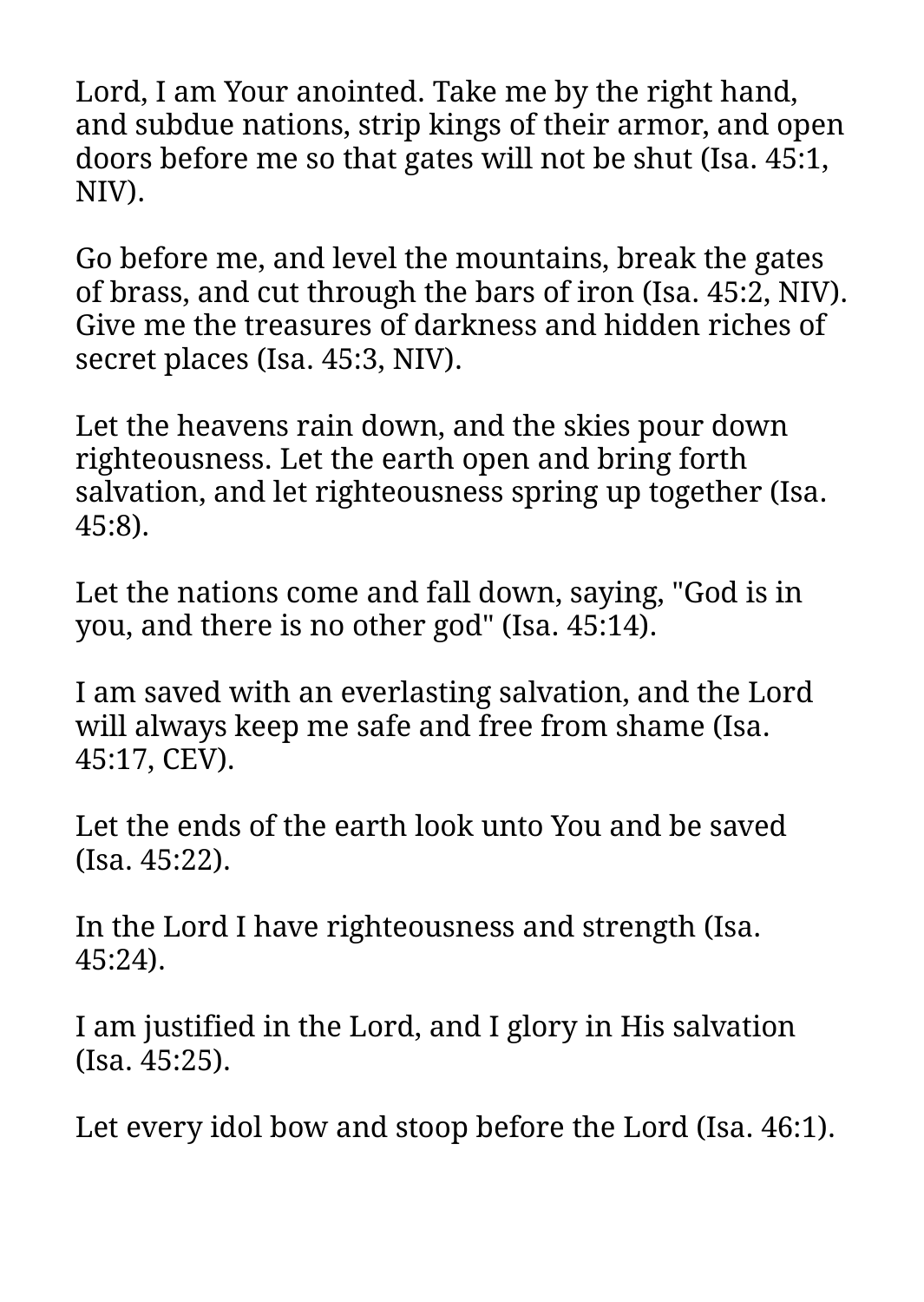Lord, You declare the end from the beginning. Let Your counsel stand, and do all Your pleasure (Isa. 46:10).

Lord, You have placed Your righteousness and salvation in Zion (Isa. 46:13).

Teach me to profit, and lead me in the way I should go (Isa. 48:17).

Lord, You are a light to the nations, and Your salvation goes to the ends of the earth (Isa. 49:6).

Let kings see You and arise; let princes fall down and worship, because You are faithful and have chosen me (Isa. 49:7).

Lord, You have said that You will answer my prayers and have set a time when You will come to save me. You have chosen me to take Your promise of hope to other nations. You will rebuild the country from its ruins, and then people will come and settle there (Isa. 49:8, CEV).

You will set prisoners free from dark dungeons to see the light of day. On their way home, they will find plenty to eat, even on barren hills. They won't go hungry or get thirsty; they won't be bothered by the scorching sun or hot desert winds. You will be merciful while leading them along to streams of water (Isa. 49:9-10, CEV).

Let Your mountains become a way, and let Your highways be exalted (Isa. 49:11).

Shout for joy, O heavens; rejoice, O earth; burst into song, O mountains! For the Lord comforts His people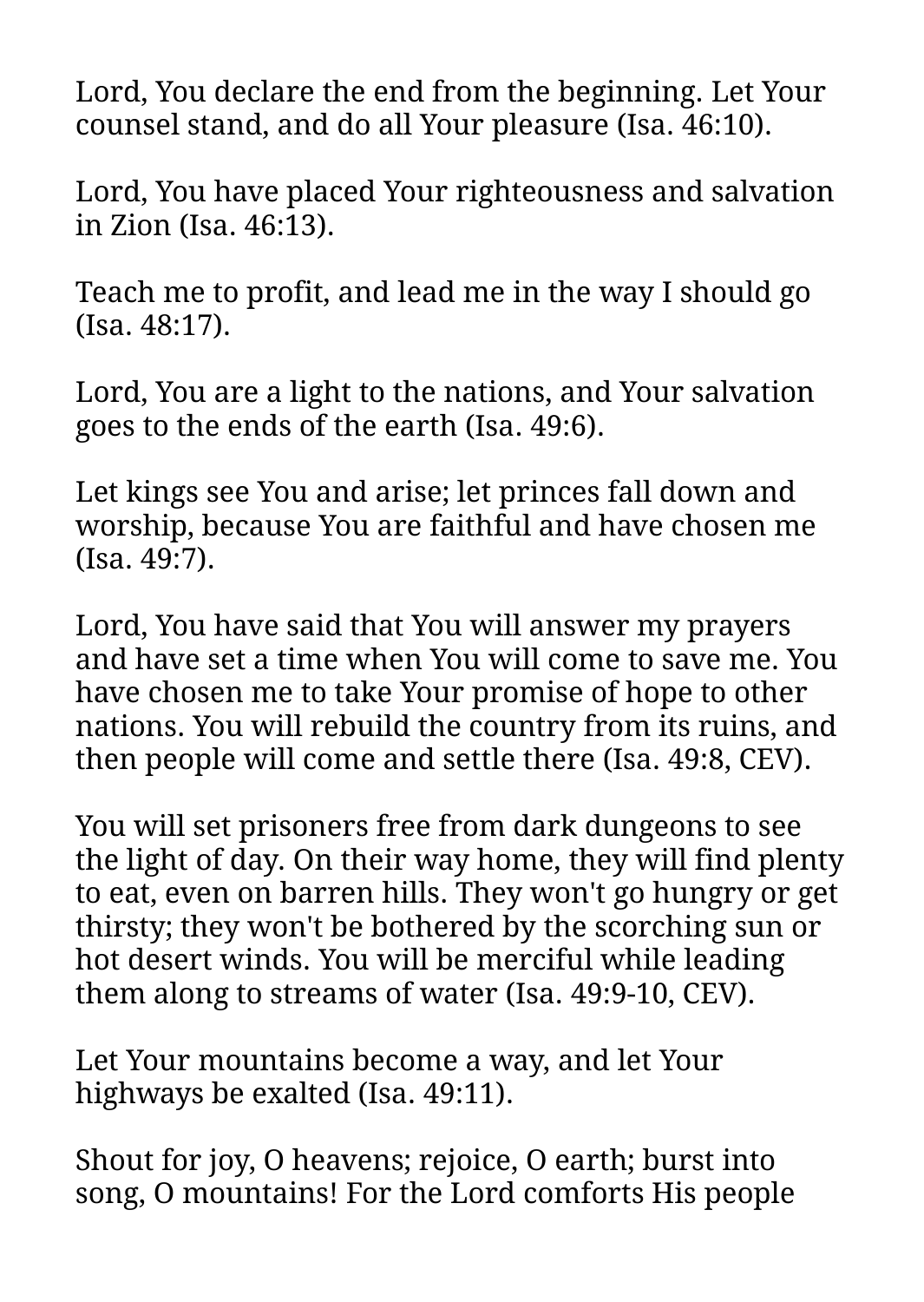and will have compassion on His afflicted ones (Isa. 49:13, NIV).

Let our children make haste, and let the destroyers go forth out of my life (Isa. 49:17).

Lord, thank You for Your promise to signal all the nations to return our sons and our daughters to the arms of Jerusalem [the church] (Isa. 49:22, CEV).

Let kings and queens bow down to You, and let those who wait for You not be ashamed (Isa. 49:23).

Let the captives of the mighty be taken away and the prey of the terrible be delivered (Isa. 49:25).

Lord, You have comforted Zion [the church] and looked with compassion on all her ruins (Isa. 51:3, NIV).

Lord, cause my desert places to be like the Garden of Eden, and my wastelands like the garden of the Lord. Fill me with joy and gladness, thanksgiving, and the sound of singing (Isa. 51:3, NIV).

Lord, was it not You who dried up the sea, the waters of the great deep, who made a road in the depths of the sea so that the redeemed might cross over? (Isa. 51:10, NIV).

You have ransomed me and caused me to enter Zion with singing; You have given me a crown of everlasting joy and gladness, and sorrow and sighing will flee away (Isa. 51:11, NIV).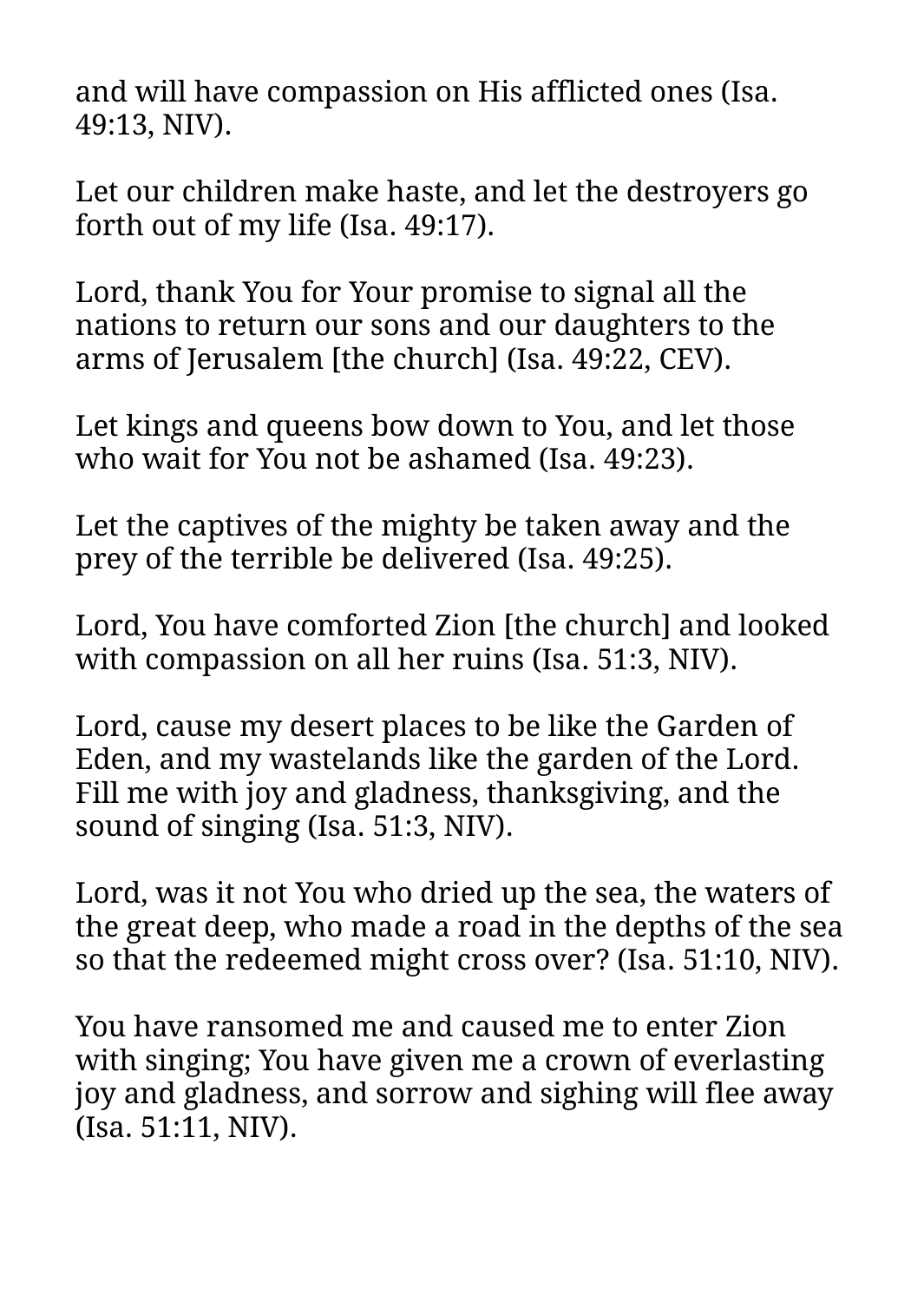Lord, You have put Your words in my mouth and covered me with the shadow of Your hand, that You might plant the heavens, lay the foundations of the earth, and say unto Zion, "You are My people" (Isa. 51:16).

I will awake, put on strength, and put on my beautiful garments, and nothing unclean will come through my life (Isa. 52:1).

I shake myself and loose myself from the bands of my neck, for I am redeemed without money (Isa. 52:2-3).

Let the gospel of the kingdom be preached; let the good tidings of peace be published; I will declare, "My God reigns" (Isa. 52:7).

Let the waste places break forth into joy and sing together, for You have comforted Your people (Isa. 52:9).

Make bare Your holy arm in the eyes of all nations, and let the ends of the earth see Your salvation (Isa. 52:10).

Lord, go before me and be my rear guard (Isa. 52:12).

Lord, sprinkle many nations; let them see, and those who have not heard, let them consider (Isa. 52:15).

I have believed Your report, and Your arm is revealed unto me (Isa. 53:1).

Lord, You have borne my griefs and carried my sorrows; You were wounded for my transgressions and bruised for my iniquities; the chastisement for my peace was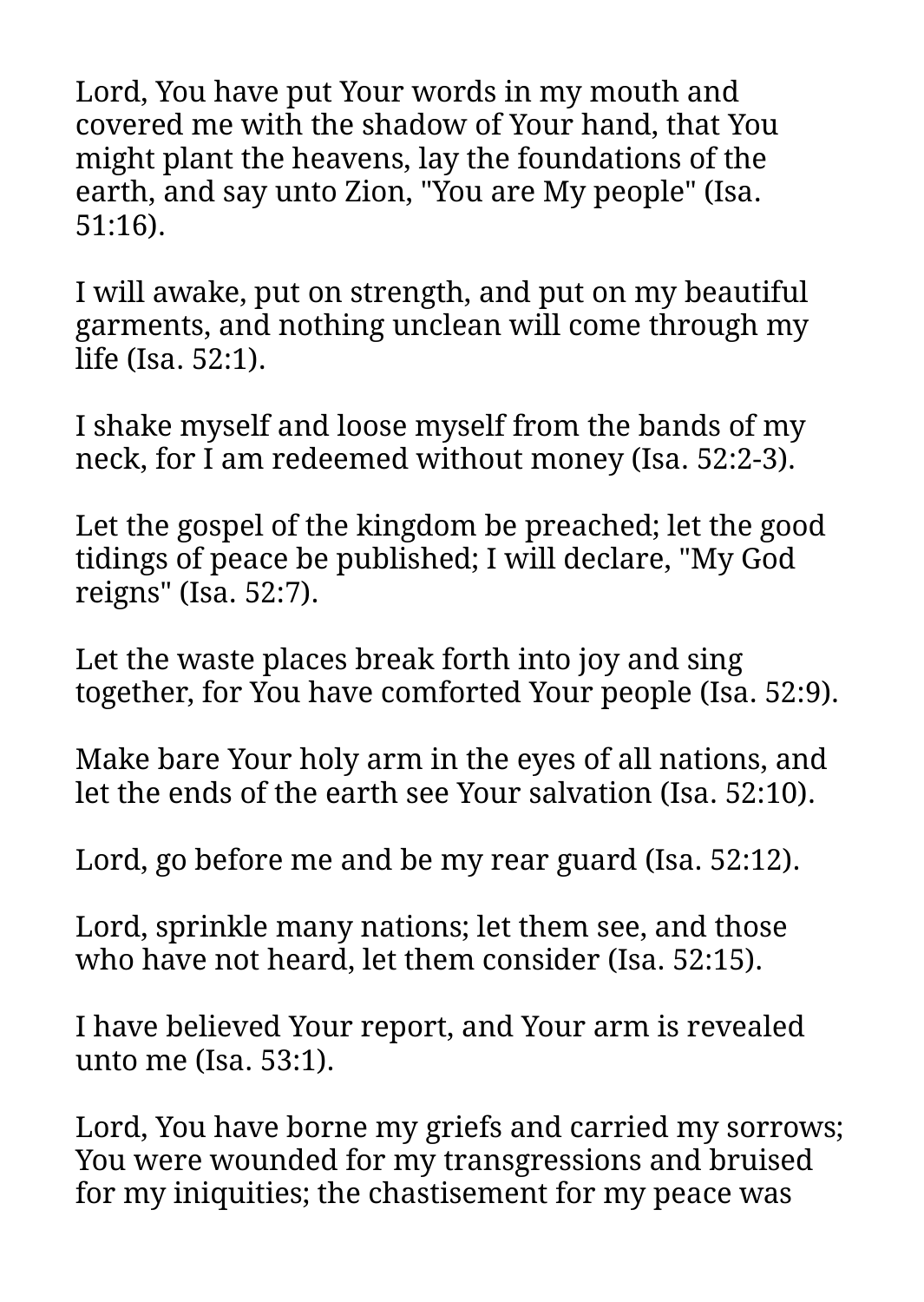upon You, and by Your stripes I am healed (Isa. 53:4-5).

I will sing and shout for joy, for You have told me to enlarge the place of my tent and to stretch my tent curtains wide, for my descendants will dispossess nations and settle in their desolate cities (Isa. 54:1-3, NIV).

I will not be afraid and I will not be ashamed, for the LORD is my maker, and He is the God of the whole earth (Isa. 54:5).

Lord, though the mountains be shaken and the hills be removed, Your unfailing love for me will not be shaken and Your covenant of peace will not be removed from my life, for You have had compassion on me (Isa. 54:10, NIV).

Although I have been lashed by storms, You have promised to build me with stones of turquoise and my foundations with sapphires. You will make battlements for me of rubies and gates of sparkling jewels and all my walls of precious stones (Isa. 54:11-12, NIV).

I am taught of the LORD, and I have great peace [shalom] (Isa. 54:13).

I am established in righteousness, and tyranny-will be far from me; I will have nothing to fear, for terror will be far removed and will not come near me (Isa. 54:14, NIV).

No weapon forged against me will prevail, and I will refute every tongue that accuses me, for this is my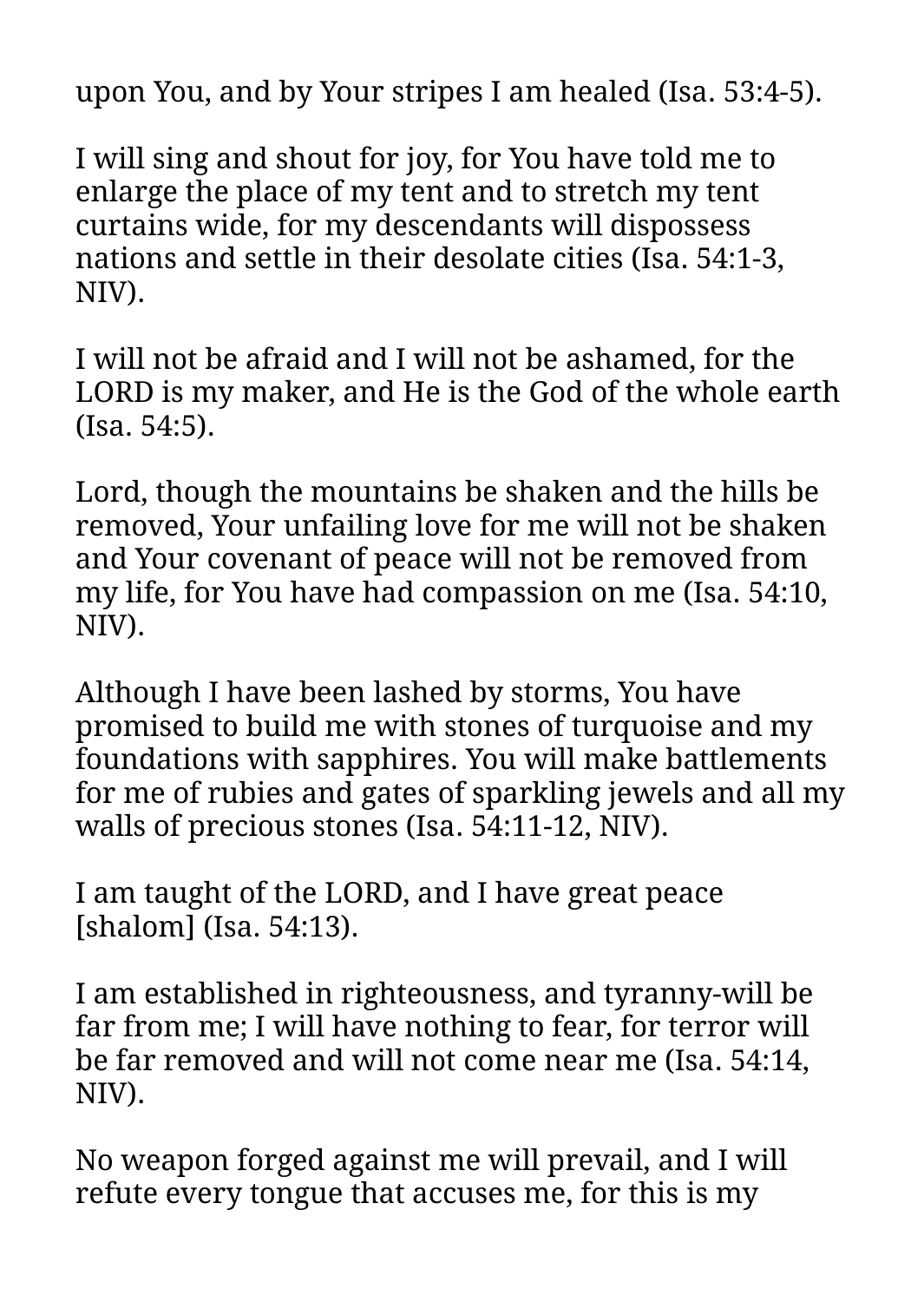heritage and my vindication from the Lord (Isa. 54:17, NIV).

I receive the everlasting covenant, and I receive the sure mercies of David (Isa. 55:3).

I go out with joy, and I am led forth with peace; the mountains and the hills break forth before me into singing, and all the trees of the field clap their hands (Isa. 55:12).

Cypress and myrtle trees will grow in fields once covered by thorns. And then those trees will stand as a lasting witness to the glory of the Lord (Isa. 55:13, CEV).

Lord, You have given me a place within Your walls, and You have given me a name, an everlasting name, that shall not be cut off (Isa. 56:5).

I have come to the mountain of the Lord, and I am joyful in the house of prayer, and I offer to God the sacrifices of praise (Isa. 56:7).

Lord, let my light break forth as the morning, let my health spring forth speedily, let my righteousness go before me, and let You, Lord, be my rear guard (Isa. 58:8).

Lord, guide me continually, and satisfy my soul in drought, and strengthen my bones; let me be like a watered garden and like a spring of water, whose waters fail not (Isa. 58:11).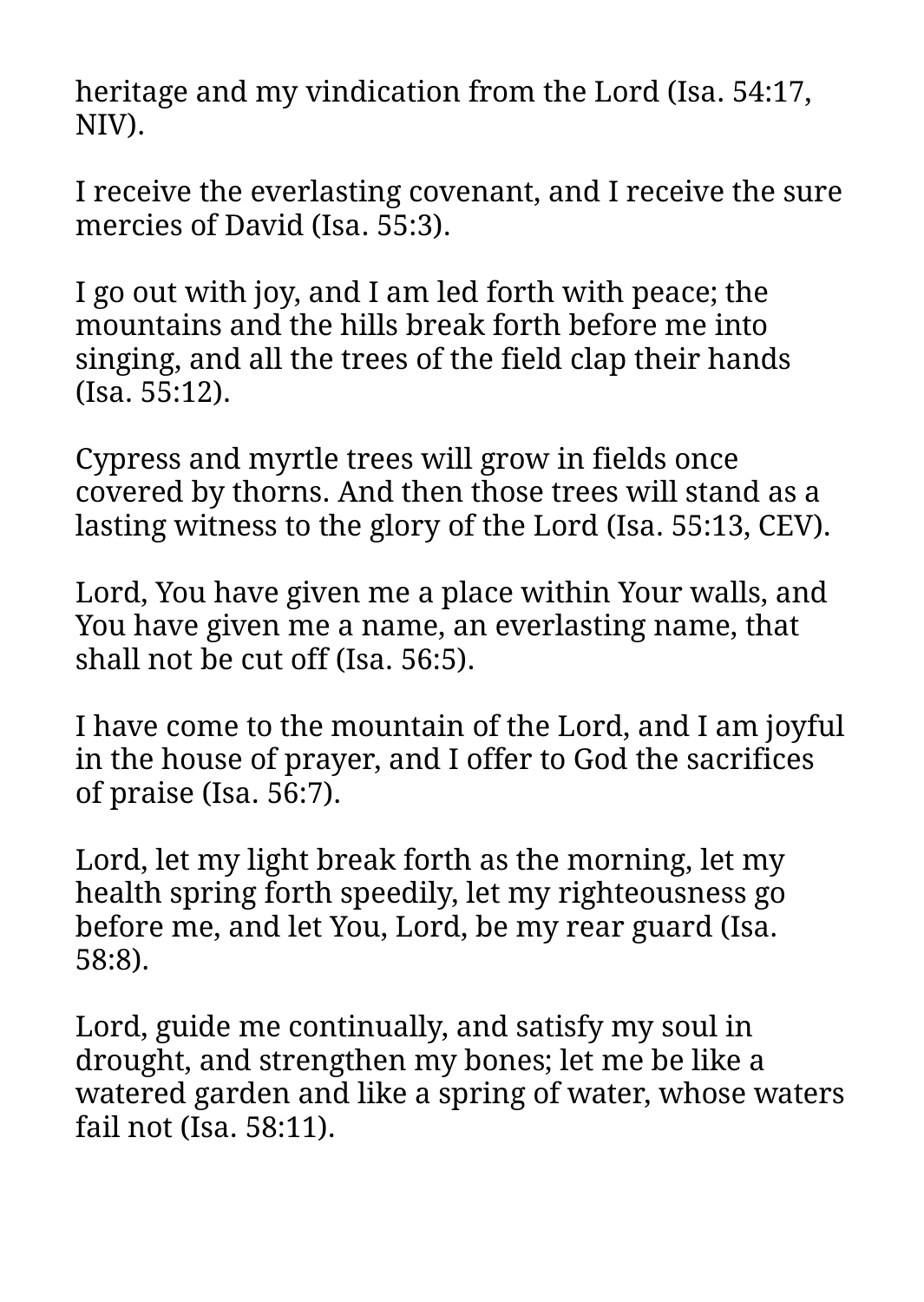Lord, let me build up the old waste places, and let me raise up the foundations of many generations; let me be the repairer of the breach and the restorer of paths to dwell in (Isa. 58:12, KJV).

Lord, I delight in You; cause me to ride upon the high places of the earth, and feed me with the heritage of Jacob, for Your mouth has spoken it (Isa. 58:14).

Let the nations fear You from the west, and Your glory from the rising of the sun (Isa. 59:19).

When the enemy comes in like a flood, the Spirit of the Lord shall lift up a standard against him (Isa. 59:19).

Lord, I receive Your covenant, and Your Spirit is upon me, and Your words are in my mouth (Isa. 59:21).

Let Your church arise and shine, for the glory of the Lord is risen upon us (Isa. 60:1).

Let the glory of the Lord be seen upon the church, and let those in darkness come to the light, and see the brightness of our rising (Isa. 60:2-3).

Let the sons and daughters of the nations come to Zion (Isa. 60:4).

Let our hearts swell with joy, because the abundance of the sea shall be turned to us, and the wealth of the Gentiles shall come to Zion [the church] (Isa. 60:5).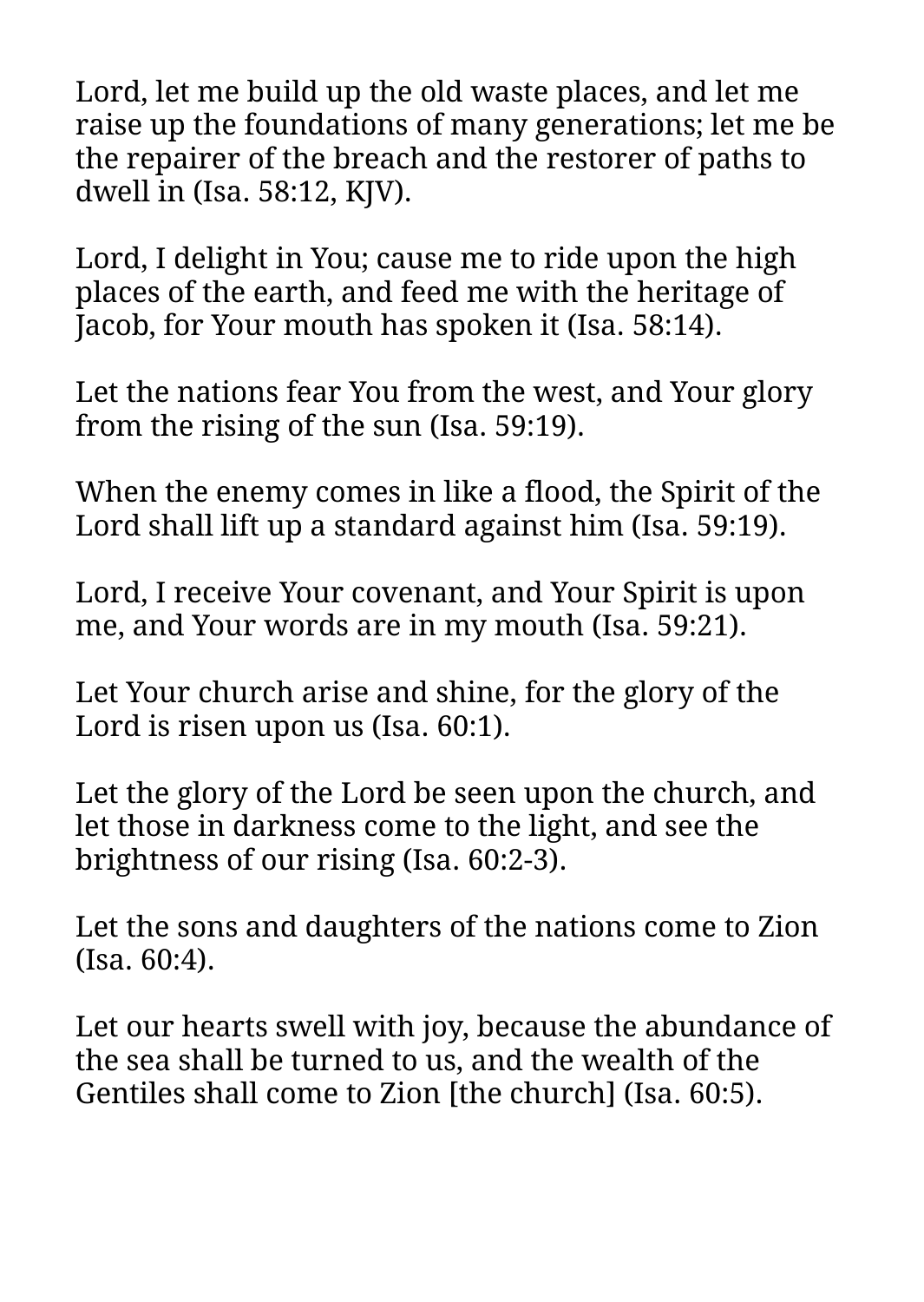Zion's gates are open continually; they are not shut day or night, that men may bring the wealth of the nations (Isa. 60:11).

Let the glory of Lebanon come to Zion, let Your sanctuary be beautified, and let the place of Your feet be glorious (Isa. 60:13).

We are the city of the Lord, the Zion of the Holy One of Israel (Isa. 60:14).

Lord, [instead of the tyranny of the present] You will appoint peace as your officers and righteousness as your taskmasters (Isa. 60:17, AMP).

Violence shall no more be heard in my land, nor devastation or destruction within my borders, but I will call my walls Salvation and my gates Praise (Isa. 60:18, AMP).

The Lord is my everlasting light, and my God is my glory (Isa. 60:19).

Lord, this is what You have promised: "Your sun will never set or your moon go down. I, the Lord, will be your everlasting light, and your days of sorrow will come to an end. Your people will live right and always own the land; they are the trees I planted to bring praise to me. Even the smallest family will be a powerful nation," for You are the Lord, and when the time comes, You will quickly accomplish Your Word (Isa. 60:20-22, CEV).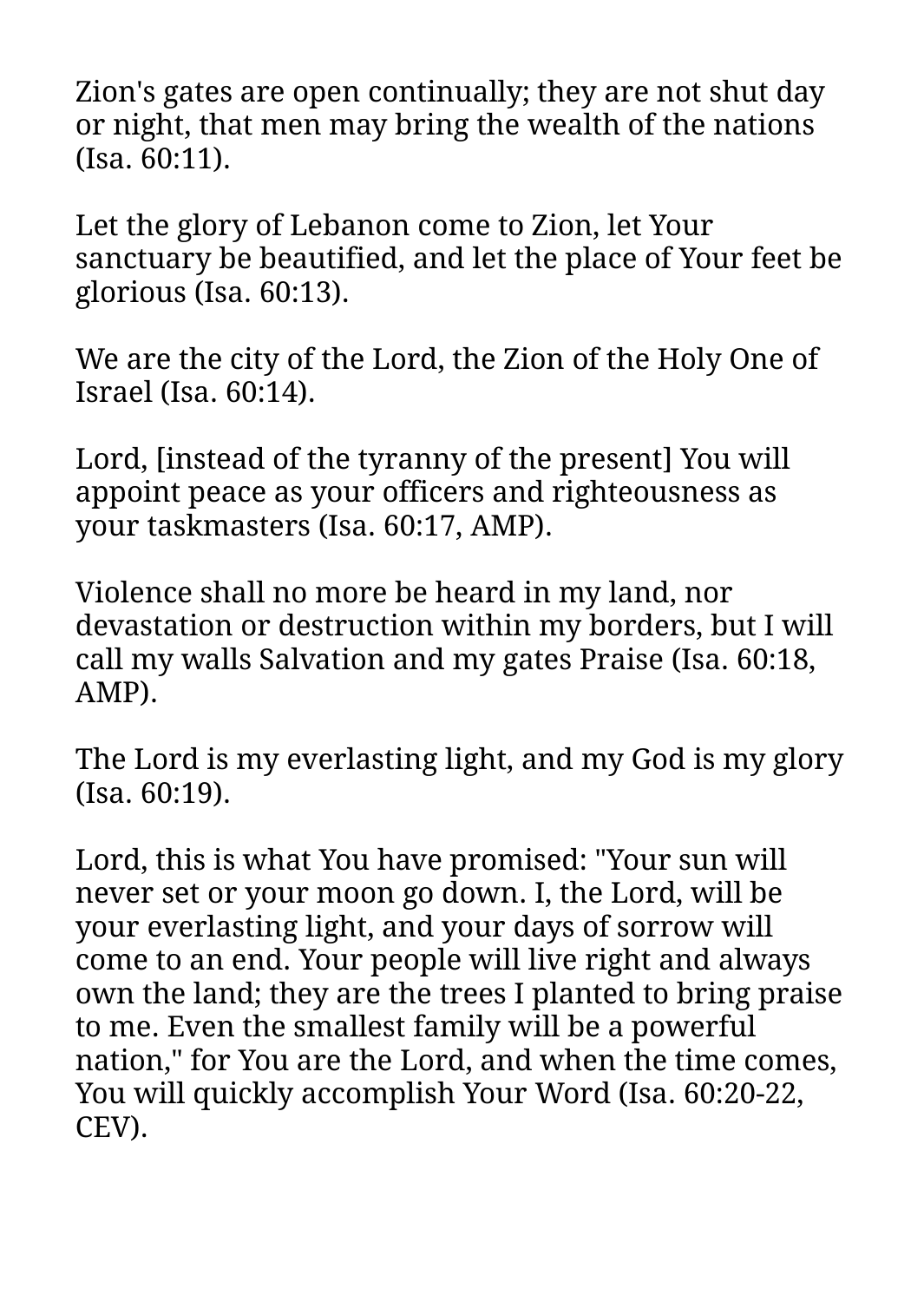Lord, You give me beauty for ashes, the oil of joy for mourning, the garment of praise for the spirit of heaviness; that I may be called a tree of righteousness, Your planting, that You may be glorified (Isa. 61:3).

I am a priest of the Lord, a servant of God, and I eat the riches of the nations (Isa. 61:6).

Instead of shame, I will receive double honor (Isa. 61:7).

I receive the everlasting covenant, and I am the seed that the Lord has blessed (Isa. 61:8-9).

I delight greatly in the Lord; my soul rejoices in my God. For he has clothed me with garments of salvation and arrayed me in a robe of righteousness (Isa. 61:10, NIV).

Let righteousness and praise spring forth before all nations (Isa. 61:11).

Let the nations see Your righteousness, and all kings Your glory (Isa. 62:2).

I am a crown of glory in the hand of the Lord, and a royal diadem in the hand of my God (Isa. 62:3).

I [Judah] will no more be termed Forsaken, nor shall my land be called Desolate any more. I will be called Hephzibah [My delight is in her], and my land be called Beulah [married]; for the Lord delights in me, and my land shall be married [owned and protected by the Lord] (Isa. 62:4, AMP).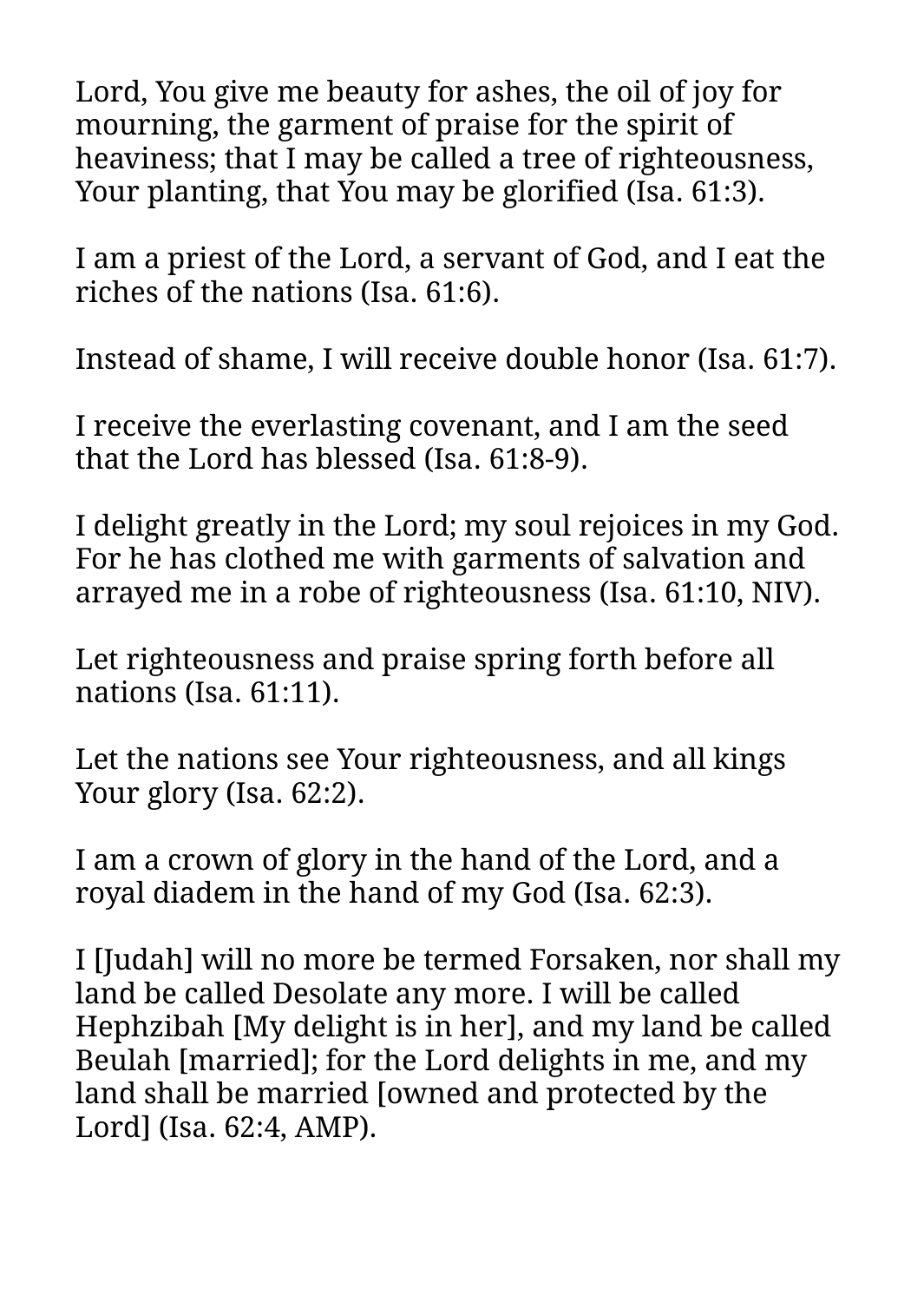I will give You no rest until Jerusalem [the church] is established and made a praise in the earth (Isa. 62:7). I will eat and drink in the courts of Your holiness (Isa. 62:9, KJV).

I am the redeemed of the Lord, and I am sought out, a city not forsaken (Isa. 62:12).

I will mention the loving-kindnesses of the Lord and the praises of the Lord, according to all that the Lord has bestowed on me, and the great goodness toward the house of Israel [the church], which He has bestowed on them according to His mercies, according to the multitude of His loving-kindnesses (Isa. 63:7).

Since ancient times no one has heard, no ear has perceived, no eye has seen any God besides You, who acts on behalf of those who wait for Him. But You, Lord, have revealed them unto me by Your Spirit (Isa. 64:4, NIV; 1 Cor. 2:10).

Lord, meet me as I rejoice and work righteousness (Isa. 64:5).

Lord, You are the potter, and I am the clay; I am the work of Your hand (Isa. 64:8).

I am the seed of Jacob. I am the elect, and I inherit the holy mountains and dwell there (Isa. 65:9).

I dwell in Sharon and lie down in the valley of Achor (Isa. 65:10).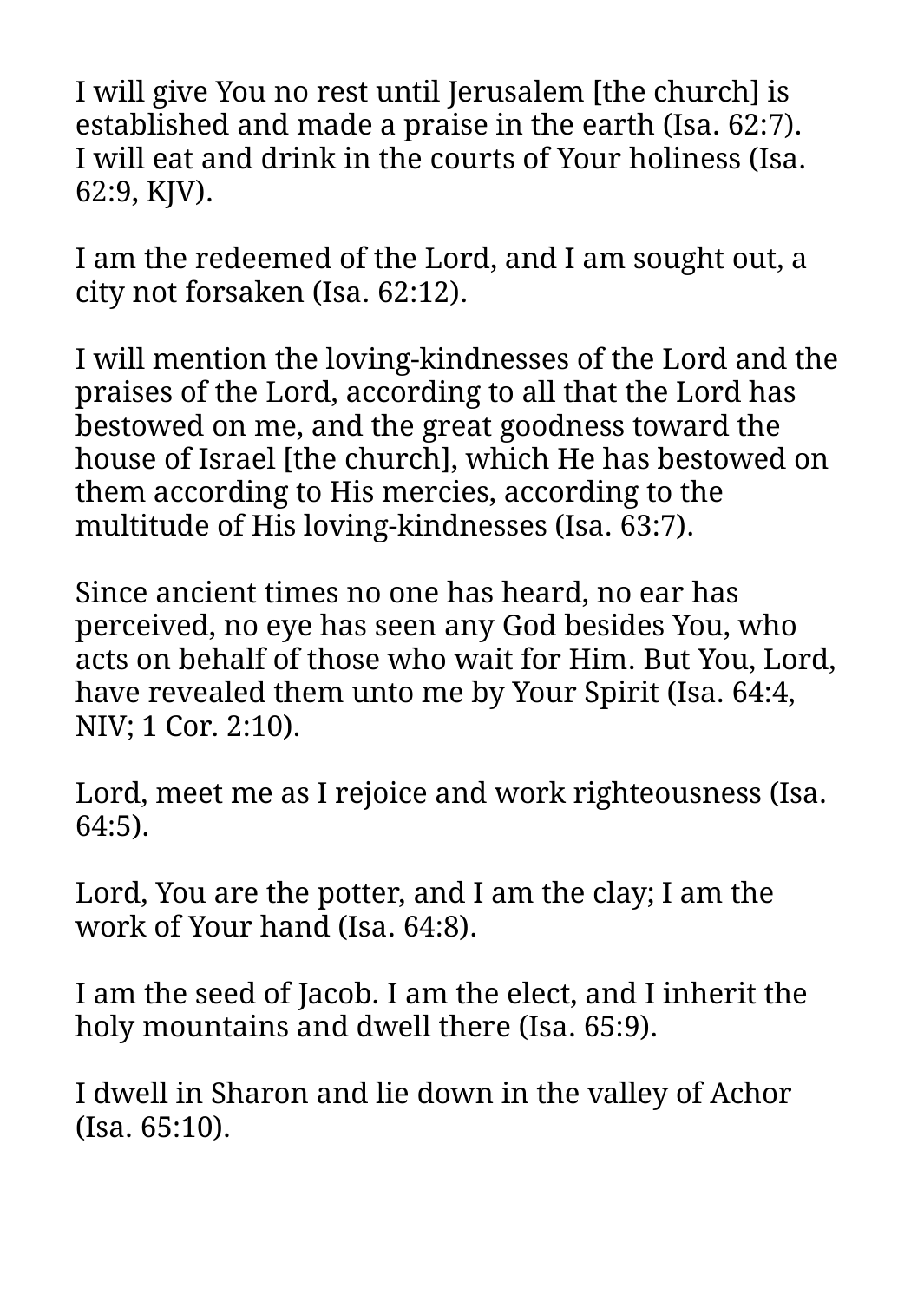I am a new creation in Christ, and my former life is not remembered, nor does it come into mind (Isa. 65:17).

I will be glad and rejoice in the new creation, for You have created Your church a rejoicing, and Your people a joy (Isa. 65:18).

Lord, You rejoice over me, and weeping and crying has departed from my life (Isa. 65:19).

I will not labor in vain, but I will enjoy the fruit of my labor, for I am the blessed of the Lord (Isa. 65:21-23).

Before I call, You will answer; and while I am yet speaking, You will hear (Isa. 65:24).

You have caused the Jew and Gentile [wolf and lamb] to feed together in Your church, and the dust is the serpent's meat. There is no hurt or destruction in Your holy mountain (Isa. 65:25).

Rejoice in Jerusalem [the church], and be glad with her, all you who love her. Rejoice for joy with her, all you who mourn for her (Isa. 66:10).

Lord, extend peace [shalom] to Your church like a river (Isa. 66:12).

My heart rejoices and my bones flourish like an herb, and the hand of the Lord is made known to me (Isa. 66:14).

I come to the mountain of the Lord, to Zion, and I offer myself as a living sacrifice (Isa. 66:20).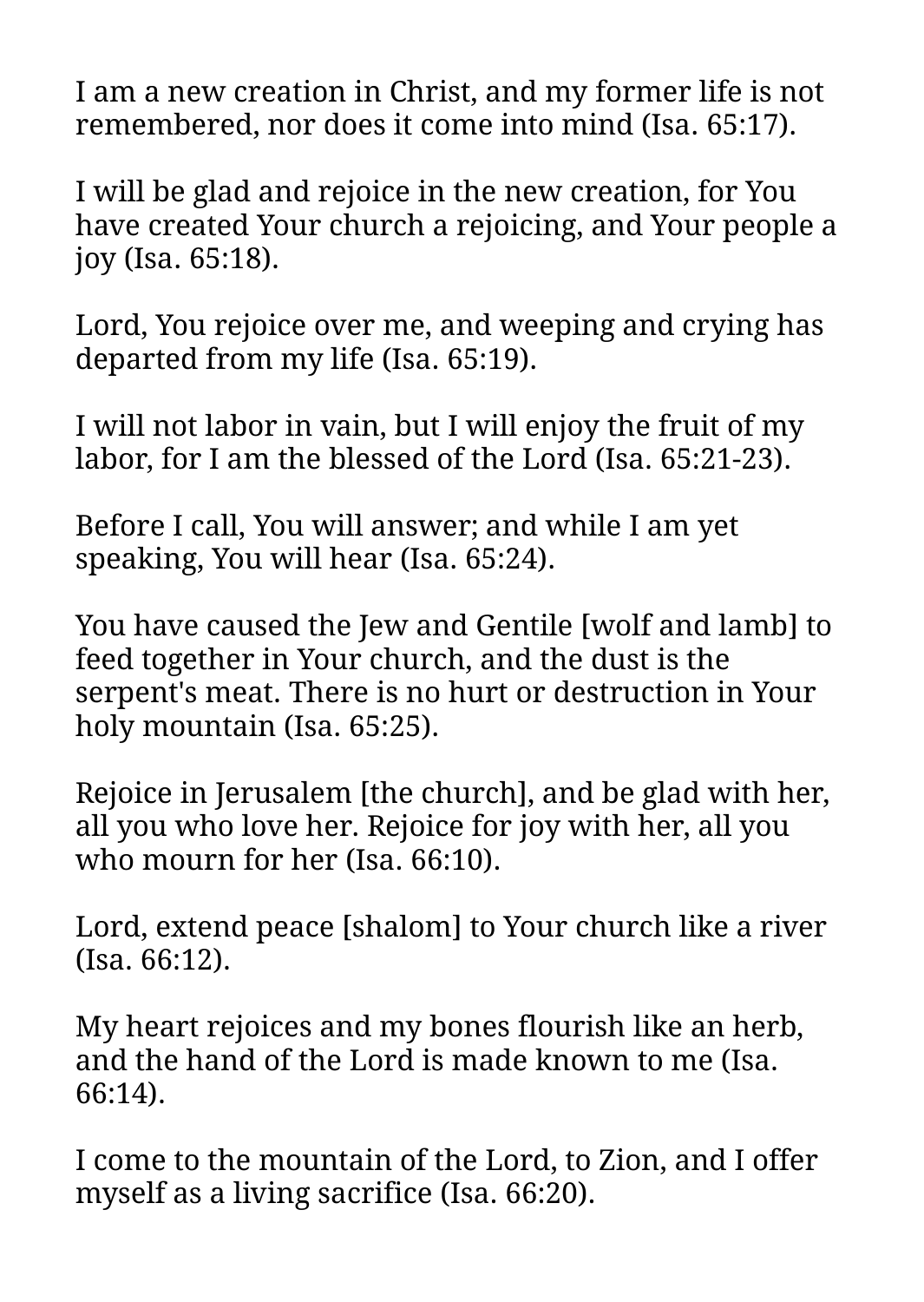I am a priest and a Levite because of the new covenant, and the new creation, and I am a worshiper (Isa. 66:21- 23).

Lord, I trust in You. Let me be as a tree planted by the waters that spreads my roots by the river, so I need not fear when heat comes. Let my leaf be green, and keep me worry-free in the year of drought, never failing to bear fruit (Jer. 17:7-8, NIV).

Lord, You are the branch of David; reign and prosper, and execute judgment and justice in the earth (Jer. 23:5). You are the Lord our righteousness; I am saved, and I dwell safely (Jer. 23:6).

You have redeemed me and ransomed me from those who are stronger than me (Jer. 31:11).

Let me come and sing on the heights of Zion, and rejoice in the goodness of the Lord who supplies me with wheat, wine, and oil. My soil will be like a well-watered garden, and I will not sorrow anymore at all (Jer. 31:12).

Lord, satisfy my soul with abundance, and fill me with Your goodness (Jer. 31:14).

Lord, through the new covenant, put Your law in my mind, and write it upon my heart (Jer. 31:33, NIV).

Lord, search out Your sheep and take care of them. Rescue them and bring them back from the foreign nations where they now live. Be their shepherd and let them graze on fertile fields and be safe on grassy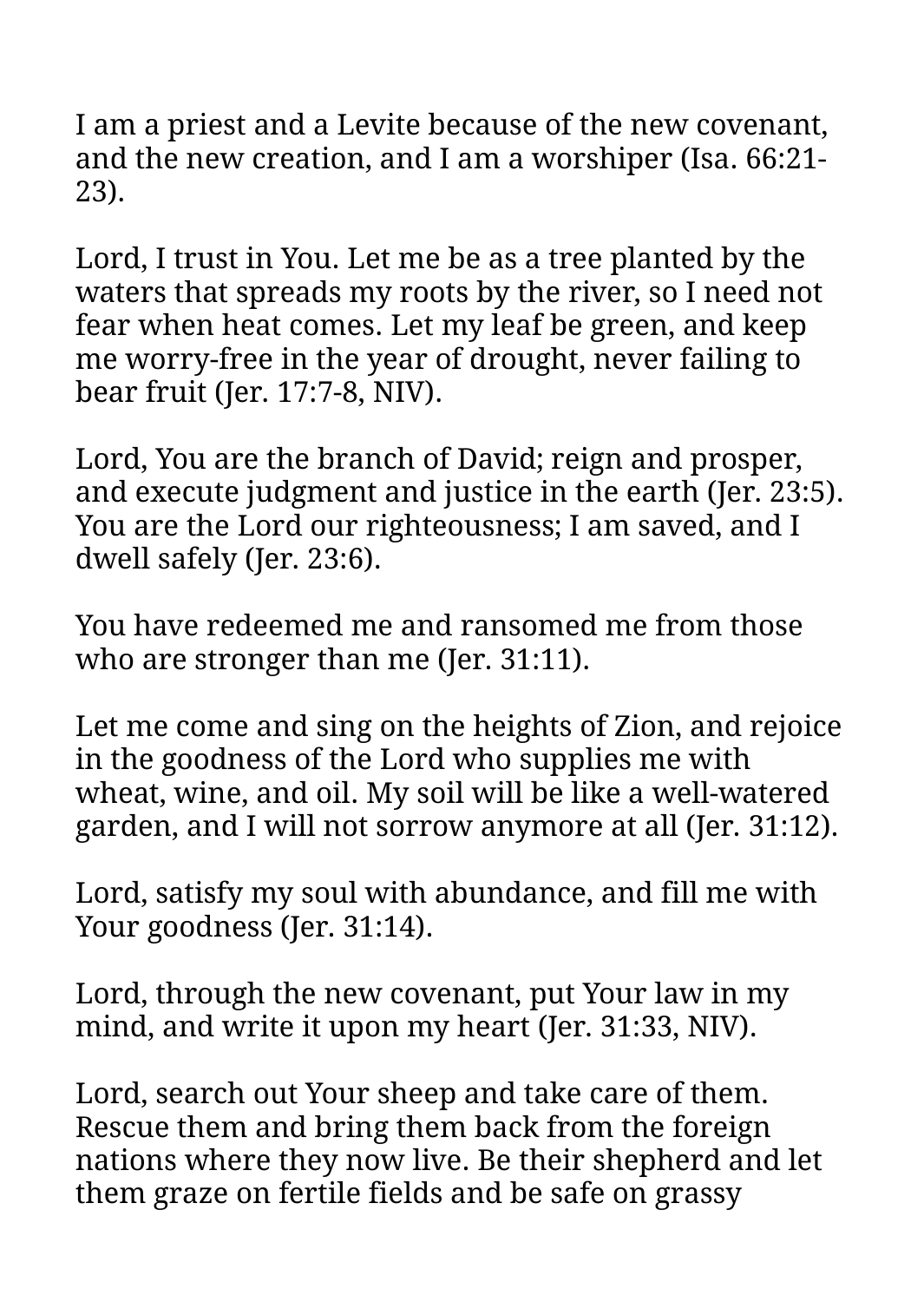meadows and green hills. Bring back the ones that wander off; bandage those that are hurt and protect the ones that are weak (Ezek. 34:11-16, CEV).

Let Your showers of blessing be released upon my life in this season (Ezek. 34:26).

Lord, sprinkle the nations, and give the people a new heart and a new spirit; put Your spirit in them, and let them keep Your statutes and judgments (Ezek. 36:25-27). Let Your covenant of peace continue from generation to generation, and let Your sanctuary be established in our midst (Ezek. 37:26-27).

Lord, magnify Yourself and sanctify Yourself, and let the nations know that You are the Lord (Ezek. 38:23).

Let the river of life flow from Your dwelling place throughout the nations, and let the nations be healed (Ezek. 47).

Let the nations eat from the trees of life, and let them be for medicine (Ezek. 47:12).

Lord, I am a saint, and I possess the kingdom (Dan. 7:22).

Let the sovereignty, power, and greatness of the kingdoms under the whole heaven be handed over to the saints, the people of the Most High (Dan. 7:27, NIV).

Lord, You came to make an end of sins and to establish Your kingdom (Dan. 9:24).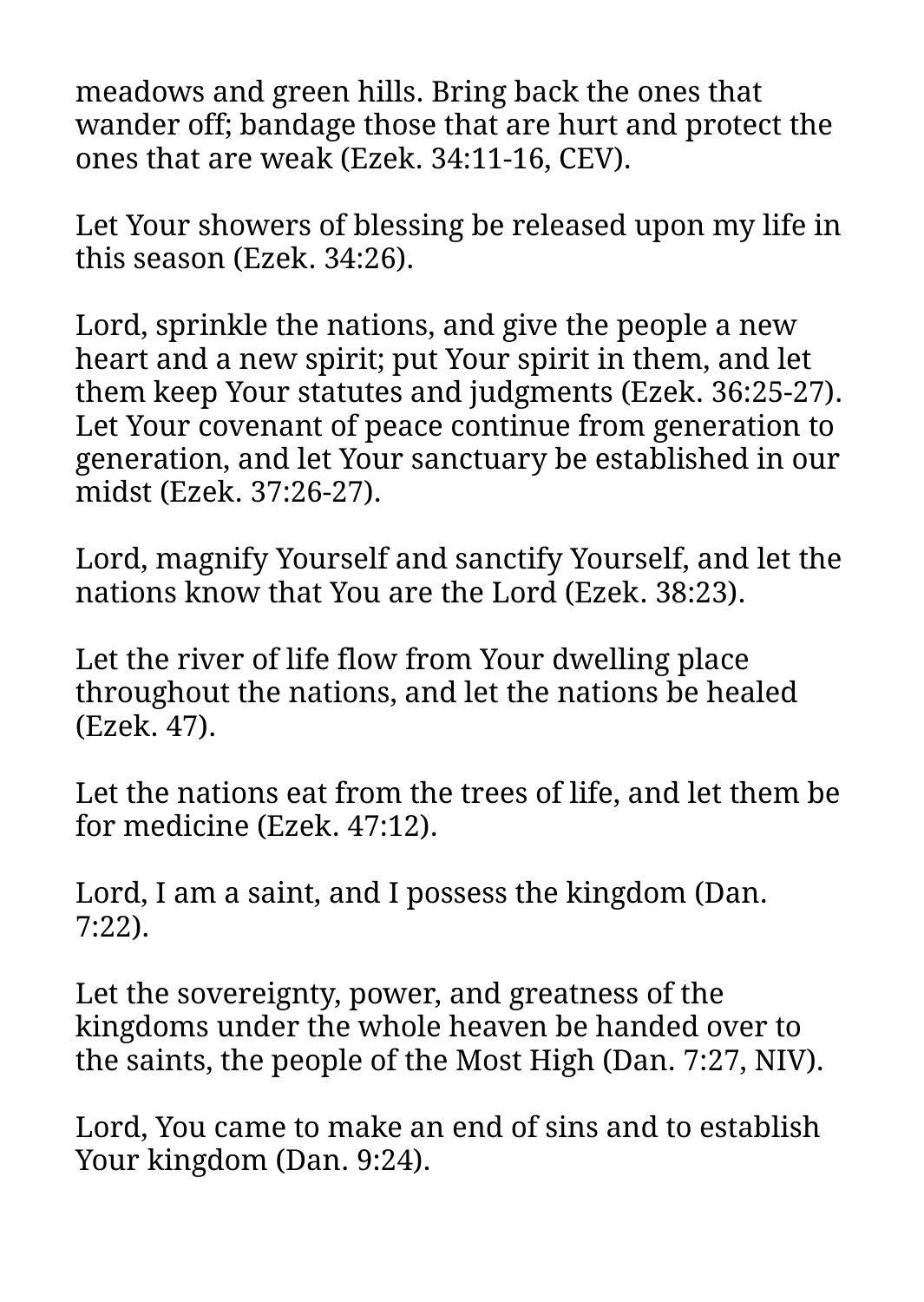Lord, You came to bring in everlasting righteousness and establish Your kingdom (Dan. 9:24).

Lord, You came to seal up the vision and prophecy and to establish Your kingdom (Dan. 9:24).

Lord, You came to anoint the Most Holy and to establish Your kingdom (Dan. 9:24).

LORD, I have obtained mercy; I belong to You, and You are my God (Hosea 2:23).

Let whoever calls upon You be saved; let them come to mount Zion and be delivered (Joel 2:32).

Let the people know that You are the Lord God dwelling in Zion, the holy mountain (Joel 3:17).

Let no strangers pass through Zion anymore (Joel 3:17).

Let the mountains drip with new wine into my life (Joel 3:18).

Let the hills flow with milk into my life (Joel 3:18).

Let the rivers of Judah [praise] flood my life (Joel 3:18).

Let Your fountain come forth from the church and water the valley of Shittim (Joel 3:18, KJV).

Let Judah [praise] dwell in my life forever, and Your church from generation to generation (Joel 3:20).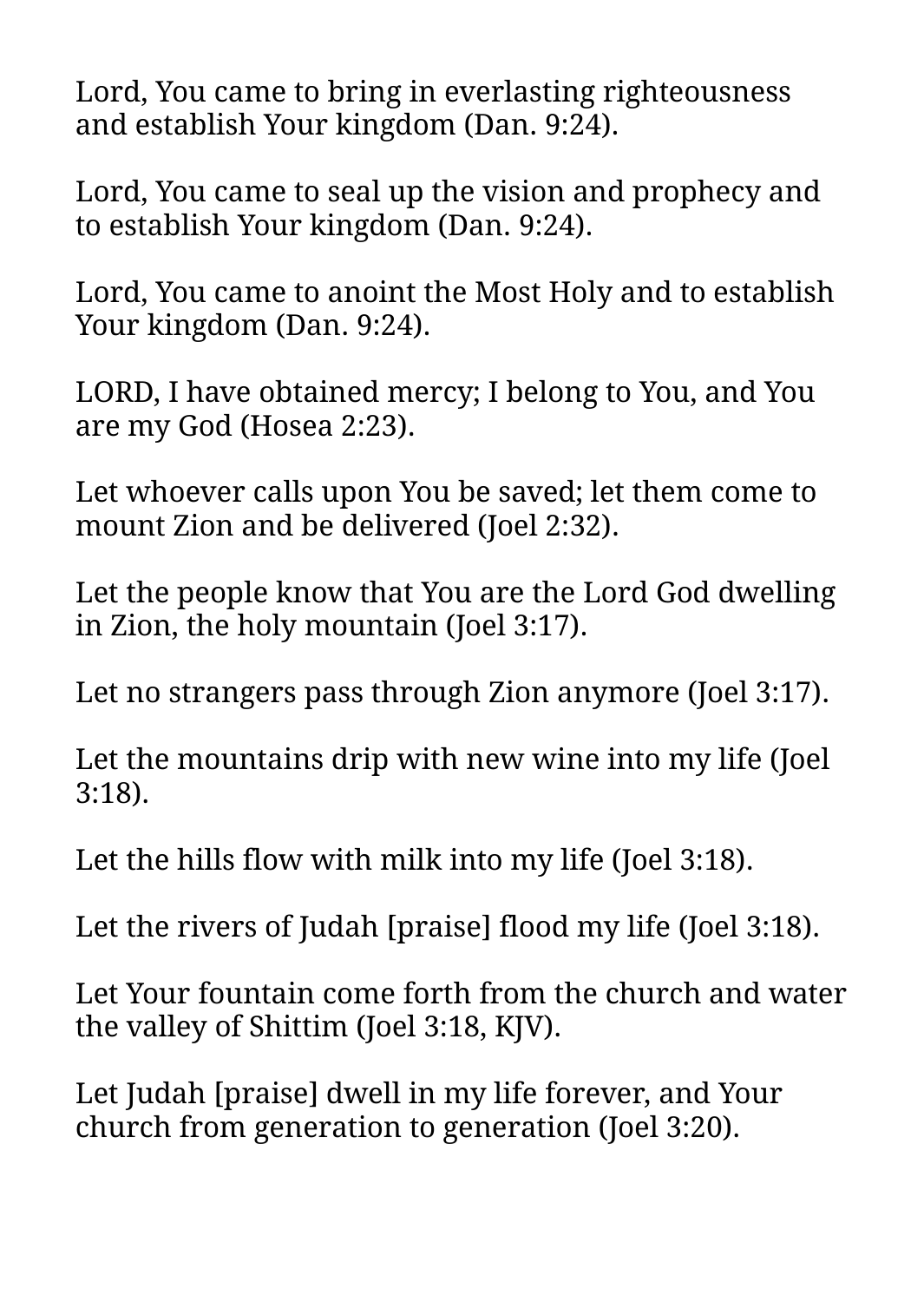Lord, You have raised up the tabernacle of David and repaired its damages, and raised up its ruins, as in the days of old; let the nations come into it (Amos 9:11; Acts 15:14-17).

Let Your church possess the remnant of Edom, and all the nations, which are called by Your name (Amos 9:12).

Let my life yield such a harvest that I won't be able to bring in all of my wheat before plowing time, and that I have grapes left over from season to season, a fruitful vineyard that covers the mountains (Amos 9:13, CEV).

Let us rebuild our towns and live in them. May we drink wine from our own vineyards and eat the fruit we grow (Amos 9:14, CEV).

Plant my roots deep in the land You have given me, so that I will never be uprooted again (Amos 9:15, CEV).

Let the nations receive deliverance on Mount Zion, and let them walk in holiness; let us possess our possessions (Obad. 17).

Raise up deliverers on Mount Zion, and let the Mount of Esau [the flesh] be judged, for the kingdom is the Lord's (Obad. 21).

Lord, assemble the lame, and the outcast, and the afflicted (Mic. 4:6).

Lord, You reign over us in Mount Zion, from henceforth and forever, even forever (Mic. 4:7, KJV).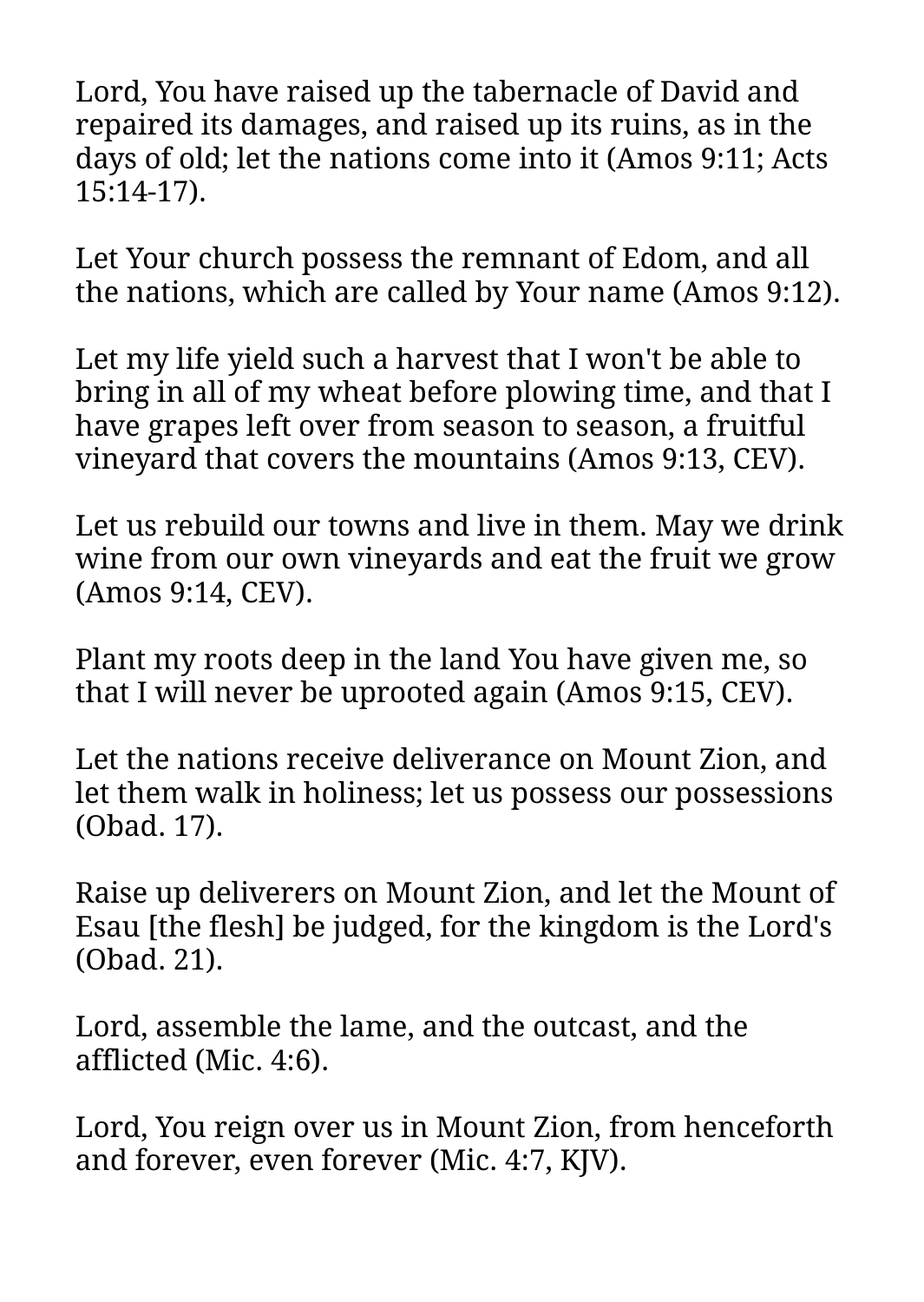Your kingdom has come to us, even the first dominion (Mic. 4:8, KJV).

Lord, You have had compassion on me and have subdued my iniquities and have cast my sins into the depths of the sea (Mic. 7:19, KJV).

Let the feet of them who preach the gospel bring good tidings and publish peace to the nations (Nah. 1:15, KJV).

Lord, You rejoice over me with gladness and singing, and You quiet me with Your love (Zeph. 3:17).

LORD, You will deal with all who afflict me, and will save the lame, and will gather those who were driven out, returning me home, and giving me praise and honor in the place of my captivity (Zeph. 3:19-20).

Let nations be joined unto You, Lord, and let them be Your people, with You dwelling in their midst (Zech. 2:11).

Lord, You are the Branch; build the temple [Your church], and rule from Your throne (Zech. 6:12-13).

Lord, You dwell in the midst of Your church, the city of truth, the mountain of the LORD of hosts (Zech. 8:3).

Lord, dwell in my life in truth and righteousness (Zech. 8:8).

Lord, speak peace to the nations, and let Your dominion be from sea to sea, and from the river to the ends of the earth (Zech. 9:10).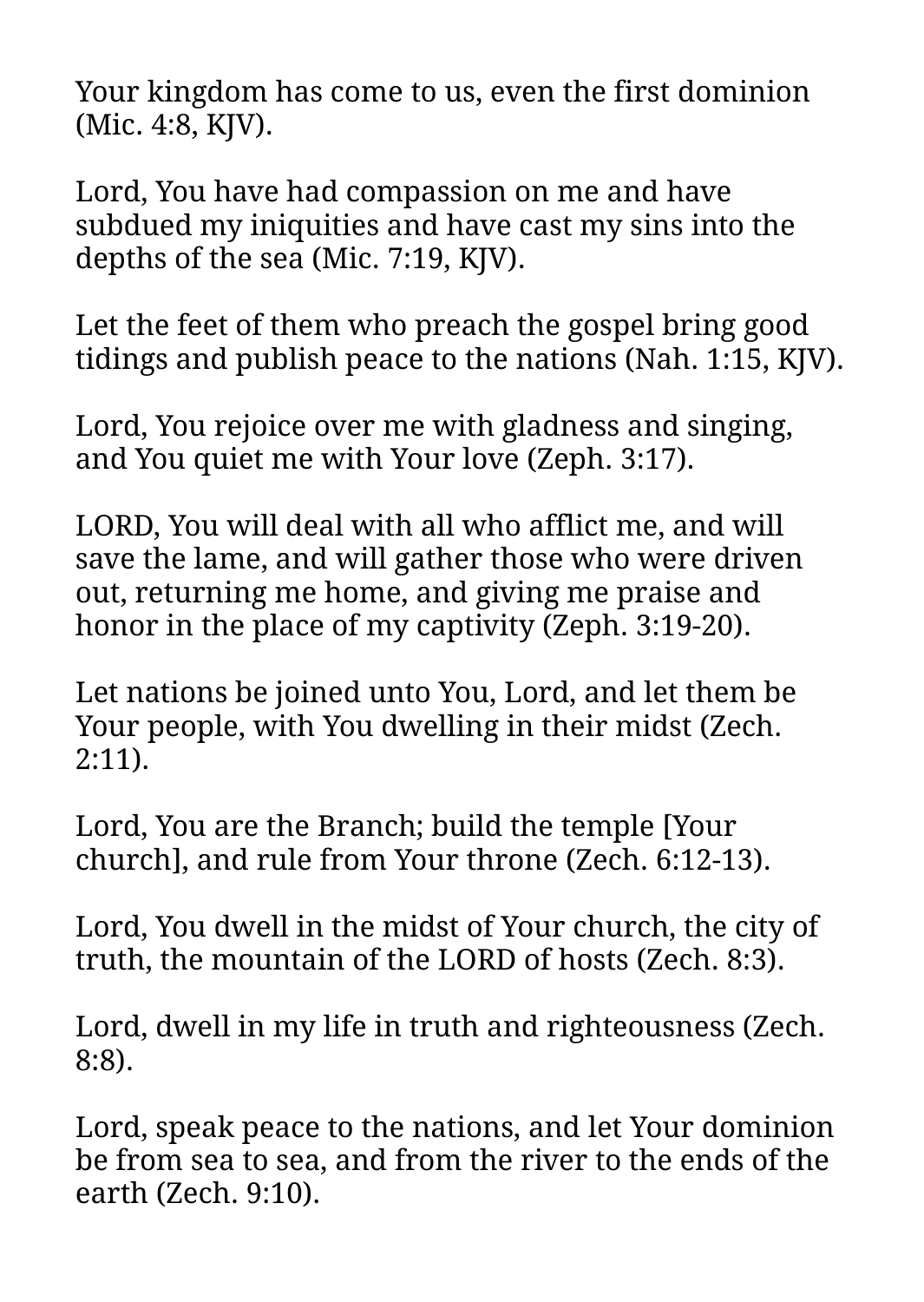Lord, let us be as jewels in a crown, lifted up as a banner over the land (Zech. 9:16).

Lord, how great is Your goodness, and how great is Your beauty (Zech. 9:17).

Let Your fountain flow to the nations for sin and uncleanness (Zech. 13:1).

Let Your living waters flow from the church, and be our King over all the earth (Zech. 14:8-9).

Lord, let the nations come and worship You and keep the Feast of Tabernacles (Zech. 14:16).

Let the people You have gathered [tabernacles, ingathering] enjoy this time of harvest, joy, and praise (Zech. 14:16).

Let HOLINESS TO THE LORD be upon my life, and I will serve in Your house (Zech. 14:20).

Let every vessel in Your house be holy, and let us offer the sacrifices of praise (Zech. 14:21; Heb. 13:16).

Lord, You are the Sun of Righteousness; arise with healing in Your wings (Mal. 4:2).

For Yours is the kingdom and the power and the glory forever. Amen (Matt. 6:13).

Let the mysteries of the kingdom be revealed to me (Matt. 13:11).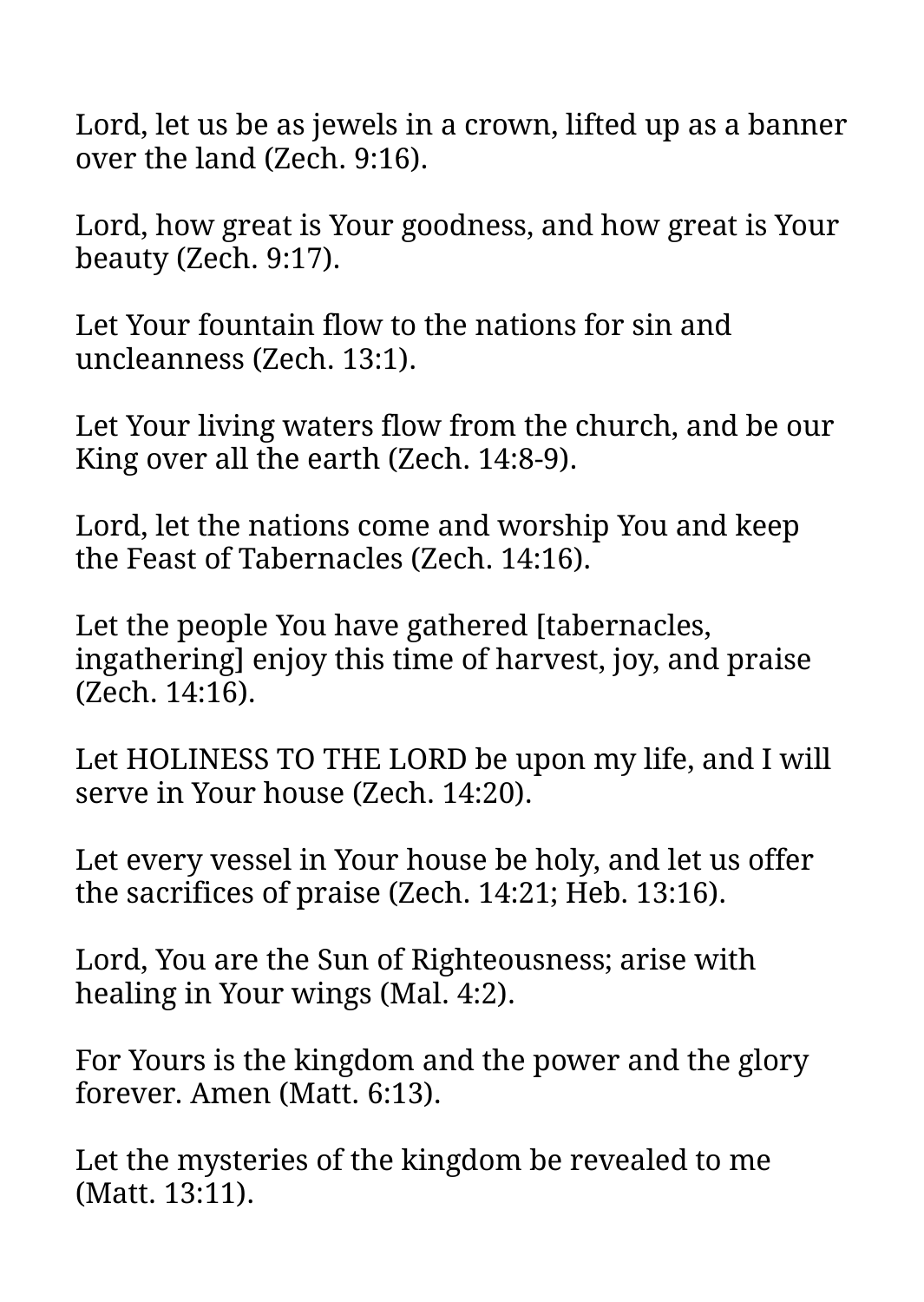Let men hear the word of Your kingdom and bring forth fruit (Matt. 13:23).

Let us be scribes who are instructed concerning Your kingdom (Matt. 13:52).

Lord, let Your mercy be upon those who fear You from generation to generation (Luke 1:50).

Lord, show strength with Your arm, and scatter the proud in their imagination (Luke 1:51).

Lord, put down the mighty from their thrones, and exalt the lowly (Luke 1:52).

Lord, fill the hungry with good things, and send the rich away empty (Luke 1:53).

Lord, let me be delivered out of the hand of my enemies, and let me serve You without fear, in holiness and righteousness, all the days of my life (Luke 1:74-75).

Give us power and authority over all demons, and to cure diseases, to preach the kingdom of God, and to heal the sick (Luke 9:1-2).

Lord, Your kingdom does not come with observation [not physical], but it is within us (Luke 17:20-21).

Let rivers of living water flow from my innermost being (John 7:38).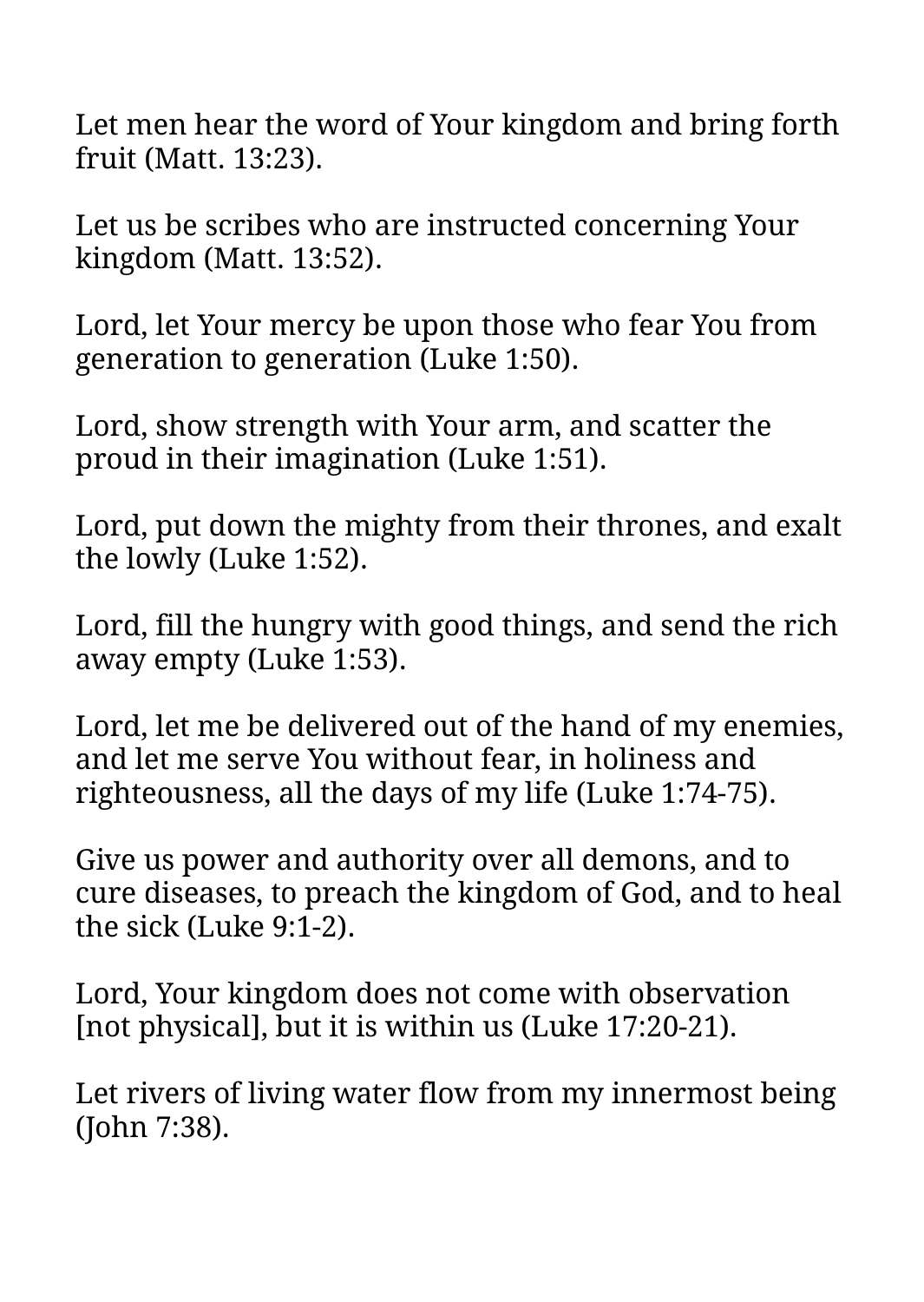Let the word of God spread and the number of disciples be multiplied greatly (Acts 6:7).

Let signs and wonders increase in the name of Jesus (Acts 14:3).

I am a Jew, for I have been circumcised in the heart, and in the spirit, and my praise is not of men, but of God (Rom. 2:28-29).

For of Him and through Him and to Him are all things, to whom be glory forever. Amen (Rom. 11:36).

Lord, Your kingdom is not meat and drink, but righteousness, peace, and joy in the Holy Ghost (Rom. 14:17).

Let Your righteousness, peace, and joy be revealed to the nations. To God only wise, be glory through Jesus Christ for ever (Rom. 16:27).

Let Your word be preached, not with persuasive words of human wisdom, but in demonstration of the Spirit and power (1 Cor. 2:4).

Give me the spirit of wisdom and revelation in Your knowledge, and let the eyes of my understanding be enlightened to know the hope of Your calling and the riches of the glory of Your inheritance (Eph. 1:17-18).

Unto You, O God, be glory in the church through Christ Jesus throughout all ages, world without end. Amen (Eph. 3:21, KJV).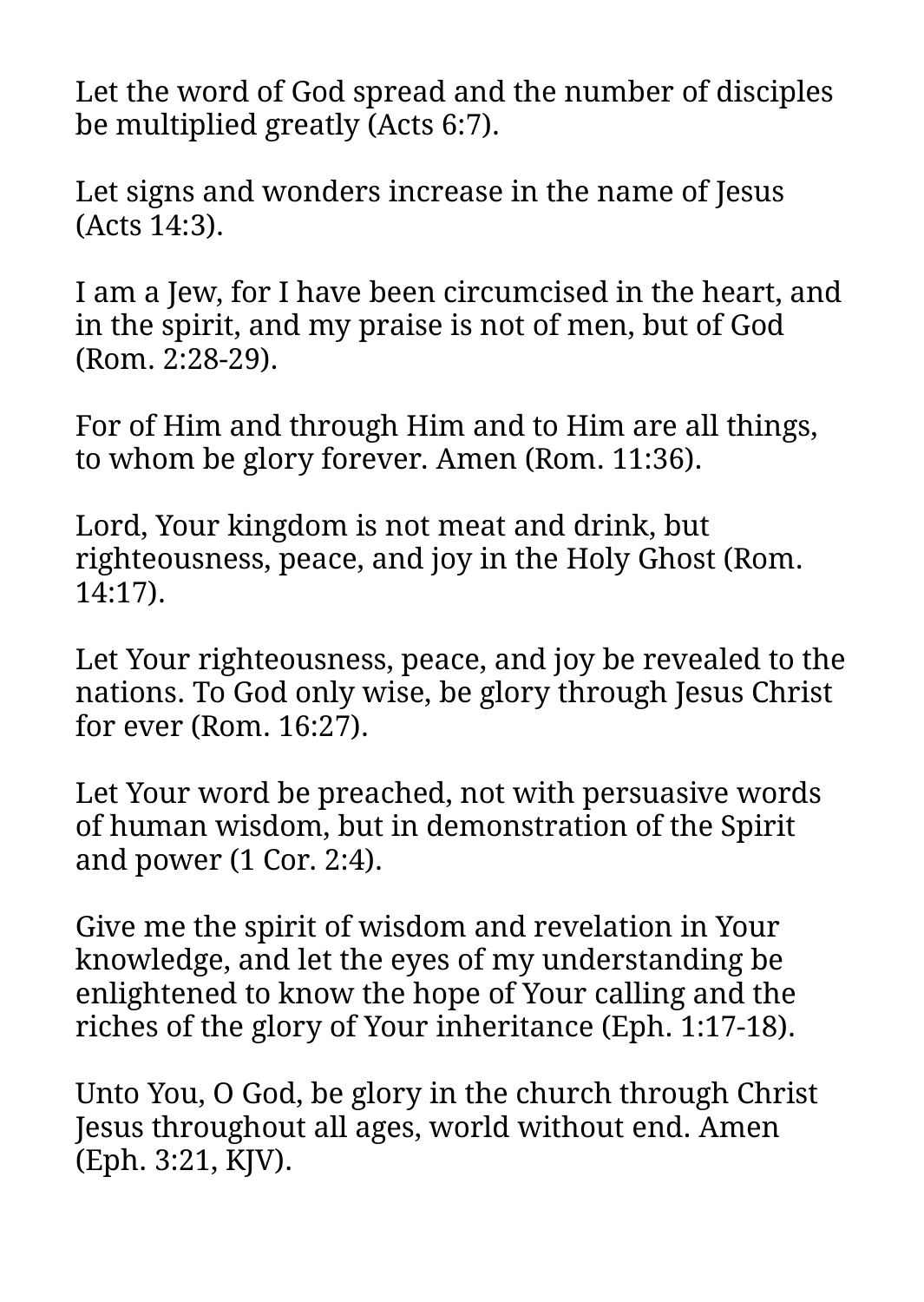I have come to Mount Zion, to the city of the living God, the heavenly Jerusalem (Heb. 12:22).

To God our Savior, who alone is wise, be glory and majesty, dominion and power, both now and forever. Amen (Jude 25).

Let the nations [people] that are saved walk in the light of the New Jerusalem, and let the kings bring their honor and glory unto You (Rev. 21:24).